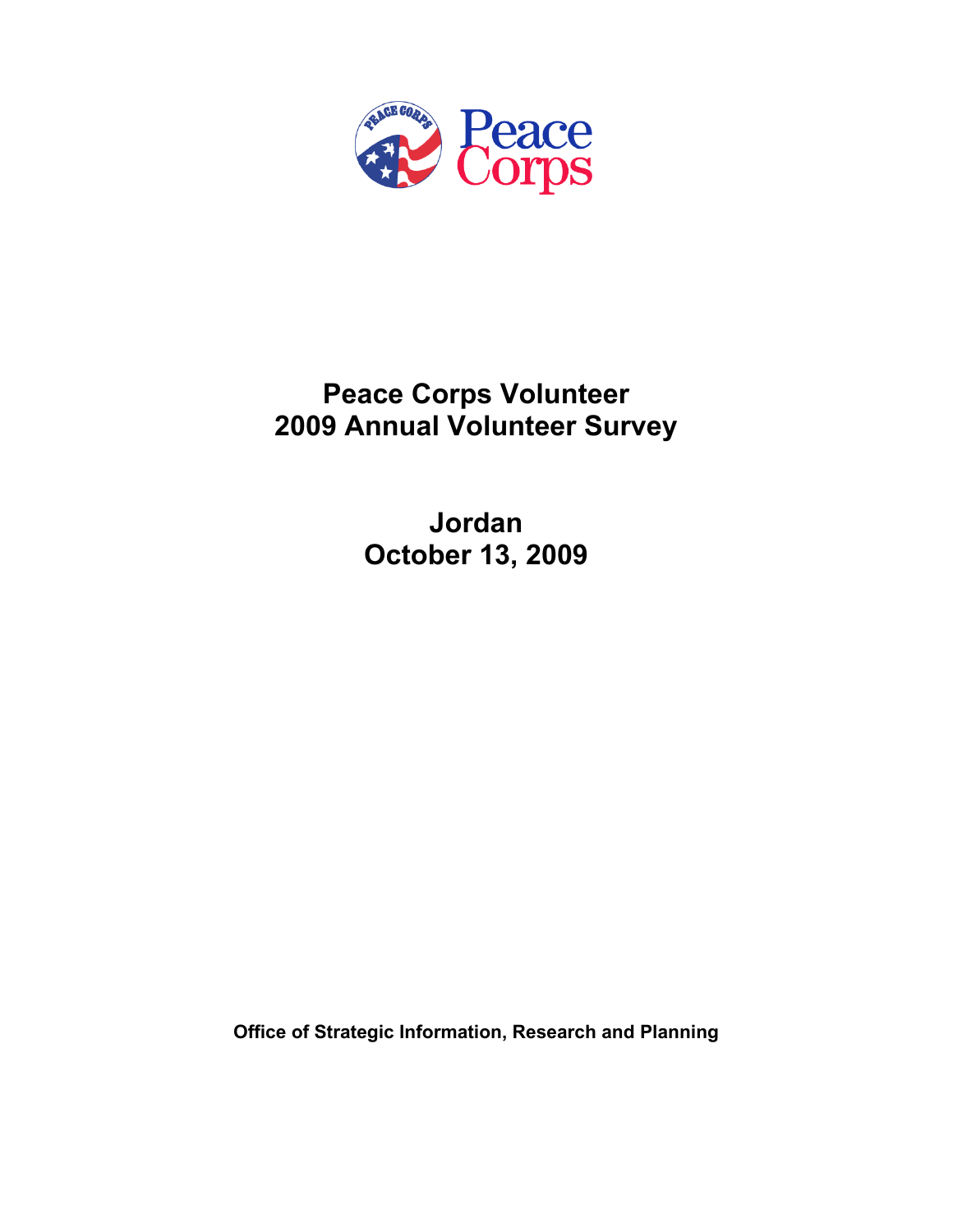# **Table of Contents**

| Introduction to the 2009 Annual Volunteer Survey Report 3 |     |
|-----------------------------------------------------------|-----|
| Overview of the Post's 2009 Volunteer Survey Respondents4 |     |
|                                                           |     |
|                                                           |     |
|                                                           |     |
|                                                           |     |
|                                                           |     |
|                                                           | .23 |
|                                                           |     |
|                                                           |     |
|                                                           |     |
| J. Overall Assessment of Peace Corps Service42            |     |
|                                                           |     |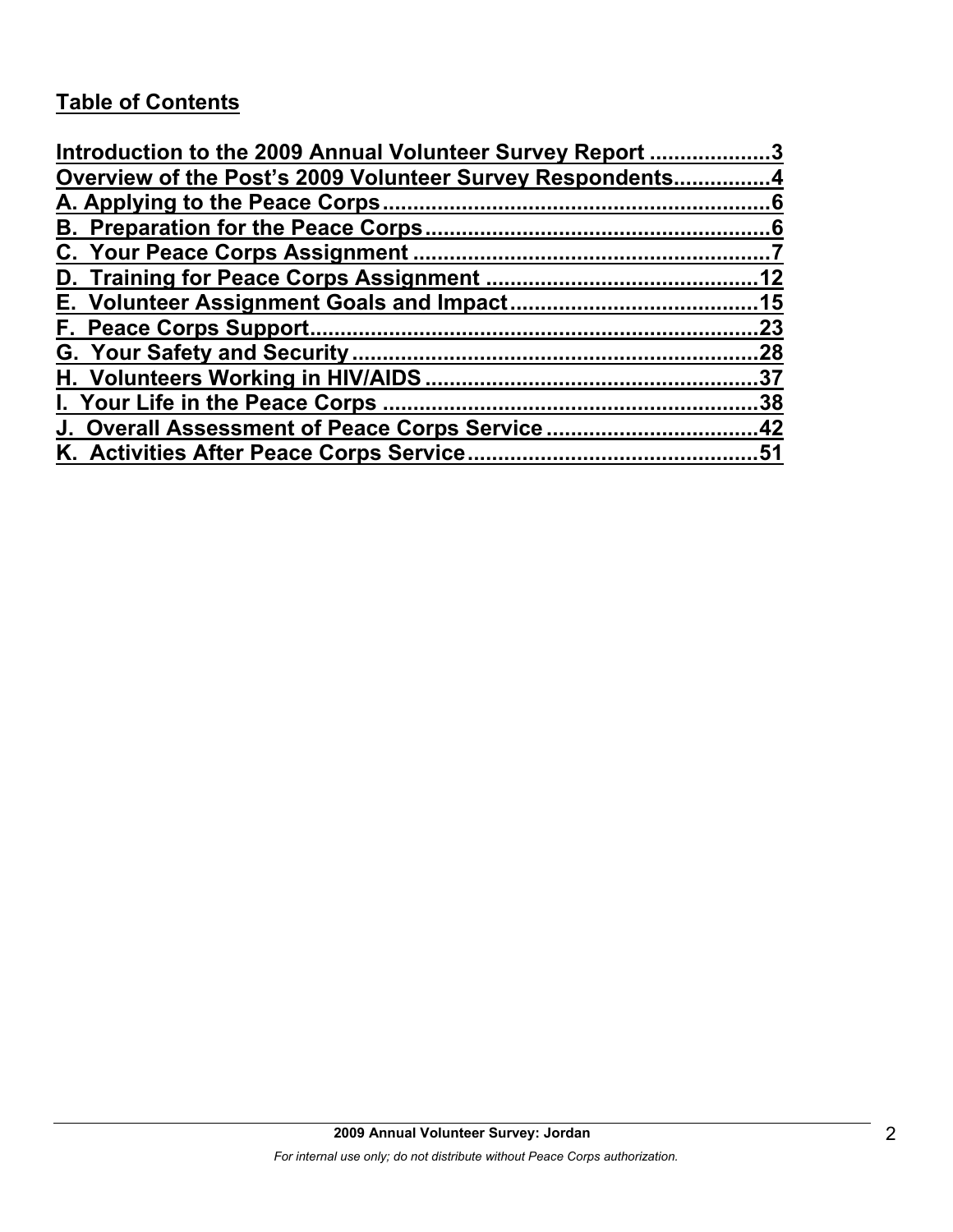# **Introduction to the 2009 Annual Volunteer Survey Report**

This country report contains the tables and charts from the Volunteers in your country who completed the 2009 Annual Volunteer Survey (AVS). The results provide a picture of the activities, experiences and views of Peace Corps Volunteers in 2009. The results show areas where Volunteers' needs are met and identify areas where improvements may be needed. The survey was fielded from May through August 2009.

A core set of questions was asked of all Volunteers. For the first time, Volunteers were also asked a series of questions relevant to their time in country:

- Volunteers in country 8 or less months were asked about applying to and preparing for the Peace Corps.
- Volunteers in country 18 or less months were asked about the effectiveness of their preservice training (PST).
- Volunteers in country 19 or more months were asked about their post-service plans, as well as the Peace Corps' resources for their post-service transition.

Tables and graphs are labeled by survey section and the survey question. The tables show the percent of post respondents that selected each choice and the total number of post respondents that answered the question. The number of responses for each question will vary, depending on:

- whether the question was asked of all Volunteers or only the Volunteers in-country a certain number of months and
- how many of the Volunteers who were "eligible" to answer the question did respond.

Most survey questions asked respondents to select only one from a set of choices. The percentages for the "select one" responses add up to 100 percent. Other questions asked Volunteers to "mark all that apply" in situations, for example, where it is likely that respondents are involved in more than one secondary activity. The percentages of the "mark all that apply" responses will total more than 100 percent; each percentage equals the number of respondents selecting that choice divided by the number of respondents who answered the question.

Posts are encouraged to compare these 2009 results with the 2006 and 2008 survey results to note trends and changes over time. Because questions are revised from one survey to the next, a crosswalk between the 2008 and 2009 questions is posted on the OSIRP intranet page under 2009 AVS Reports "Reference Documents." The earlier 2008 survey global, regional and post reports are also posted on the OSIRP Intranet page.

Volunteers' extensive narrative responses to the 29 open-ended questions on the survey are in the post's 2009 Annual Volunteer Survey Open Ended Reponses report. All Volunteers' narrative responses to key questions will be analyzed for global themes and presented in a later report.

The number of surveys for each post includes surveys submitted online by Volunteers and completed paper surveys sent to the Peace Corps headquarters for hand-entry into the online survey system. The final count may include mostly completed partial surveys added to the final dataset after the survey closed.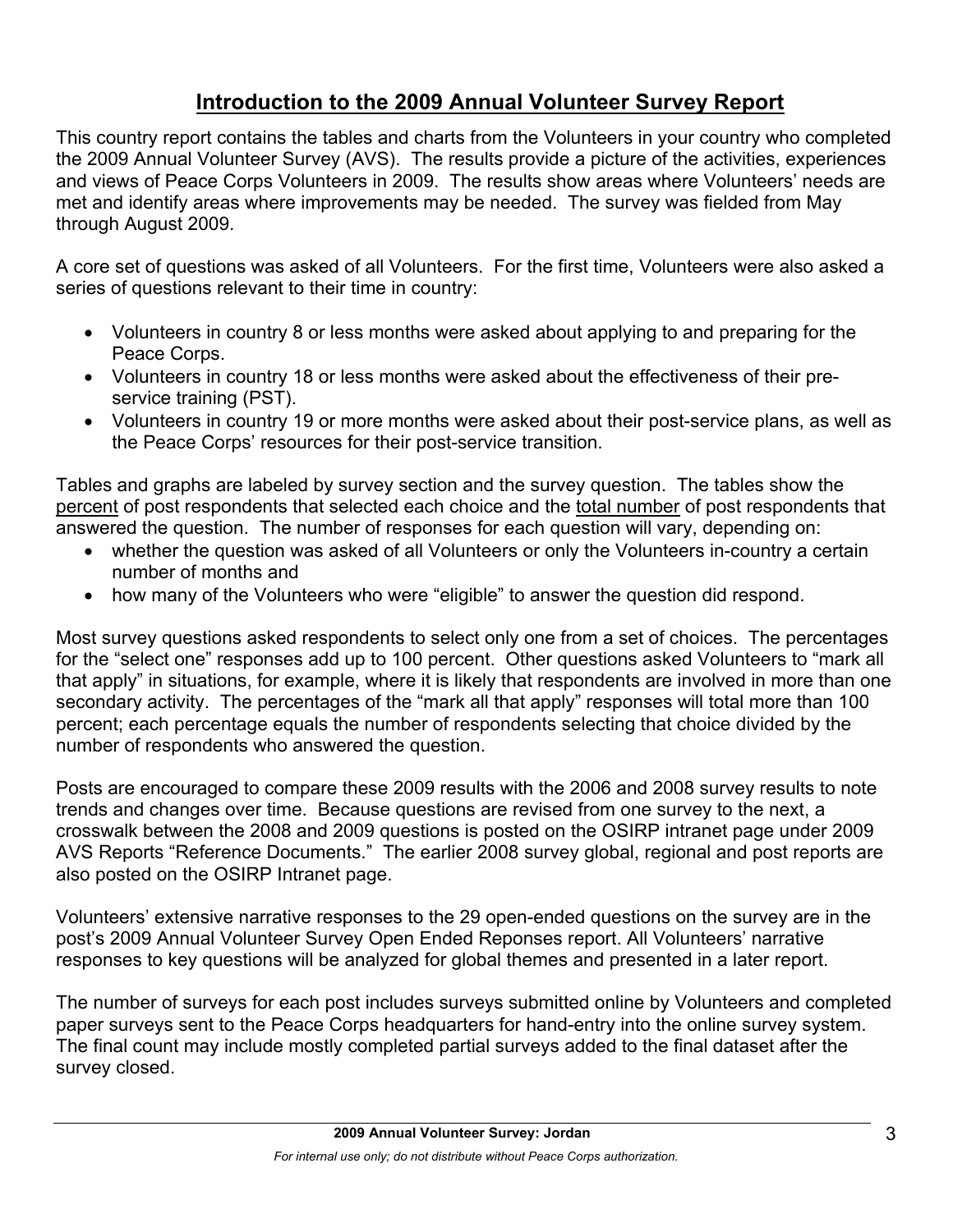## **Overview of the Post's 2009 Volunteer Survey Respondents**

This overview presents basic information about the characteristics of Volunteers who completed the 2009 Annual Volunteer Survey at post.

|            | 8 months or less |         | 9 to 18 months |         | 19 months or more |         | Total  |         |
|------------|------------------|---------|----------------|---------|-------------------|---------|--------|---------|
|            | Number           | Percent | Number         | Percent | Number            | Percent | Number | Percent |
| Months3grp |                  |         | <b>28</b>      | 60%     | 19                | 40%     | 47'    | 100%    |

## **Completed Surveys by Months in Country**

**L1: What is your age?**

|         | 20-29 | $30 - 49$ | $50+$ | Total |
|---------|-------|-----------|-------|-------|
| AGE3grp | 89%   | 11%       | $0\%$ | 45    |

**L2: What is your gender?**

|                 | Female | Male | Total |
|-----------------|--------|------|-------|
| <b>I</b> GENDER | 56%    | 44%  |       |

## **Completed surveys by project.**

|                                                  | Count | Column N % |
|--------------------------------------------------|-------|------------|
| Special Education                                | 11    | 23%        |
| Teaching English as a Foreign<br>Language (TEFL) | 25    | 53%        |
| Youth Development                                | 11    | 23%        |
| Other. Please specify                            |       |            |
| Total                                            | 47    | 100%       |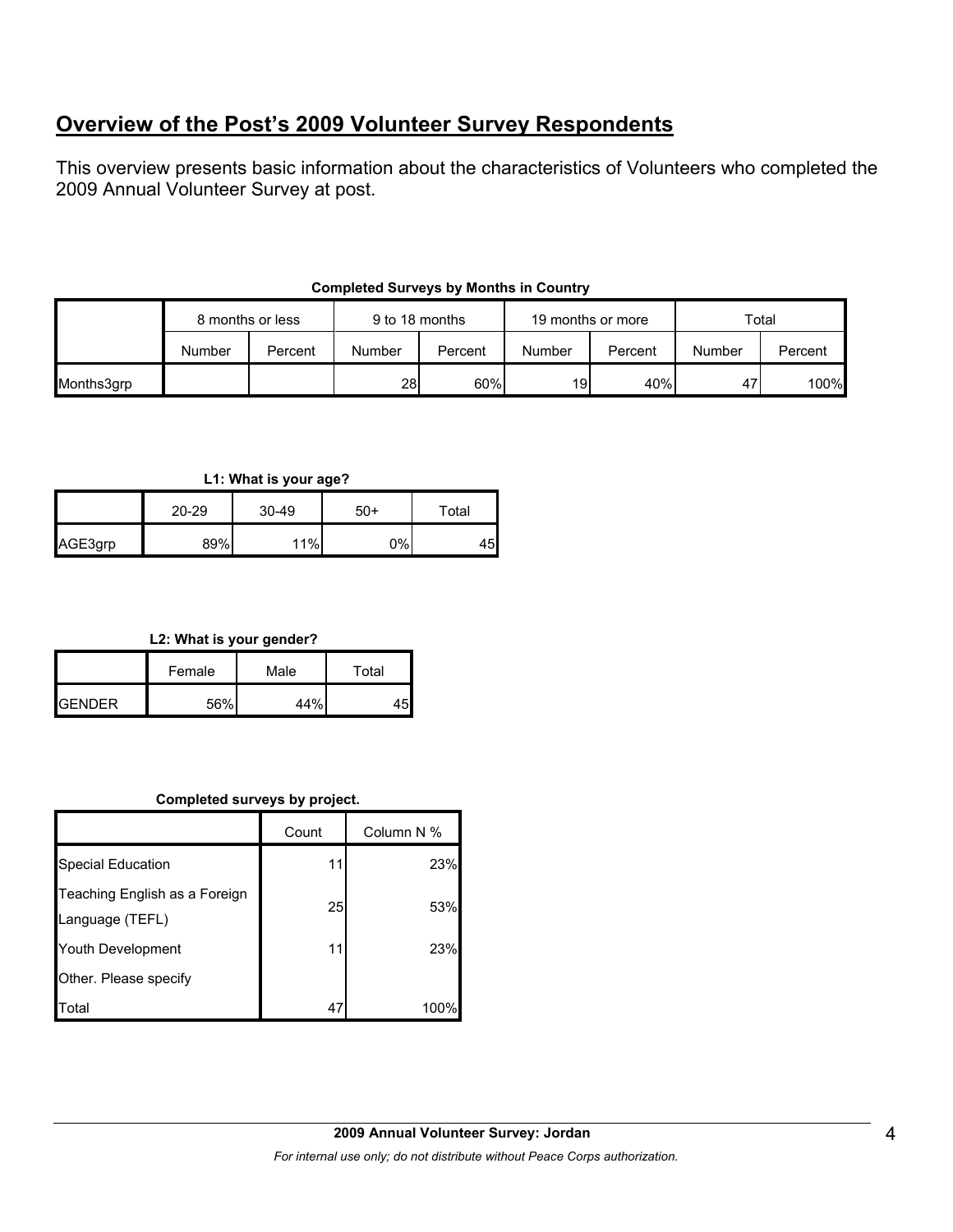|                |                                                    | Percent | Number         |
|----------------|----------------------------------------------------|---------|----------------|
| C <sub>2</sub> | English teaching                                   | 57%     | 27             |
|                | Youth development                                  | 19%     | 9              |
|                | Other education                                    | 15%     | $\overline{7}$ |
|                | Teacher training                                   | 6%      | 3              |
|                | Other: Please specify                              | 2%      | 1              |
|                | Business education/advising                        |         |                |
|                | Urban & regional planning/municipal<br>development |         |                |
|                | Water sanitation                                   |         |                |
|                | <b>HIV/AIDS</b>                                    |         |                |
|                | Health extension                                   |         |                |
|                | Forestry/parks                                     |         |                |
|                | Environmental education                            |         |                |
|                | Math/science teaching                              |         |                |
|                | Agroforestry                                       |         |                |
|                | Information & communications<br>technology (ICT)   |         |                |
|                | NGO development                                    |         |                |
|                | Community development                              |         |                |
|                | Agriculture/fish/livestock                         |         |                |
|                | Total                                              | 100%    | 47             |

**C2: Which best describes the focus of your primary assignment/work?**

## **C2.TEXT: Which of the following initiatives does your primary work include? Other**

| (specify)            |                                                |                |               |  |  |  |
|----------------------|------------------------------------------------|----------------|---------------|--|--|--|
|                      |                                                | <b>PERCENT</b> | <b>NUMBER</b> |  |  |  |
| C <sub>2</sub> .TEXT | Open-ended results. Not responsive to request. |                |               |  |  |  |
|                      |                                                |                |               |  |  |  |
|                      |                                                |                |               |  |  |  |
|                      | Total                                          | 100%           | 47            |  |  |  |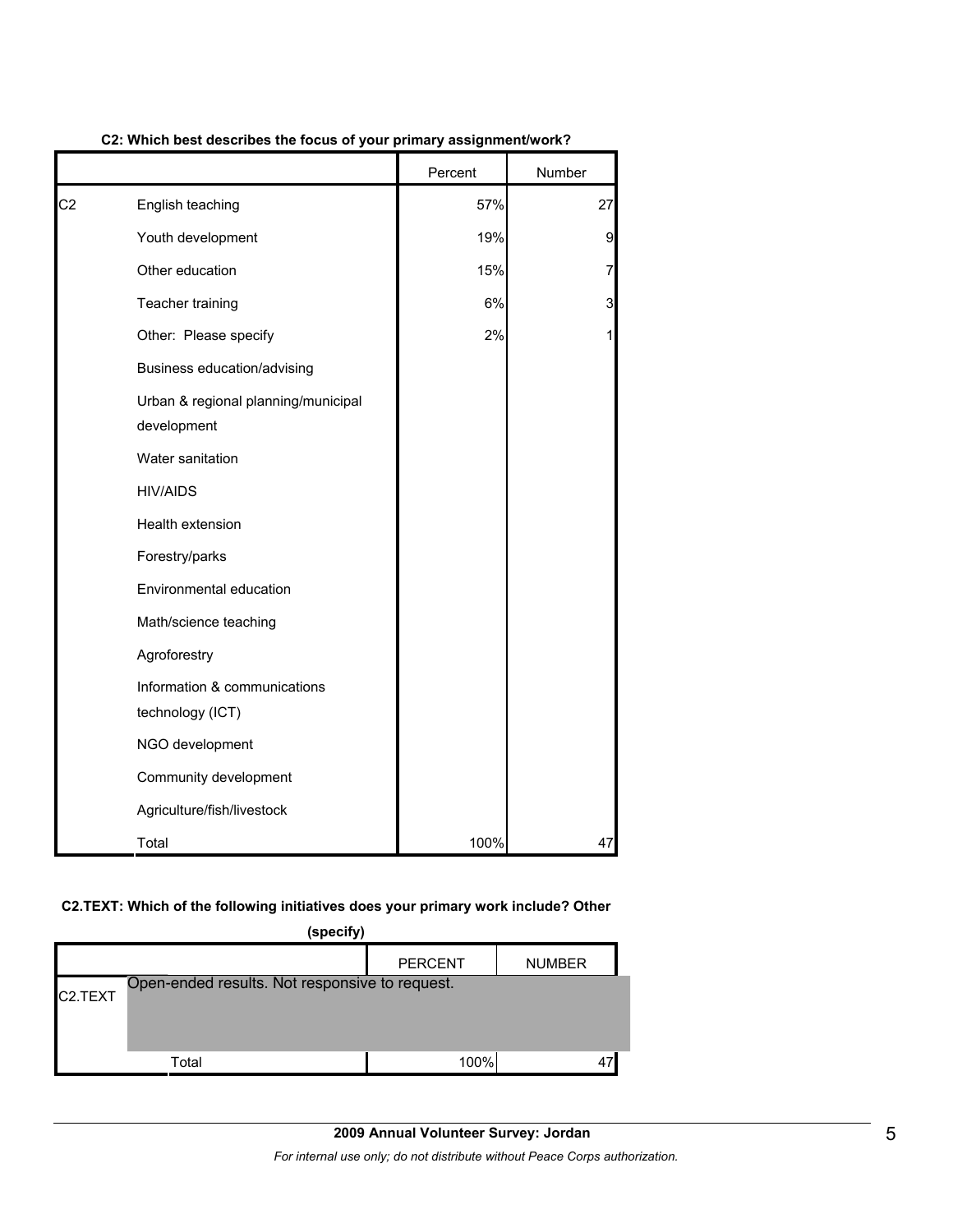# **A. Applying to the Peace Corps**

*This section reports Volunteers' motivations in applying and accepting a Peace Corps assignment.* 

## **B. Preparation for the Peace Corps**

*This section reports on Volunteers' assessment of the materials and information available before their service.* 

*Sections A and B are only completed by Volunteers who have been in country less than 9 months. No Volunteers in Jordan reported they had been in country 8 months or less.*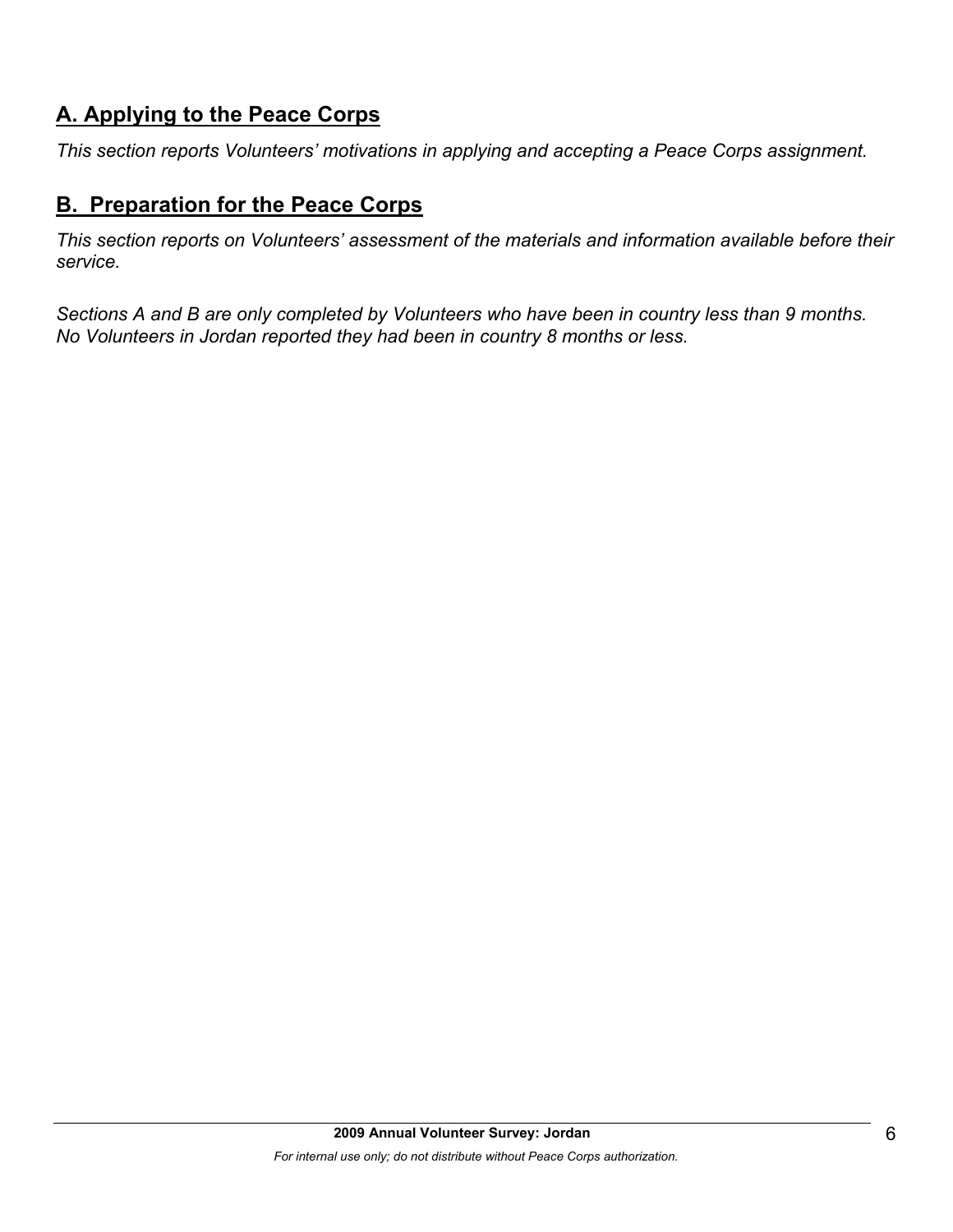# **C. Your Peace Corps Assignment**

*This section reports Volunteers' primary assignment work and secondary activities. The term "primary assignment" refers to the Volunteers' assignment which is part of an overall project plan designed by your host country partners and in-country Peace Corps staff.* 

|            |                                                                                         | apply.                  |                             |                                 |
|------------|-----------------------------------------------------------------------------------------|-------------------------|-----------------------------|---------------------------------|
|            |                                                                                         | PCV Responses           | % Involved in<br>Initiative | <b>Total PCVs</b><br>Responding |
| \$C3PrmAct | Working with youth                                                                      | 36                      | 77%                         |                                 |
|            | English teaching                                                                        | 35                      | 74%                         |                                 |
|            | Girls' education                                                                        | 19                      | 40%                         |                                 |
|            | Sports/fitness                                                                          | 19                      | 40%                         |                                 |
|            | Arts                                                                                    | 18                      | 38%                         |                                 |
|            | Literacy                                                                                | 16                      | 34%                         |                                 |
|            | Working with special groups<br>(e.g., disabled, elderly, ethnic<br>minorities, orphans) | 11                      | 23%                         |                                 |
|            | Nutrition education                                                                     | 9                       | 19%                         |                                 |
|            | WID/GAD                                                                                 | 9                       | 19%                         |                                 |
|            | Library development                                                                     | 6                       | 13%                         |                                 |
|            | Information and<br>communications technology<br>(ICT)                                   | 5                       | 11%                         |                                 |
|            | Working with NGO(s)                                                                     | 5                       | 11%                         |                                 |
|            | World Wise Schools/<br>Correspondence Match                                             | 4                       | 9%                          |                                 |
|            | Environment work                                                                        | 3                       | 6%                          |                                 |
|            | Other: Please specify                                                                   | 3                       | 6%                          |                                 |
|            | Mobilize host country nationals<br>(HCNs) to volunteer                                  | 2                       | 4%                          |                                 |
|            | Rural development                                                                       | $\overline{\mathbf{c}}$ | 4%                          |                                 |
|            | Child survival                                                                          |                         | 2%                          |                                 |
|            | Income generation                                                                       |                         | 2%                          |                                 |

## **C3: Which of the following activities does your primary assignment/work include? Mark all that**

**2009 Annual Volunteer Survey: Jordan** 

*For internal use only; do not distribute without Peace Corps authorization.*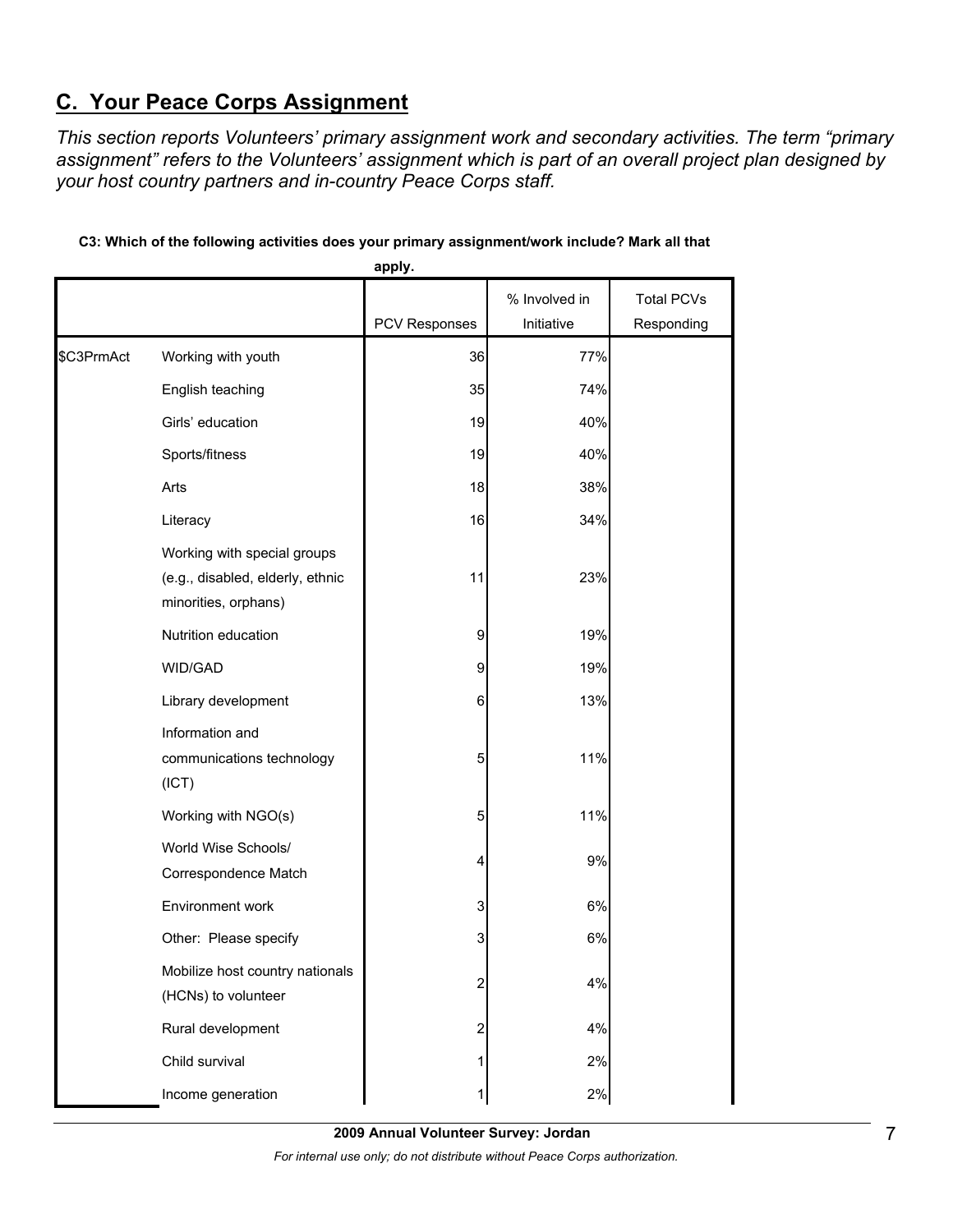| Biodiversity conservation                         |    |
|---------------------------------------------------|----|
| <b>Business advertising</b>                       |    |
| Community food security<br>(production/marketing) |    |
| <b>HIV/AIDS</b>                                   |    |
| Household food security                           |    |
| Microenterprise development                       |    |
| Natural resources management                      |    |
| Urban development/municipal<br>development        |    |
| Water and sanitation                              |    |
| Total                                             | 47 |

Percents may total to more than 100% since Volunteers were asked to "Mark all that apply."

## **C3: Which of the following activities does your primary assignment/work include? Other**

| (specify)     |                                                |            |       |         |  |
|---------------|------------------------------------------------|------------|-------|---------|--|
|               |                                                | Column N % | Count | Row N % |  |
| C3.OTHER.TEXT | Open-ended results. Not responsive to request. |            |       |         |  |
|               | Total                                          |            | 47    | 100%    |  |

#### **C4: Hours Spent on Primary Assignment During Average Work Week**

|           | None | $1-10$ hrs | 11-20 hrs | 21-30 hrs | 31-40 hrs | More than 40 hrs | Total |
|-----------|------|------------|-----------|-----------|-----------|------------------|-------|
| C4Hrs6grp |      | 2%         | 15%       | 47%       | 28%       | 9%               | 47    |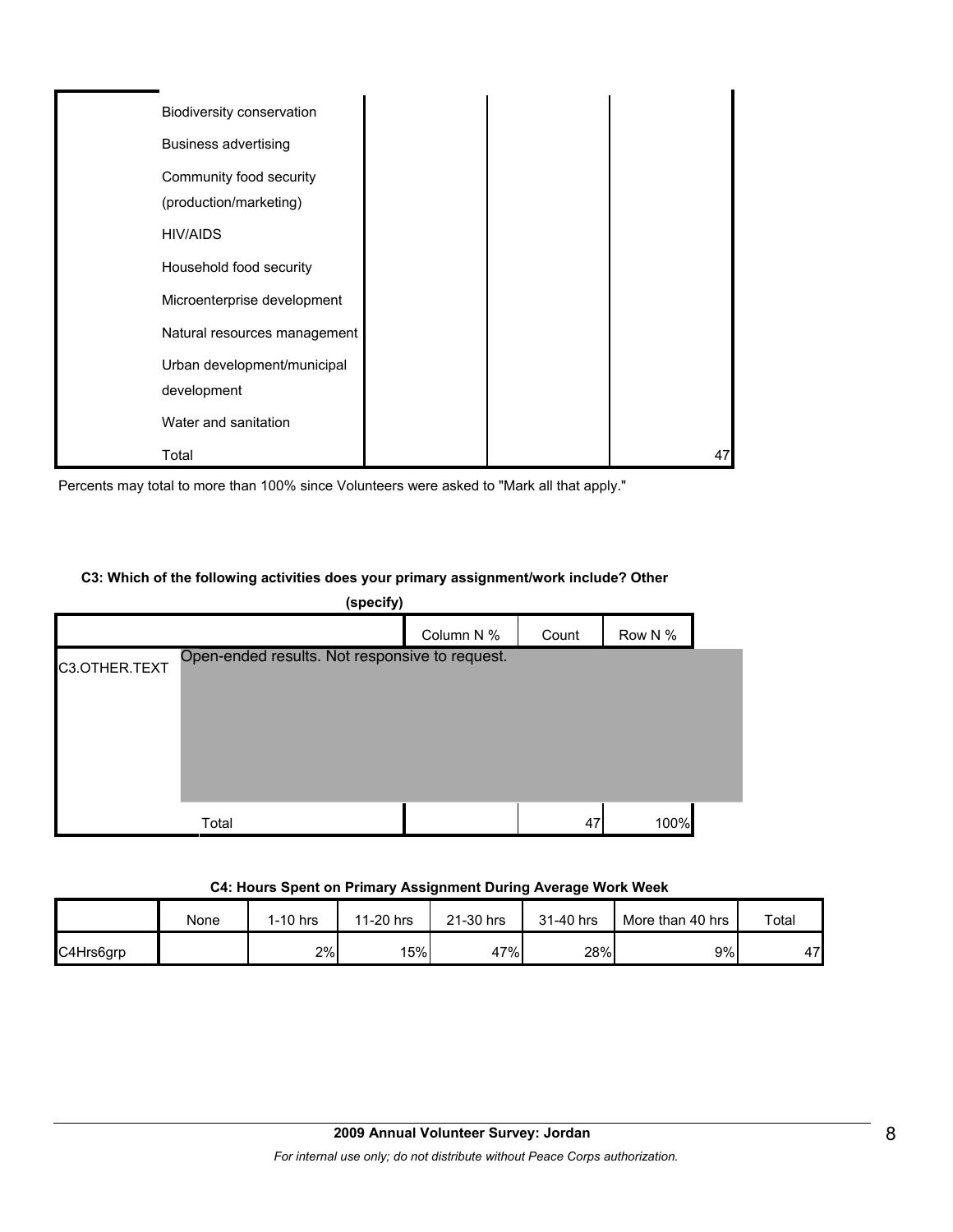## **C4: How many hours do you spend on your primary assignment during an average work**

**week?**

| All Volunteers | Average | Lowest reported | Highest reported | Did not answer |
|----------------|---------|-----------------|------------------|----------------|
|                | 29.9    | 10              | 55               | 01             |

## **C5: Which of the following do your secondary activities (other than your primary assignment work) include? Mark all that apply.**

|            |                                                                                         | PCV Responses | % Involved in<br>Initiative | <b>Total PCVs</b><br>Responding |
|------------|-----------------------------------------------------------------------------------------|---------------|-----------------------------|---------------------------------|
| \$C5SecAct | English teaching                                                                        | 35            | 74%                         |                                 |
|            | Working with youth                                                                      | 25            | 53%                         |                                 |
|            | Girls' education                                                                        | 17            | 36%                         |                                 |
|            | Sports/fitness                                                                          | 16            | 34%                         |                                 |
|            |                                                                                         |               |                             |                                 |
|            | Working with NGO(s)                                                                     | 14            | 30%                         |                                 |
|            | Arts                                                                                    | 10            | 21%                         |                                 |
|            | WID/GAD                                                                                 | $10$          | 21%                         |                                 |
|            | Literacy                                                                                | 9             | 19%                         |                                 |
|            | Mobilize host country nationals<br>(HCNs) to volunteer                                  | 9             | 19%                         |                                 |
|            | Nutrition education                                                                     | 8             | 17%                         |                                 |
|            | Working with special groups<br>(e.g., disabled, elderly, ethnic<br>minorities, orphans) | 8             | 17%                         |                                 |
|            | Rural development                                                                       | 7             | 15%                         |                                 |
|            | Environment work                                                                        | 6             | 13%                         |                                 |
|            | Library development                                                                     | 6             | 13%                         |                                 |
|            | World Wise Schools/<br>Correspondence Match                                             | 6             | 13%                         |                                 |
|            | Other: Please specify                                                                   | 5             | 11%                         |                                 |
|            | Income generation                                                                       | 4             | 9%                          |                                 |
|            | Information and<br>communications technology<br>(ICT)                                   | 4             | 9%                          |                                 |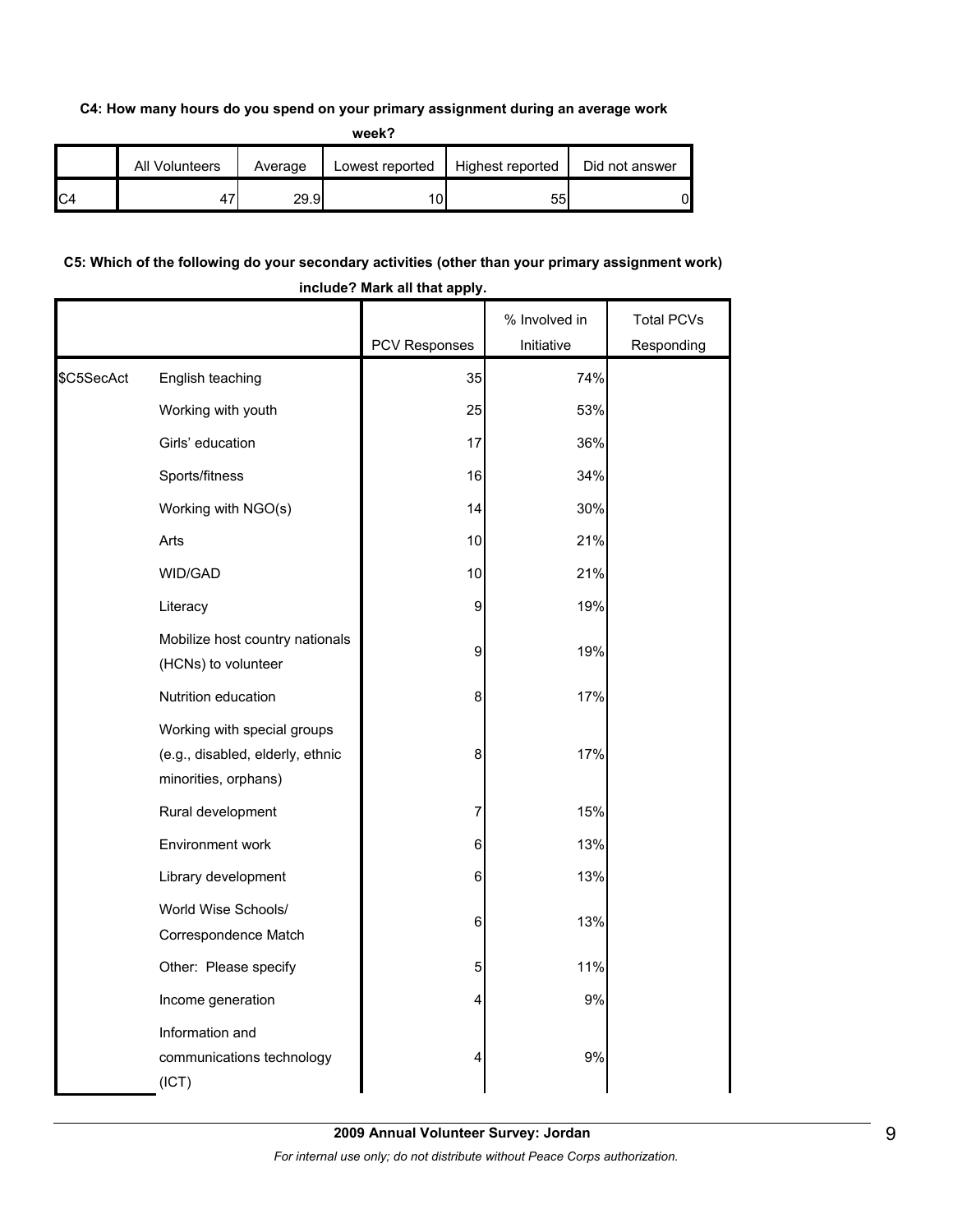| <b>Business advertising</b>                       | 2 | 4% |    |
|---------------------------------------------------|---|----|----|
| Microenterprise development                       |   | 2% |    |
| Natural resources management                      |   | 2% |    |
| Water and sanitation                              |   | 2% |    |
| Biodiversity conservation                         |   |    |    |
| Child survival                                    |   |    |    |
| Community food security<br>(production/marketing) |   |    |    |
| <b>HIV/AIDS</b>                                   |   |    |    |
| Household food security                           |   |    |    |
| Urban development/municipal                       |   |    |    |
| development                                       |   |    |    |
| Total                                             |   |    | 47 |

Percents may total to more than 100% since Volunteers were asked to "Mark all that apply."

## **C5: Which of the following do your secondary activities include? Other (specify)**

|               |                                                | Column N % | Count | Row N % |  |
|---------------|------------------------------------------------|------------|-------|---------|--|
| C5.OTHER.TEXT | Open-ended results. Not responsive to request. |            |       |         |  |
|               |                                                |            |       |         |  |
|               |                                                |            |       |         |  |
|               |                                                |            |       |         |  |
|               |                                                |            |       |         |  |
|               |                                                |            |       |         |  |
|               |                                                |            |       |         |  |
|               | Total                                          |            | 47    | 100%    |  |

## **C5: No Secondary Activities**

|         |                                     | Percent | Number |
|---------|-------------------------------------|---------|--------|
| C5.NONE | No                                  | 100%    | 47     |
|         | Yes, I have no secondary activities |         |        |
|         | Total                               | 100%    | 47     |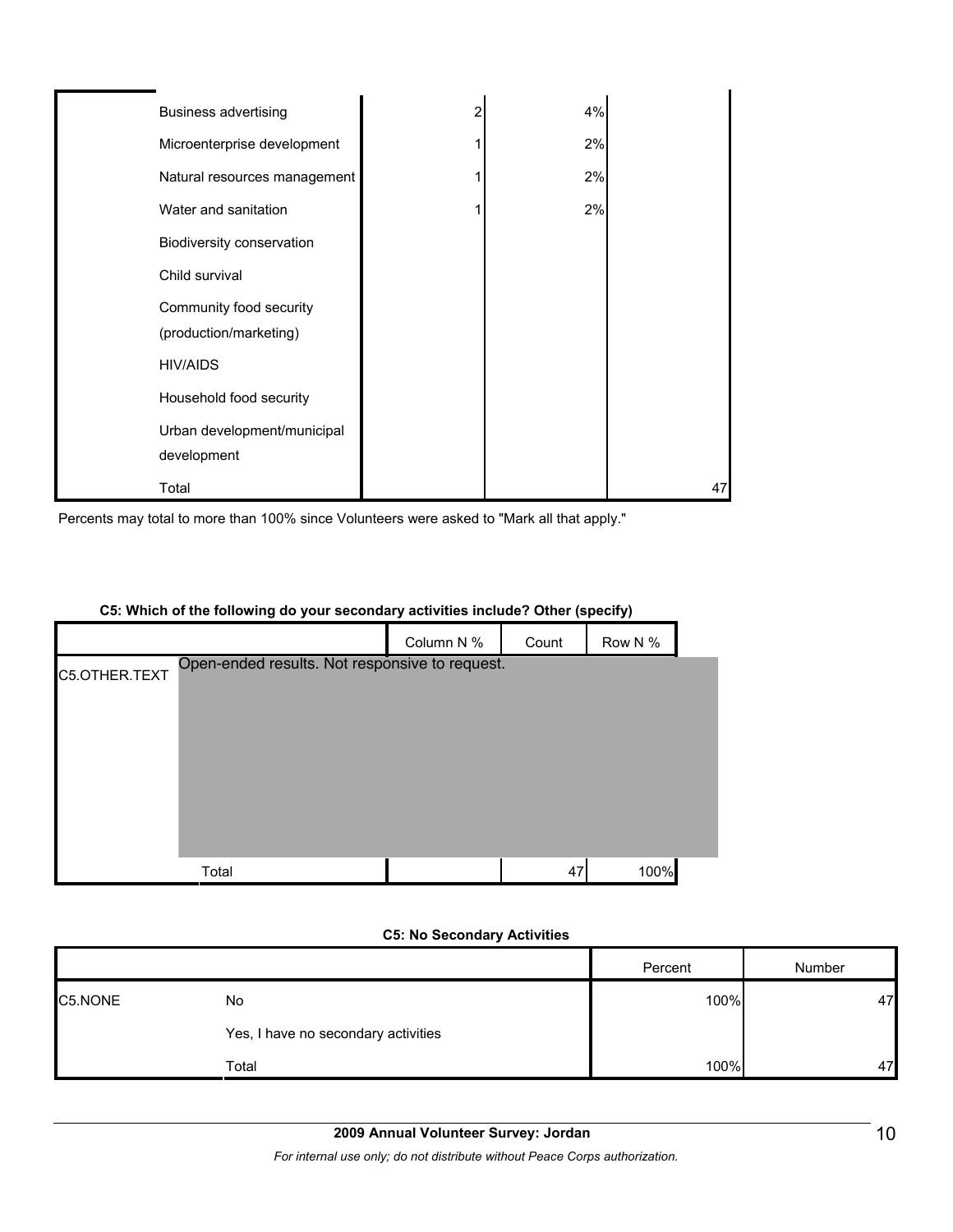**C6: Hours Spent on Secondary Activities During Average Work Week**

|           | None | 1-10 hrs | 11-20 hrs | 21-30 hrs | 31-40 hrs | More than 40 hrs | Total |
|-----------|------|----------|-----------|-----------|-----------|------------------|-------|
| C6Hrs6grp |      | 72%      | 19%       | 2%        | 4%        | 2%               | 47    |

**C6. How many hours do you spend on secondary activities during an average work week?**

|     | All Volunteers | Average | Lowest reported | Highest reported | Did not answer |
|-----|----------------|---------|-----------------|------------------|----------------|
| IC6 |                |         |                 | 50               | N              |

**C7: How personally satisfying is your--?**

|                              | Not at all 1 |     |     |     | Exceptionally 5 | Total |
|------------------------------|--------------|-----|-----|-----|-----------------|-------|
| Primary assignment           | $17\%$       | 36% | 21% | 23% | 2%              | 47    |
| Secondary project/activities | 4%           | 13% | 30% | 43% | 11%             | 47    |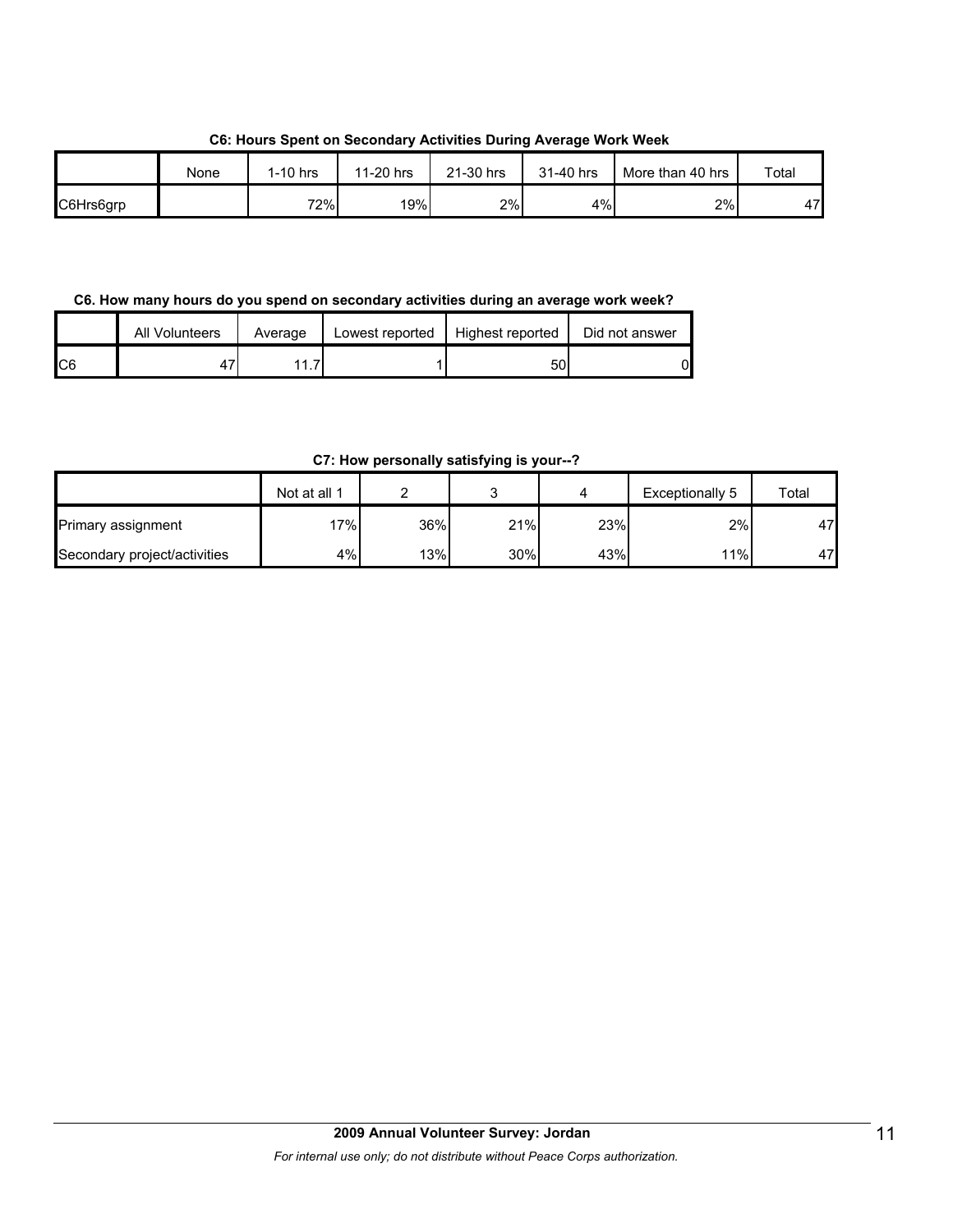# **D. Training for Peace Corps Assignment**

*This section reports Volunteers' assessments of the effectiveness of their Pre-Service Training and In-Service Training at post. In-Service Training (IST) includes: Reconnect; Technical IST; Mid-Service and Close of Service conferences; project management/leadership conferences; and other post-sponsored training sessions.* 

|                               | Not effective | Poor  | Adequate | Effective | Very Effective | NA/No training | Total |
|-------------------------------|---------------|-------|----------|-----------|----------------|----------------|-------|
| Manage cultural differences   |               | 14%   | 21%      | 43%       | 21%            |                | 28    |
| Deal with adjustment issues   |               | 21%   | 46%      | 18%       | 11%            | 4%             | 28    |
| Work with                     |               |       |          |           |                |                |       |
| counterparts/community        | 11%           | 29%   | 43%      | 14%       | 4%             |                | 28    |
| partners                      |               |       |          |           |                |                |       |
| Use language needed in        |               | 11%   | 29%      | 46%       | 14%            |                | 28    |
| work and social interactions  |               |       |          |           |                |                |       |
| Perform technical aspects of  | 14%           | 36%   | 25%      | 18%       | 7%             |                | 28    |
| your work                     |               |       |          |           |                |                |       |
| Work on your project goals    | 7%            | 18%   | 43%      | 29%       | 4%             |                | 28    |
| and objectives                |               |       |          |           |                |                |       |
| Conduct a participatory       |               |       |          |           |                |                |       |
| community needs               |               | $7\%$ | 46%      | 43%       | 4%             |                | 28    |
| assessment (e.g., PACA)       |               |       |          |           |                |                |       |
| Monitor your project goals    | 11%           | 7%    | 57%      | 21%       | 4%             |                | 28    |
| and outcomes                  |               |       |          |           |                |                |       |
| Maintain your physical health | 7%            | 14%   | 21%      | 39%       | 18%            |                | 28    |
| Maintain your                 | 7%            | 14%   | 43%      | 21%       | 14%            |                | 28    |
| mental/emotional health       |               |       |          |           |                |                |       |
| Maintain your personal safety | 4%            | 7%    | 25%      | 25%       | 36%            | 4%             | 28    |
| and security                  |               |       |          |           |                |                |       |

**D1: (PCVs at post 18 months or less) How effective was your Pre-Service Training (PST) in preparing you to--**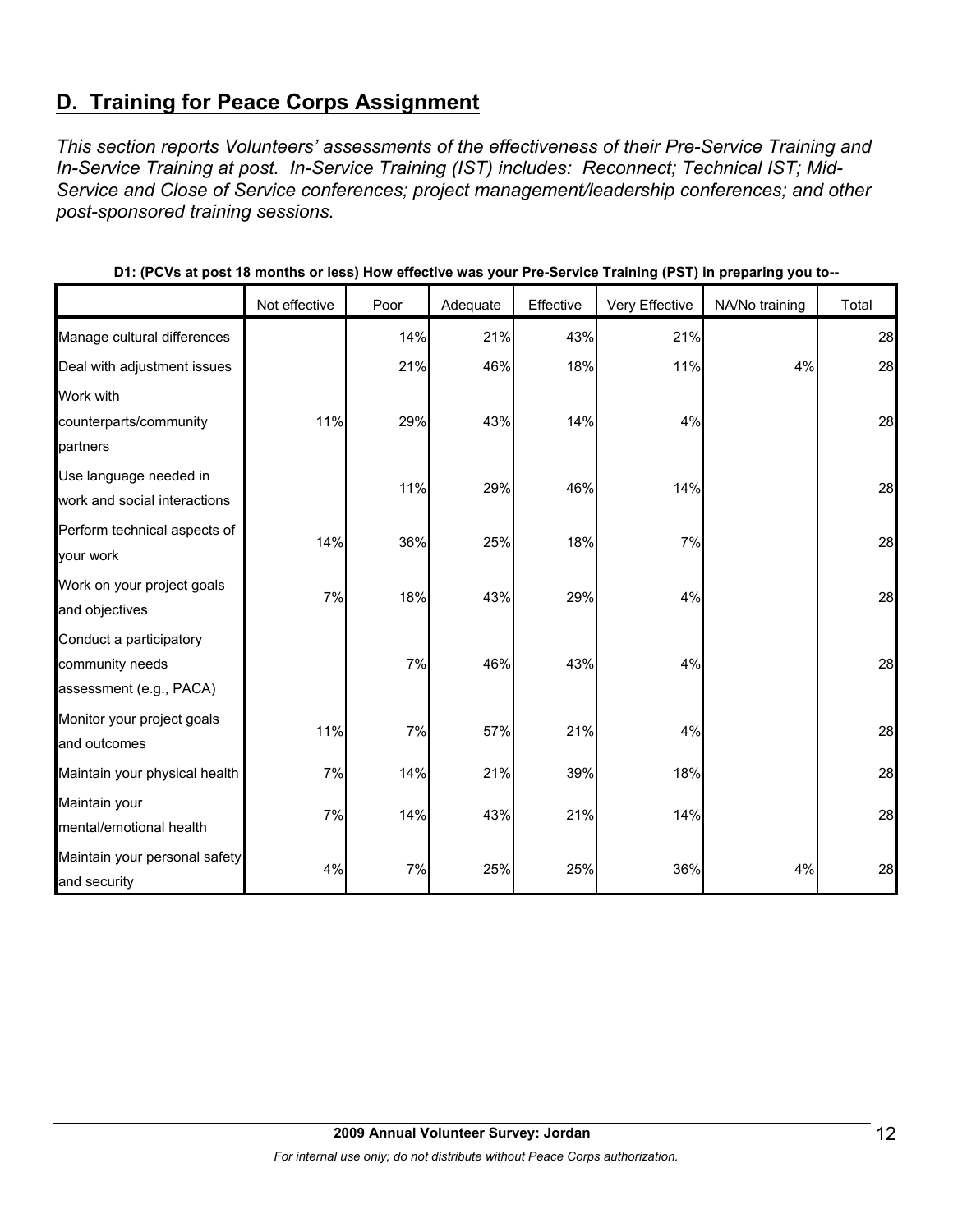|                                                                                          | Not effective | Poor | Adequate | Effective | Very Effective | NA/No training | Total |
|------------------------------------------------------------------------------------------|---------------|------|----------|-----------|----------------|----------------|-------|
| Manage cultural differences                                                              | 4%            | 9%   | 40%      | 29%       | 13%            | 4%             | 45    |
| Deal with adjustment issues                                                              | 7%            | 11%  | 41%      | 34%       | 5%             | 2%             | 44    |
| Build and strengthen working<br>relationships with<br>counterparts/community<br>partners | 4%            | 18%  | 36%      | 27%       | 16%            |                | 45    |
| Use language needed in<br>work and social interactions                                   | 7%            | 13%  | 40%      | 31%       | $9\%$          |                | 45    |
| Perform technical aspects of<br>your work                                                |               | 24%  | 42%      | 18%       | 13%            | 2%             | 45    |
| Work on your project goals<br>and objectives                                             |               | 16%  | 25%      | 32%       | 27%            |                | 44    |
| Conduct a participatory<br>community needs<br>assessment (e.g., PACA)                    | 4%            | 11%  | 31%      | 33%       | 9%             | 11%            | 45    |
| Monitor project goals and<br>outcomes                                                    | 2%            | 11%  | 31%      | 33%       | 22%            |                | 45    |
| Maintain your physical health                                                            | 4%            | 7%   | 29%      | 27%       | 24%            | 9%             | 45    |
| Maintain your<br>mental/emotional health                                                 | 2%            | 13%  | 22%      | 40%       | 20%            | 2%             | 45    |
| Maintain your personal safety<br>and security                                            | 2%            | 2%   | 13%      | 29%       | 47%            | 7%             | 45    |

**D5: How effective was your In-Service Training (IST) in preparing you to--**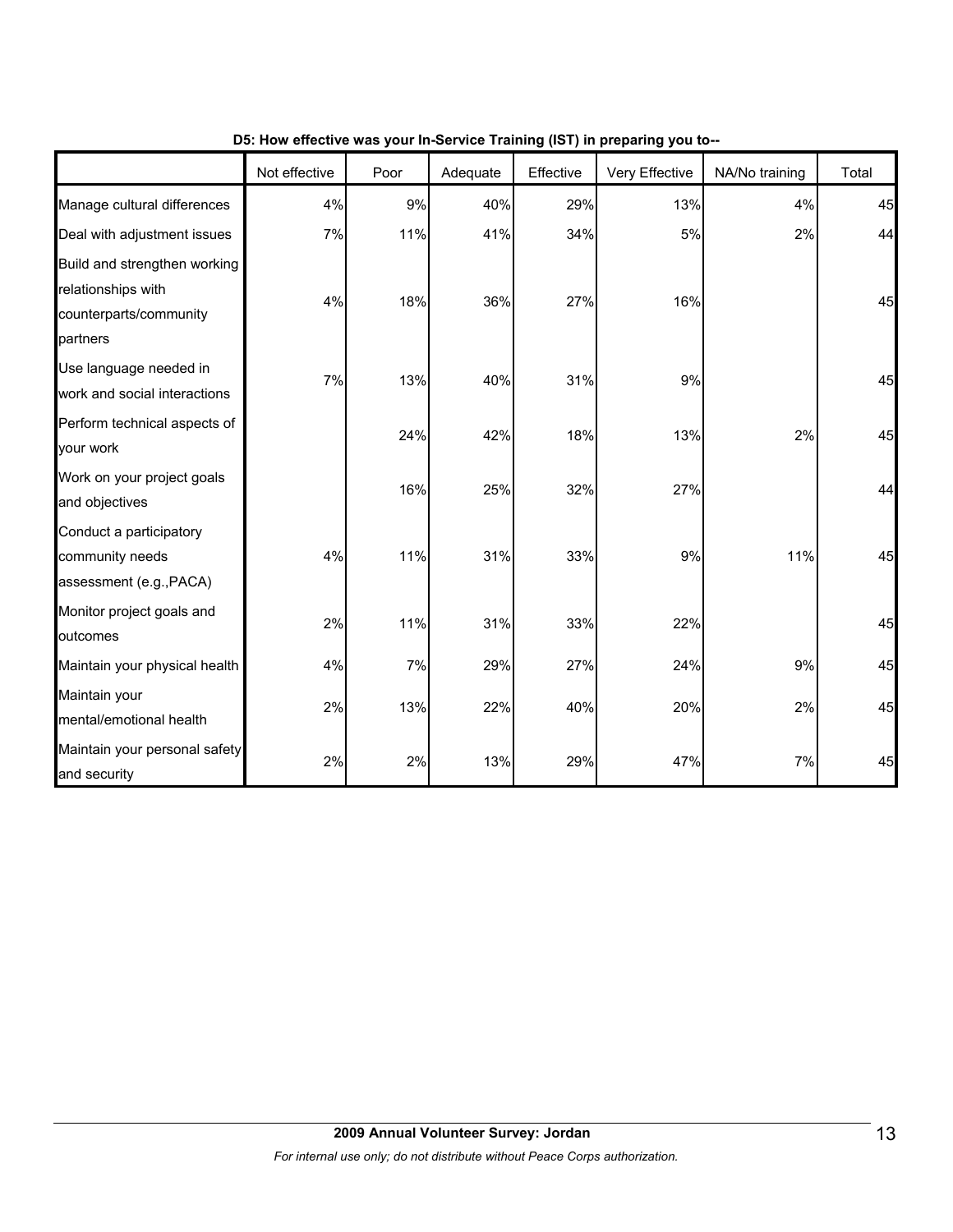|                                               | No/ No answer | Yes            | Total |
|-----------------------------------------------|---------------|----------------|-------|
| Skills specific to my assignment              | 15            | 32             | 47    |
| Assessing community needs                     | 40            | 6              | 46    |
| Organizing/implementing community activities  | 25            | 21             | 46    |
| Building capacity of local organizations      | 40            | 6              | 46    |
| Monitoring, reporting, and evaluating my work |               | 38             | 45    |
| Designing and implementing training sessions  | 25            | 2 <sup>1</sup> | 46    |

## **D8: Did you have this skill before joining the Peace Corps?**

## **D8: Is the skill needed for your Peace Corps work?**

|                                               | No/ No answer   | Yes | Total |
|-----------------------------------------------|-----------------|-----|-------|
| Skills specific to my assignment              |                 | 44  | 46    |
| Assessing community needs                     |                 | 44  | 45    |
| Organizing/implementing community activities  |                 | 39  | 46    |
| Building capacity of local organizations      | 15              | 31  | 46    |
| Monitoring, reporting, and evaluating my work | 3               | 42  | 45    |
| Designing and implementing training sessions  | 10 <sub>l</sub> | 36  | 46    |

## **D8: Have you had adequate Peace Corps training to acquire the skill?**

|                                               | No/ No answer | Yes             | Total |
|-----------------------------------------------|---------------|-----------------|-------|
| Skills specific to my assignment              | 19            | 24              | 43    |
| Assessing community needs                     | 11            | 35              | 46    |
| Organizing/implementing community activities  | 16            | 28              | 44    |
| Building capacity of local organizations      | 24            | 18 <sup>1</sup> | 42    |
| Monitoring, reporting, and evaluating my work | 3             | 39              | 42    |
| Designing and implementing training sessions  | 18            | 24              | 42    |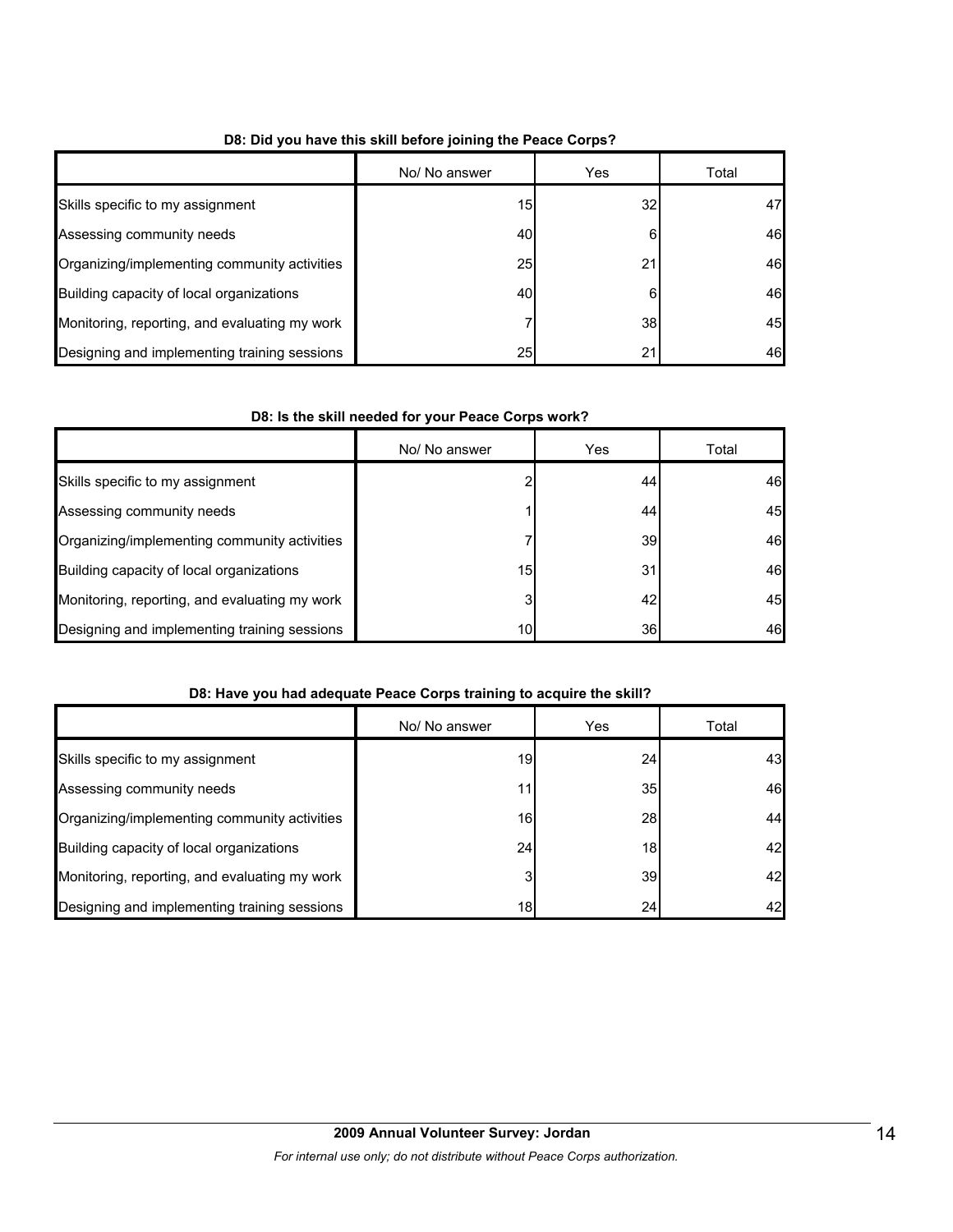# **E. Volunteer Assignment Goals and Impact**

*This section reports Volunteers' self-assessments of their impact on the individuals and organizations in the communities in which they serve. At the end of this section, Volunteers' third goal activities, participation in Coverdell World Wise School/Correspondence Match (CWWS/CM) and use of Peace Corps resources to support their work are reported in questions.* 

|                                                                                                       | Not at all 1 | $\overline{2}$ | 3   | 4   | <b>Exceptionally 5</b> | <b>NA</b> | Total |
|-------------------------------------------------------------------------------------------------------|--------------|----------------|-----|-----|------------------------|-----------|-------|
| Meets the objectives of the<br>project plan                                                           | 6%           | 11%            | 36% | 36% | 11%                    |           | 47    |
| Builds local capacity for<br>sustainability                                                           | 26%          | 28%            | 34% | 11% | 2%                     |           | 47    |
| Involves local people in<br>planning and implementing<br>activities                                   | 15%          | 15%            | 34% | 32% | 4%                     |           | 47    |
| Complements other local<br>development activities                                                     | 21%          | 17%            | 26% | 23% | 6%                     | 6%        | 47    |
| Transfers skills to host country<br>individuals and organizations                                     | 15%          | 23%            | 45% | 17% |                        |           | 47    |
| Mobilizes host country<br>nationals (HCNs) to volunteer                                               | 28%          | 40%            | 23% | 4%  | 2%                     | 2%        | 47    |
| Helps promote a better<br>understanding of Americans<br>on the part of the peoples<br>served (goal 2) |              | 2%             | 23% | 45% | 30%                    |           | 47    |
| Helps promote a better<br>understanding of other<br>peoples on the part of<br>Americans (goal 3)      | 6%           | 9%             | 26% | 36% | 23%                    |           | 47    |

**E1: To what extent does your Volunteer work assignment address the following?**

## **E2: To what extent does your host community--?**

|                                          | Not at all 1 | າ   |     | 4   | Exceptionally 5 | <b>NA</b> | Total |
|------------------------------------------|--------------|-----|-----|-----|-----------------|-----------|-------|
| Need the assistance that you<br>provided |              | 6%  | 28% | 33% | 33%             |           | 18    |
| Want the assistance that you<br>provided |              | 22% | 33% | 22% | 22%             |           | 18    |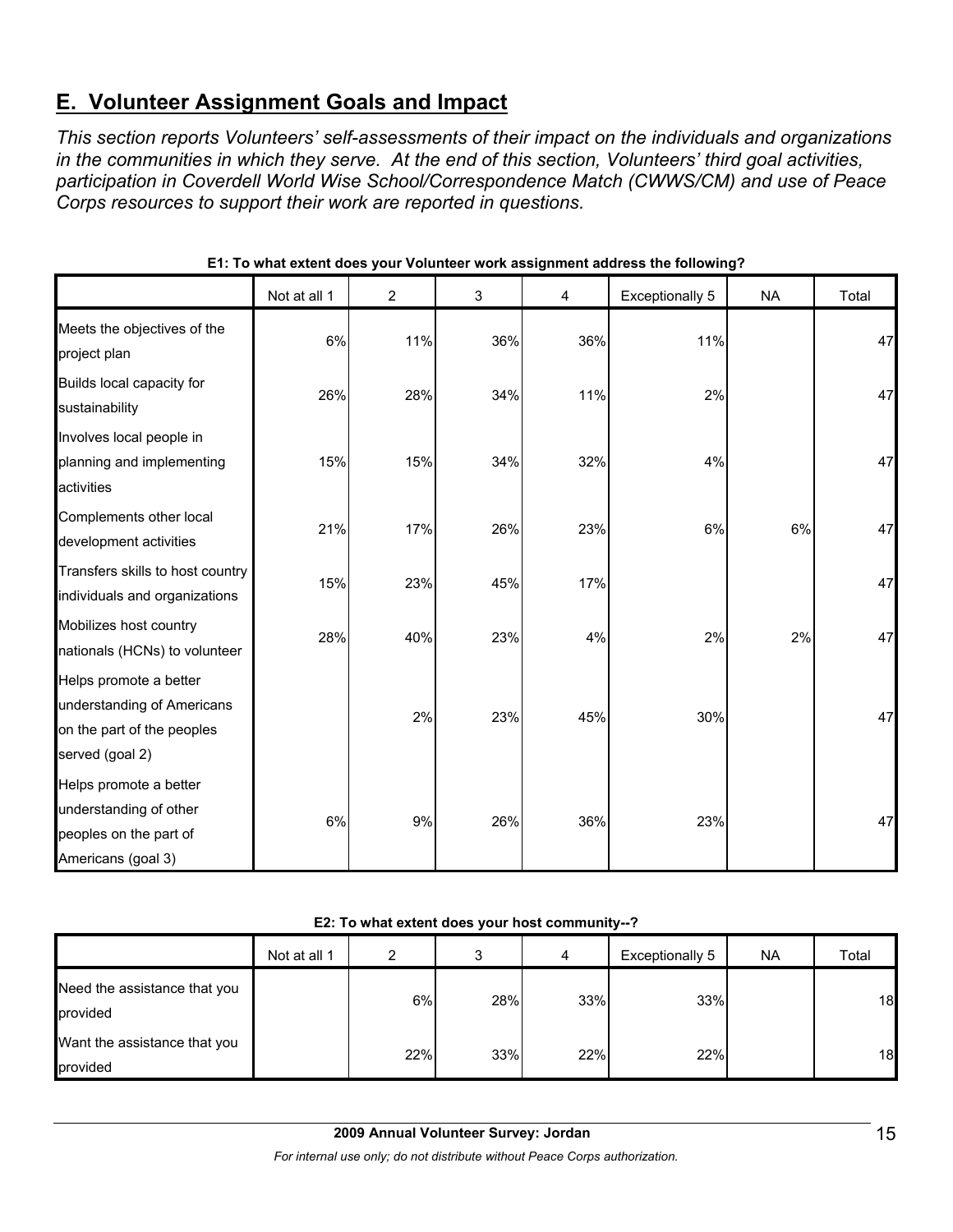|                                                                  | None 1 | $\overline{2}$ | 3   | 4   | Exceptional 5 | <b>NA</b> | Total |
|------------------------------------------------------------------|--------|----------------|-----|-----|---------------|-----------|-------|
| Ability to access information<br>(e.g., library, Internet, etc.) | 20%    | 22%            | 35% | 20% | 4%            |           | 46    |
| Leadership skills                                                | 17%    | 28%            | 24% | 30% |               |           | 46    |
| Planning and management                                          | 13%    | 30%            | 22% | 28% | 7%            |           | 46    |
| Problem solving/critical thinking                                | 20%    | 30%            | 39% | 11% |               |           | 46    |
| Self-esteem                                                      | 9%     | 30%            | 41% | 15% | 4%            |           | 46    |
| <b>Technical skills</b>                                          | 11%    | 15%            | 50% | 22% | 2%            |           | 46    |
| Use of local resources                                           | 13%    | 30%            | 33% | 20% | 4%            |           | 46    |
| Use of external resources (e.g.,<br>grants, international NGOs)  | 11%    | 26%            | 30% | 20% | 11%           | 2%        | 46    |
| Better understanding of<br>Americans                             |        | 4%             | 30% | 35% | 30%           |           | 46    |
| Other: Please specify below                                      |        |                |     |     |               | 100%      | 14    |

**E3: How much impact does your assignment have on the capacities of your host counterparts/community partners?**

## **E3: How much impact does your assignment have on the capacities**

**of your host counterparts/community partners? Other (specify)**

|          | Column N % | Count | Row N % |
|----------|------------|-------|---------|
| E3 OTHER | 100%       | 47    |         |
| Total    |            | 4,    | 100%    |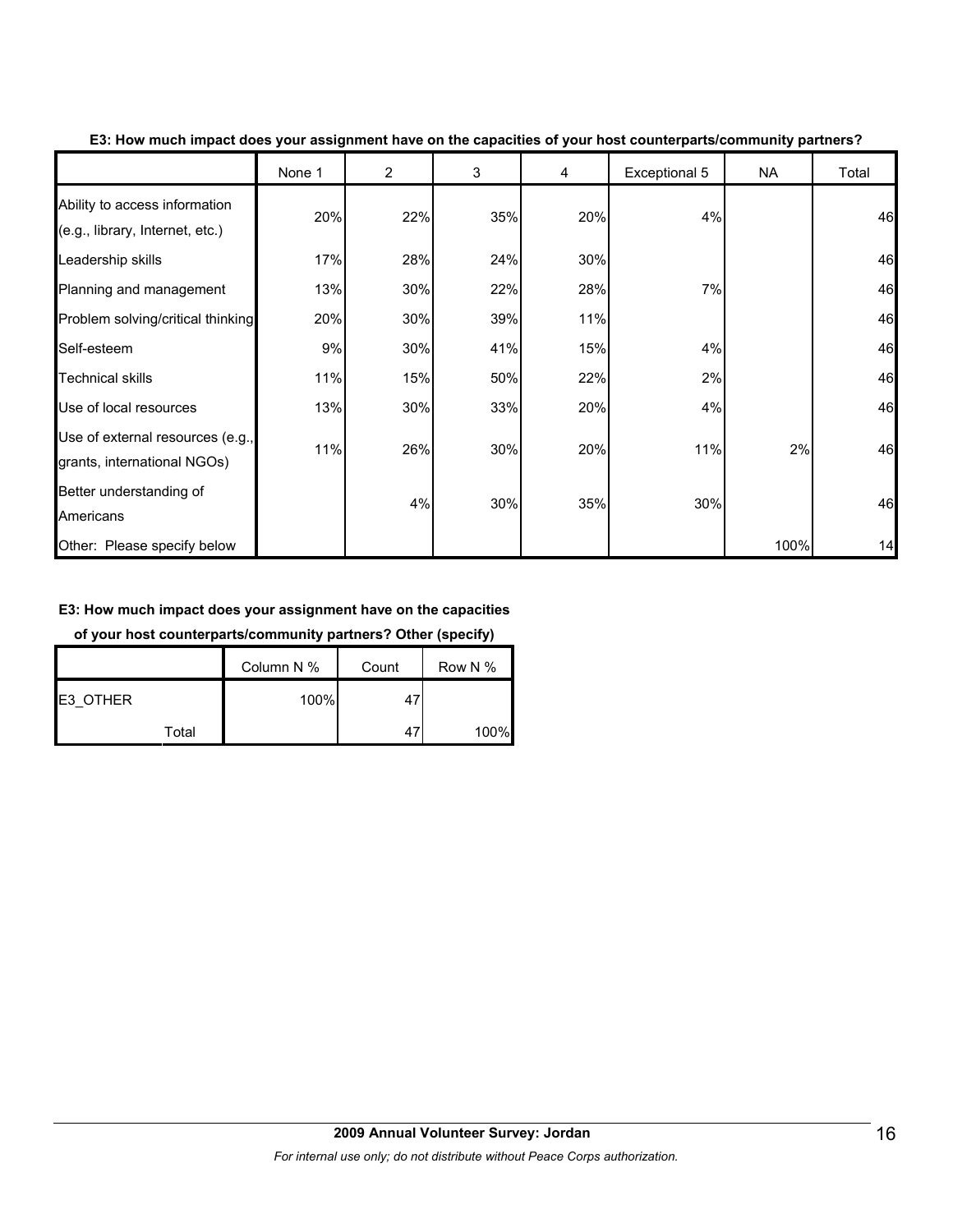|                                                                     | None 1 | $\overline{c}$ | 3   | 4   | Exceptional 5 | <b>NA</b> | Total |
|---------------------------------------------------------------------|--------|----------------|-----|-----|---------------|-----------|-------|
| Ability to access<br>information (e.g., library,<br>Internet, etc.) | 17%    | 20%            | 35% | 15% | 9%            | 4%        | 46    |
| Leadership skills                                                   | 7%     | 22%            | 26% | 41% | 4%            |           | 46    |
| Planning and management                                             | 20%    | 37%            | 28% | 11% | 4%            |           | 46    |
| Problem solving/critical<br>thinking                                | 11%    | 20%            | 37% | 30% | 2%            |           | 46    |
| Self-esteem                                                         | 7%     | 13%            | 24% | 37% | 20%           |           | 46    |
| <b>Technical skills</b>                                             | 13%    | 20%            | 48% | 17% | 2%            |           | 46    |
| Use of local resources                                              | 26%    | 28%            | 26% | 13% | 4%            | 2%        | 46    |
| Use of external resources<br>(e.g., grants, international<br>NGOs)  | 30%    | 26%            | 22% | 11% | 7%            | 4%        | 46    |
| Better understanding of<br>Americans                                | 2%     | 4%             | 20% | 33% | 39%           | 2%        | 46    |
| Other: Please specify<br>below                                      |        |                |     |     |               | 100%      | 10    |

**E4: How much impact does your assignment have on the capacities of your host individuals with whom you work?**

## **E4: How much impact does your assignment have on the capacities**

**of your host individuals with whom you work? Other (specify)**

|                  | Column N % | Count | Row N % |
|------------------|------------|-------|---------|
| <b>IE4 OTHER</b> | 100%       | 47    |         |
| Total            |            | 47    | 100%    |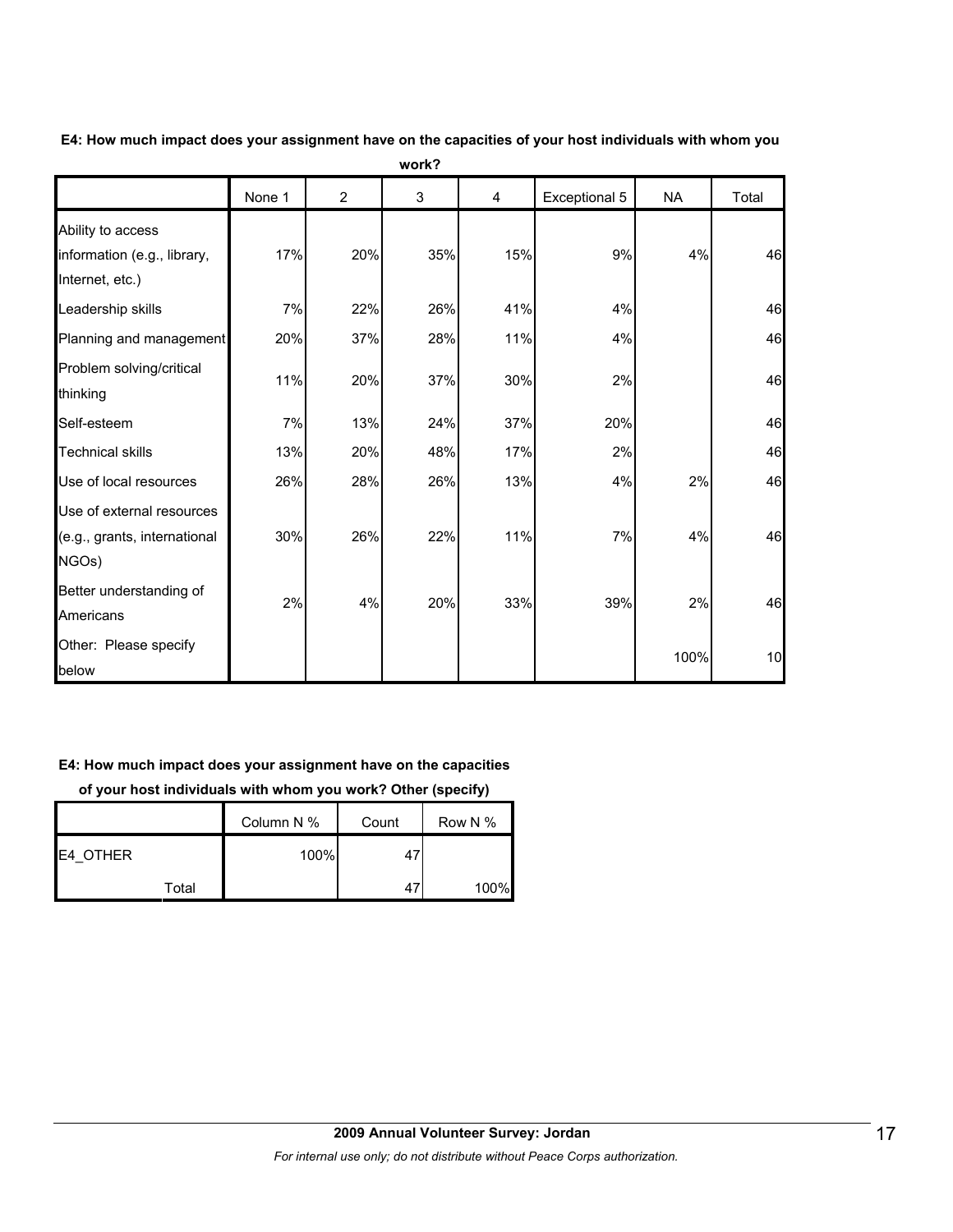|                                                              | None 1 | $\overline{2}$ | 3   | 4   | Exceptional 5 | <b>NA</b> | Total |
|--------------------------------------------------------------|--------|----------------|-----|-----|---------------|-----------|-------|
| Identifying and prioritizing<br>organizational needs         | 22%    | 26%            | 26% | 22% | 2%            | 2%        | 46    |
| Leadership                                                   | 26%    | 24%            | 20% | 28% |               | 2%        | 46    |
| Management                                                   | 30%    | 24%            | 24% | 20% |               | 2%        | 46    |
| Monitoring and evaluation                                    | 24%    | 28%            | 33% | 13% |               | 2%        | 46    |
| Planning and implementing<br>organizational activities       | 15%    | 17%            | 37% | 24% | 4%            | 2%        | 46    |
| Teamwork/participatory<br>decision-making                    | 28%    | 15%            | 28% | 24% | 2%            | 2%        | 46    |
| Use of local resources                                       | 22%    | 17%            | 26% | 26% | 7%            | 2%        | 46    |
| Ability to mobilize, manage,<br>and sustain local volunteers | 37%    | 17%            | 30% | 11% | 2%            | 2%        | 46    |
| Other: Please specify below                                  | 18%    |                |     |     |               | 82%       | 11    |

#### **E5: To what extent does your assignment enhance the capacities of organizations with whom you work?**

#### **E5: To what extent does your assignment enhance the capacities of**

#### **organizations with whom you work? Other (specify)**

|                 | Column N % | Count | Row N % |
|-----------------|------------|-------|---------|
| <b>E5 OTHER</b> | 100%       | 4     |         |
| Total           |            | -47   | 100%    |

## **E6: How effective have you been in transferring knowledge and skills to help the following persons or groups build their**

**capacities?**

|                                       | Not at all 1 | 2   | 3   | 4   | Exceptionally 5 | NA. | Total |
|---------------------------------------|--------------|-----|-----|-----|-----------------|-----|-------|
| Your counterpart/community<br>partner | 9%           | 23% | 28% | 38% | 2%              |     | 47    |
| Another institution/organization      | 17%          | 19% | 34% | 19% | 4%              | 6%  | 47    |
| Members of your host<br>community     | 6%           | 26% | 32% | 34% | 2%              |     | 47    |
| Other: Please specify below           |              |     | 10% | 10% |                 | 80% | 10    |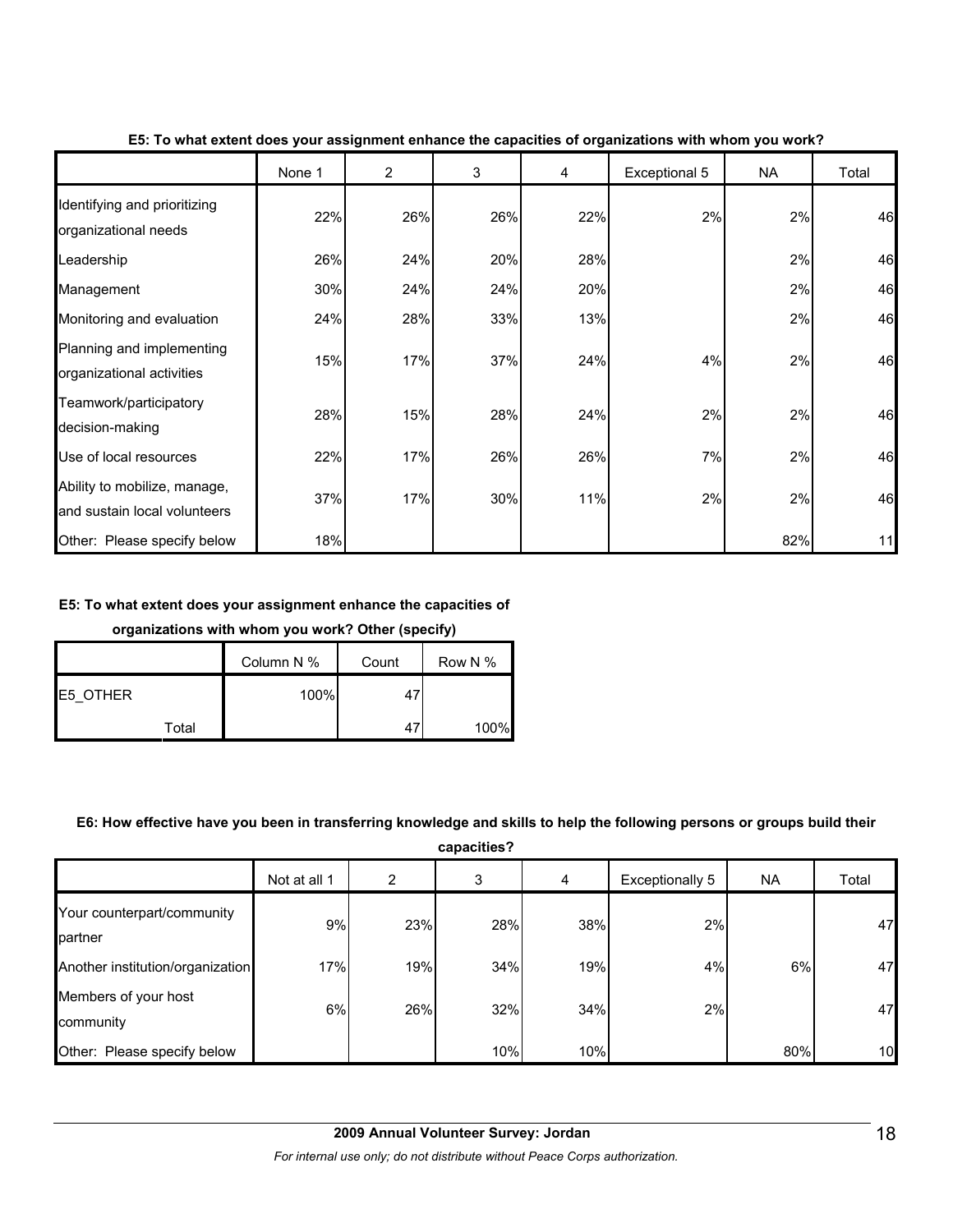|    | Not at all | Minimally | Moderately | Considerably | Exceptionally | Too early to tell | Total |
|----|------------|-----------|------------|--------------|---------------|-------------------|-------|
| E7 | 2%         | 1%        | 19%        | 51%          | $7\%$         | 0%I               | 47    |

**E7: To what extent have HC individuals gained a better understanding of Americans? Includes "Too early to tell."**

## **E7: To what extent have HC individuals gained a better understanding of Americans? Excludes**

**"Too early to tell."**

|     | Not at all | Minimally | Moderately | Considerably | Exceptionally | $\tau$ otal |
|-----|------------|-----------|------------|--------------|---------------|-------------|
| IE7 | 2%l        | 11%       | 19%        | 51%          | '7%           | 17          |

|               |                                                              |               |              | <b>Total PCVs</b> |
|---------------|--------------------------------------------------------------|---------------|--------------|-------------------|
|               |                                                              | PCV Responses | % Doing This | Responding        |
| \$E9Goal3Acts | Electronic updates                                           | 40            | 85%          |                   |
|               | Hosting American visitors                                    | 38            | 81%          |                   |
|               | Personal website or blog                                     | 15            | 32%          |                   |
|               | Enrollment in the CWWS/CMS<br>program                        | 10            | 21%          |                   |
|               | Hard copy/paper update                                       | 9             | 19%          |                   |
|               | Pen pal program/letter<br>exchange                           | 8             | 17%          |                   |
|               | While on home leave, spoke at<br>a school or community group | 7             | 15%          |                   |
|               | Peace Corps Week activities                                  | 3             | 6%           |                   |
|               | Other please specify                                         | 2             | 4%           |                   |
|               | Podcasted/created a slide show<br>or video posted online     | 1             | 2%           |                   |
|               | Total                                                        |               |              | 47                |

## **E9. In which of the following third goal activities have you participated during your PC service?**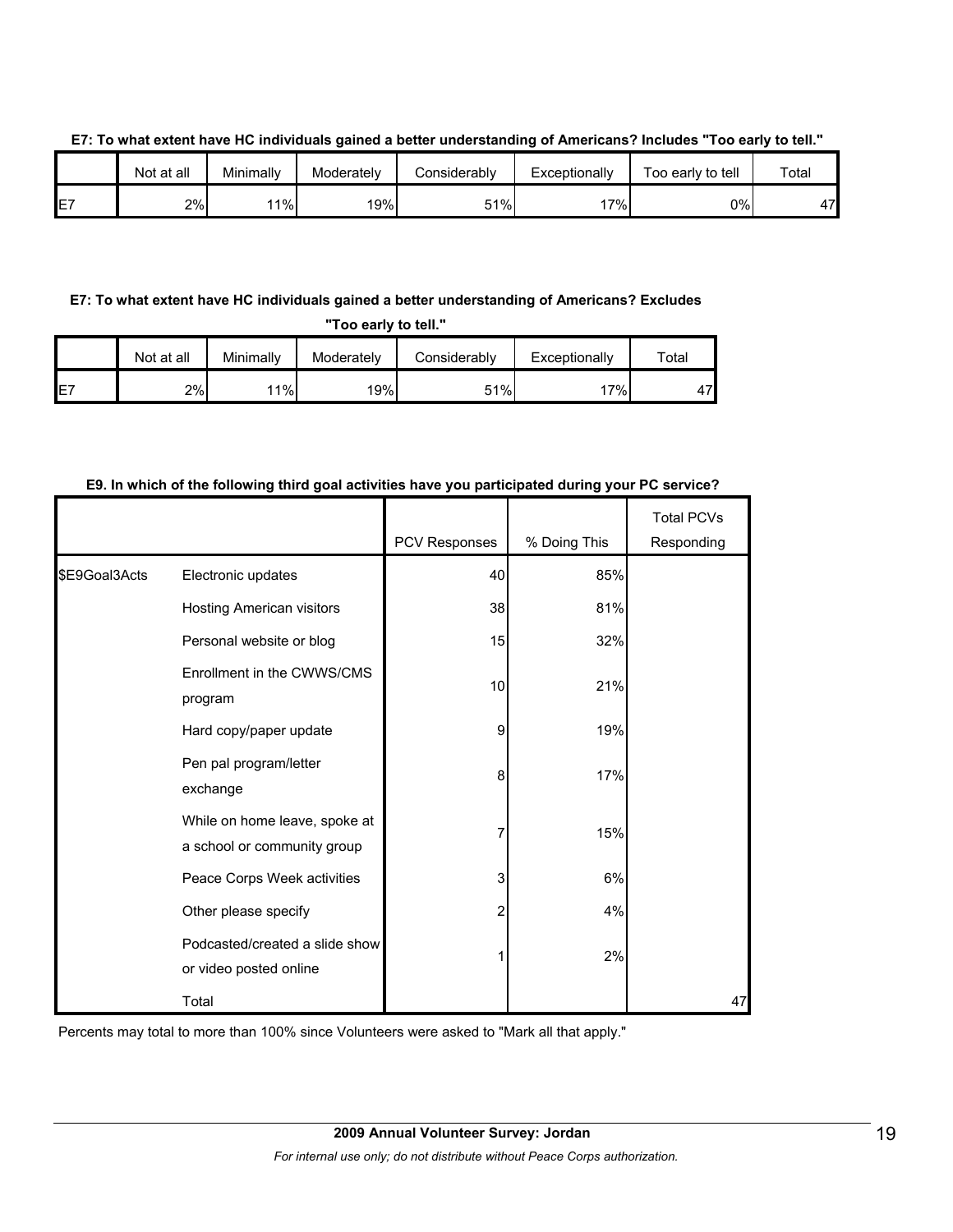# **E9: When asked about third goal activities, Volunteer answered "No**

|                                                                                                                                                                                                                                                                                       | Have done third<br>goal activities | No third goal<br>activities | Total |
|---------------------------------------------------------------------------------------------------------------------------------------------------------------------------------------------------------------------------------------------------------------------------------------|------------------------------------|-----------------------------|-------|
| Peace Corps' third goal is to<br>"help promote a better<br>understanding of other peoples<br>on the part of Americans." In<br>which of the following third goal<br>activities, including your contact<br>with family and friends, have<br>you participated during your<br>Peace Corps | 100%                               |                             | 47    |

## **E10: Would you recommend participation in the CWWS CMS to other Volunteers?**

|     |                            | I have participated in | I have participated in |       |
|-----|----------------------------|------------------------|------------------------|-------|
|     | I have not participated in | CWWS/CM & would        | CWWS/CM and would      |       |
|     | CWWS/CM.                   | recommend it           | NOT recommend it       | Total |
| E10 | 79%                        | 19%                    | 2%                     |       |

**E11: To what extent have Americans gained a better understanding of HCNs? Includes "Too early to tell."**

|     | Not at all | Minimally | Moderately | Considerably | Exceptionally | Too early to tell | Total |
|-----|------------|-----------|------------|--------------|---------------|-------------------|-------|
| E11 | 9%         | 4%        | 26%        | 55%          | 13%           | 2%                | 47    |

## **E11: To what extent have Americans gained a better understanding of HCNs? Excludes "Too early**

**to tell."**

|     | Not at all | Minimally | Moderately | Considerably | Exceptionally | ™otal |
|-----|------------|-----------|------------|--------------|---------------|-------|
| E11 |            | 4%        | 26%        | 57%          | 13%           | 46    |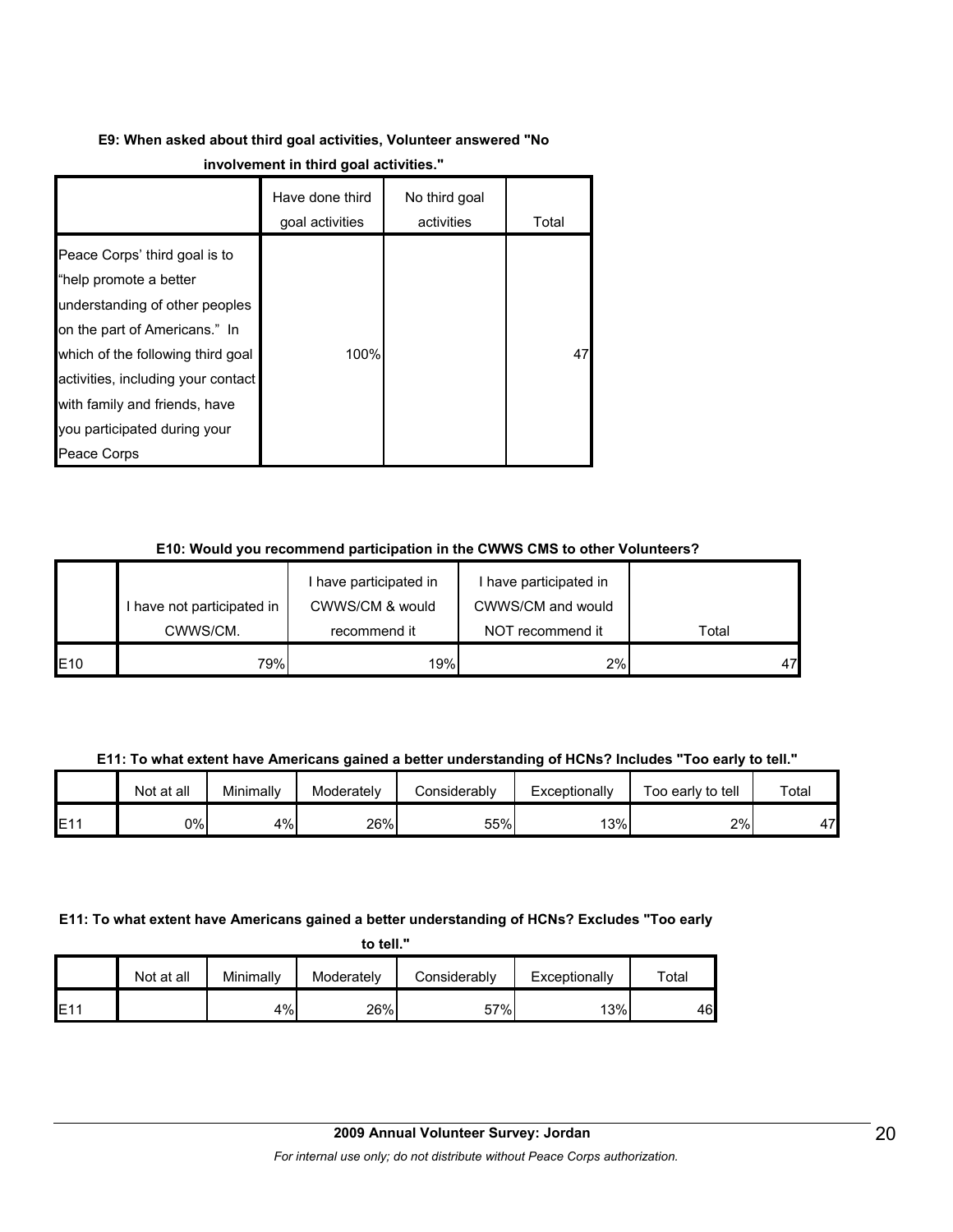|                                                                                | Yes |
|--------------------------------------------------------------------------------|-----|
| Coverdell World Wise Schools staff (Useful)                                    |     |
| Contact with other Peace Corps staff in Washington, D.C. (Useful)              | 3   |
| Information at staging (Useful)                                                | 21  |
| Information from your post sent to you before departure (Useful)               | 20  |
| Internet (Useful)                                                              | 40  |
| Invitation kits (Useful)                                                       | 21  |
| Material in staging packet (Useful)                                            | 21  |
| Peace Corps staff at post (e.g., World Wise School contact) (Useful)           | 11  |
| Recruiting (Useful)                                                            | 12  |
| Resources available from Coverdell World Wise Schools (Useful)                 | 3   |
| Resources available on Peace Corps website (e.g., third goal section) (Useful) | 11  |
| Training on third goal (Useful)                                                | 14  |

## **E12: Which of the following resources have been useful to you in your third goal activities?**

## **E12: Which of the following resources would/will be helpful to you in your third goal activities?**

|                                                                                          | Yes      |
|------------------------------------------------------------------------------------------|----------|
| Coverdell World Wise Schools staff (Would be helpful)                                    | 10       |
| Contact with other Peace Corps staff in Washington, D.C. (Would be helpful)              | 14       |
| Information at staging (Would be helpful)                                                | 9        |
| Information from your post sent to you before departure (Would be helpful)               | 11       |
| Internet (Would be helpful)                                                              |          |
| Invitation kits (Would be helpful)                                                       | 3        |
| Material in staging packet (Would be helpful)                                            | $3 \mid$ |
| Peace Corps staff at post (e.g., World Wise School contact) (Would be helpful)           | 10       |
| Recruiting (Would be helpful)                                                            | 6        |
| Resources available from Coverdell World Wise Schools (Would be helpful)                 | 9        |
| Resources available on Peace Corps website (e.g., third goal section) (Would be helpful) | 10       |
| Training on third goal (Would be helpful)                                                | 16       |
| Other: Please specify below (Would/will be helpful)                                      |          |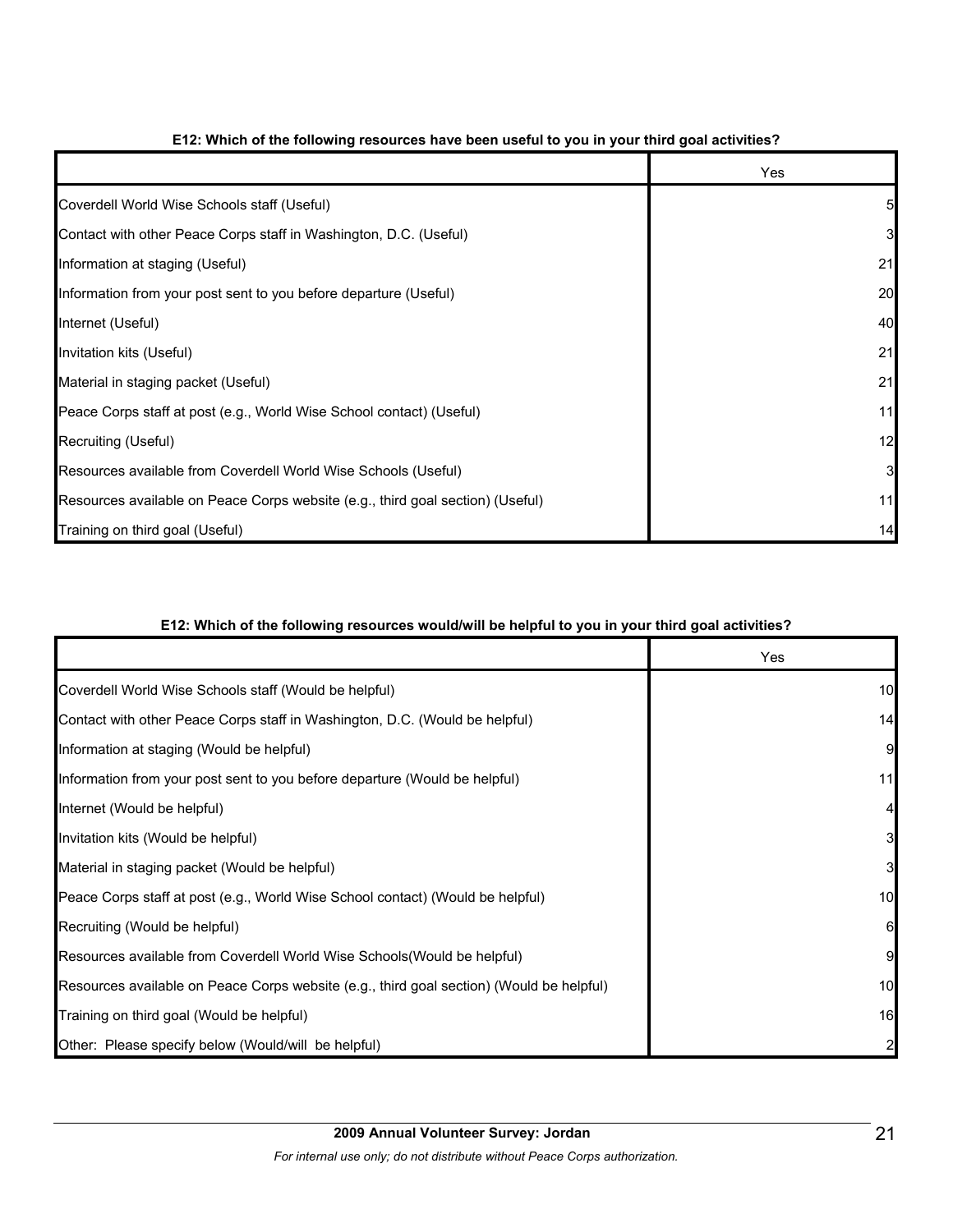## **E12: Other useful/helpful resources? Other (specify)**

|           |                                                | Column N % | Count | Row N % |  |
|-----------|------------------------------------------------|------------|-------|---------|--|
| E12_OTHER | Open-ended results. Not responsive to request. |            |       |         |  |
|           |                                                |            |       |         |  |
|           |                                                |            |       |         |  |
|           |                                                |            |       |         |  |
|           |                                                |            |       |         |  |
|           |                                                |            |       |         |  |
|           | Total                                          |            | 47    | 100%    |  |

#### **E13: Do you know about the Peace Corps Partnership Program (PCPP)?**

|                 | No  | Yes, but I haven't used it. | Yes, I have used it. | Total |
|-----------------|-----|-----------------------------|----------------------|-------|
| E <sub>13</sub> | 30% | 55%                         | 15%                  | 47    |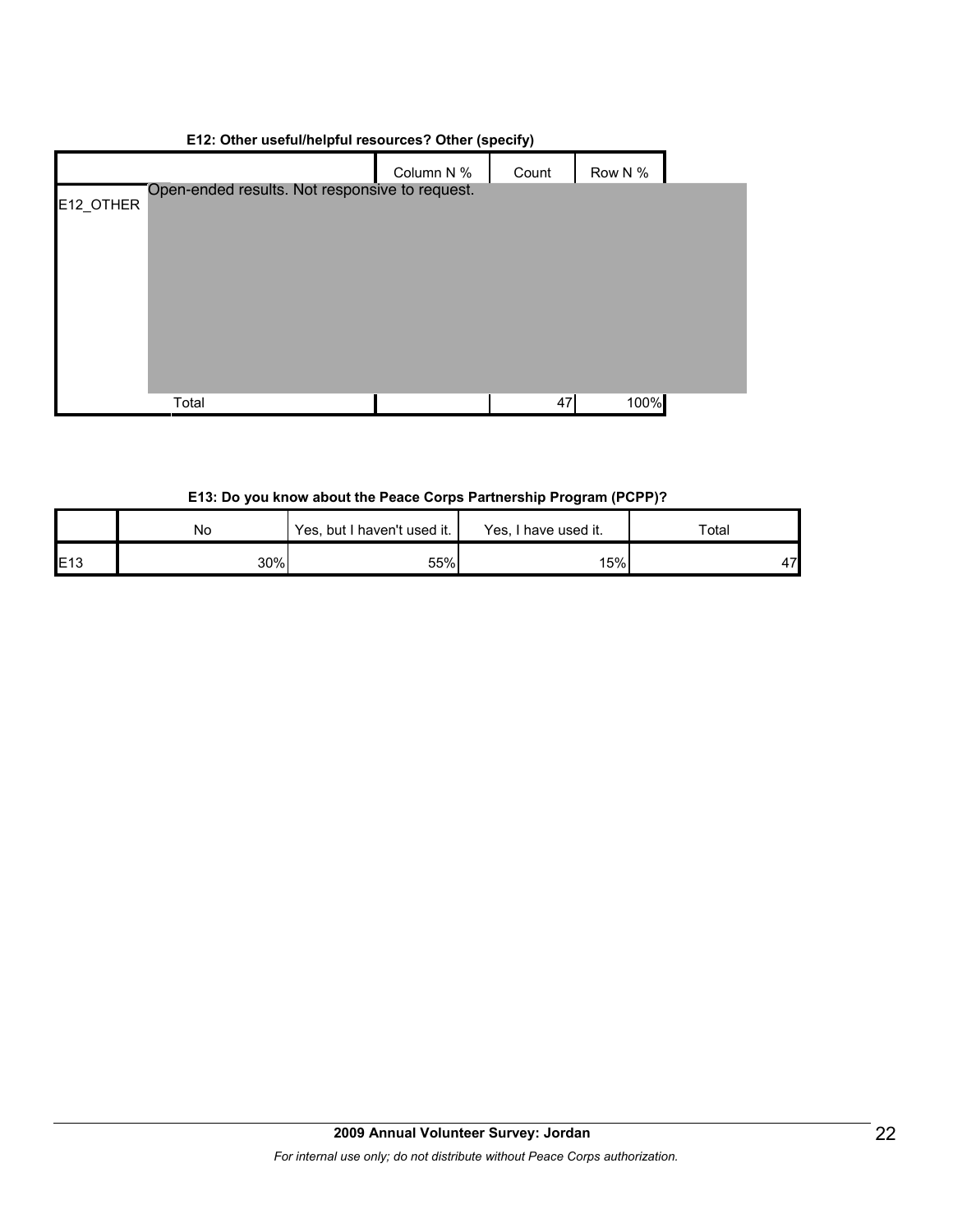# **F. Peace Corps Support**

*This section reports Volunteers' assessments of in-country Peace Corps.* 

|                | Not at all | Minimally | Adeguatelv | Considerablv | Exceptionally | Not Used | Total |  |  |
|----------------|------------|-----------|------------|--------------|---------------|----------|-------|--|--|
| F <sub>2</sub> |            | 4%        | 13%        | 43%          | 40%           |          | 47I   |  |  |

**F2: How satisfied are you with the health care you received from your PCMO(s)?**

| F3: How satisfied are you with the following support provided by in-country PC staff? |              |     |     |     |              |     |       |  |
|---------------------------------------------------------------------------------------|--------------|-----|-----|-----|--------------|-----|-------|--|
|                                                                                       | Not at all 1 | 2   | 3   | 4   | Completely 5 | NA. | Total |  |
| Administrative/logistical                                                             | 2%           | 17% | 32% | 40% | 9%           |     | 47    |  |
| Cross-cultural                                                                        | 2%           | 11% | 32% | 43% | 13%          |     | 47    |  |
| Emotional                                                                             | 4%           | 15% | 34% | 36% | 6%           | 4%  | 47    |  |
| Feedback on my work reports                                                           | 30%          | 28% | 28% | 11% | 4%           |     | 47    |  |
| Job assignment                                                                        | 13%          | 28% | 34% | 19% | 6%           |     | 47    |  |
| Language learning                                                                     | 4%           | 20% | 39% | 24% | 13%          |     | 46    |  |
| Medical                                                                               |              | 4%  | 21% | 34% | 40%          |     | 47    |  |
| Safety and security                                                                   |              | 2%  | 9%  | 30% | 60%          |     | 47    |  |
| Site selection/preparation                                                            | 9%           | 21% | 30% | 28% | 13%          |     | 47    |  |
| <b>Technical skills</b>                                                               | 7%           | 30% | 41% | 17% | 4%           |     | 46    |  |

## **F3: How satisfied are you with the following support provided by in-country PC staff?**

## **F4: How satisfied are you with the Peace Corps allocation of time and resources to mental**

| health/adjustment issues? |                      |     |     |     |                           |       |  |  |  |
|---------------------------|----------------------|-----|-----|-----|---------------------------|-------|--|--|--|
|                           | Not at all satisfied |     |     |     | Completely<br>satisfied 5 | Total |  |  |  |
| F <sub>4</sub>            | 4%                   | 11% | 43% | 28% | 15%                       | 47    |  |  |  |

**F5: What level of PC support have you received to help cope with stress from issues such as HIV/AIDS, food insecurity, etc. in your community? (Including PCVs w/no need for support)**

|     |            |                 |                  | Considerable | Exceptional | NA/I have no     |       |
|-----|------------|-----------------|------------------|--------------|-------------|------------------|-------|
|     | No support | Minimal support | Adequate support | support      | support     | need for support | Total |
| IF5 |            | 6%              | 23%              | 21%          | 4%          | 45%              | 47    |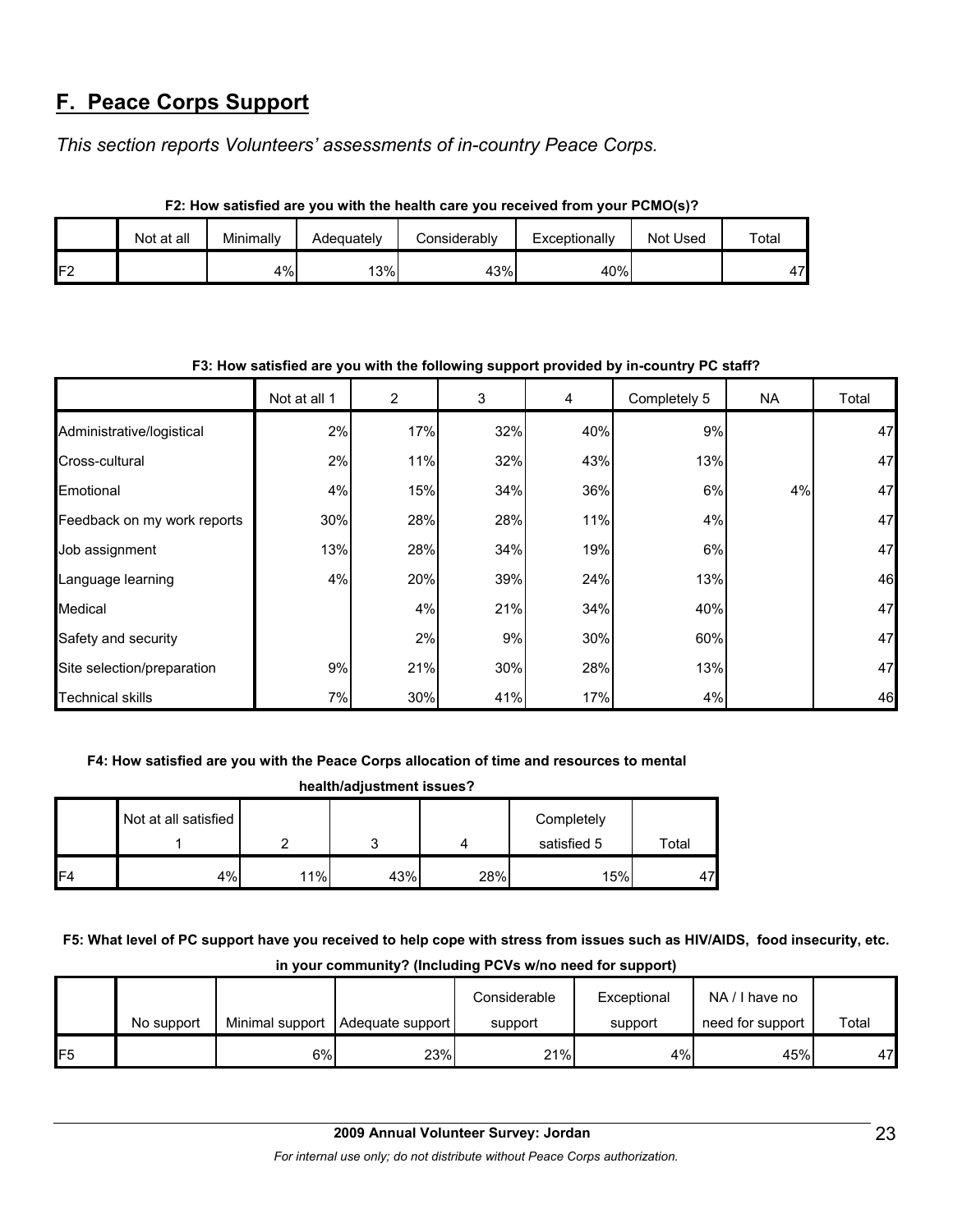## **F5: What level of PC support have you received to help cope with stress from issues such as HIV/AIDS, food insecurity, etc. in your community? (Excluding PCVs w/no need for support)**

|                 | No support | Minimal support | Adequate support | Considerable<br>support | Exceptional<br>support | Total |
|-----------------|------------|-----------------|------------------|-------------------------|------------------------|-------|
| IF <sub>5</sub> | 0%I        | 12%             | 42%              | 38%                     | 8%                     | 26    |

## **F6: How would you rate your interaction with the Country Director in terms of the following?**

|                                    | Not adequate | Adequate | Total |
|------------------------------------|--------------|----------|-------|
| Responsiveness to my issues        | 23%          | 77%      | 47    |
| Informative content                | 38%          | 62%      | 47    |
| My comfort level discussing issues | 40%          | 60%      | 47    |
| Adequacy of visits                 | 47%          | 53%      | 47    |

#### **F6b: How would you rate your interaction with the PTO/SRPTC in terms of the following?**

|                                    | Not adequate | Adequate | Total |
|------------------------------------|--------------|----------|-------|
| Responsiveness to my issues        | 17%          | 83%      | 47    |
| Informative content                | 13%          | 87%      | 46    |
| My comfort level discussing issues | 24%          | 76%      | 46    |
| Adequacy of visits                 | 33%          | 67%      | 46    |

#### **F6c: How would you rate your interaction with the APCD/Program Manager in terms of the following?**

|                                    | Not adequate | Adequate | Total |
|------------------------------------|--------------|----------|-------|
| Responsiveness to my issues        | 26%          | 74%      | 47    |
| Informative content                | 41%          | 59%      | 46    |
| My comfort level discussing issues | 26%          | 74%      | 46    |
| Adequacy of visits                 | 21%          | 79%      | 47    |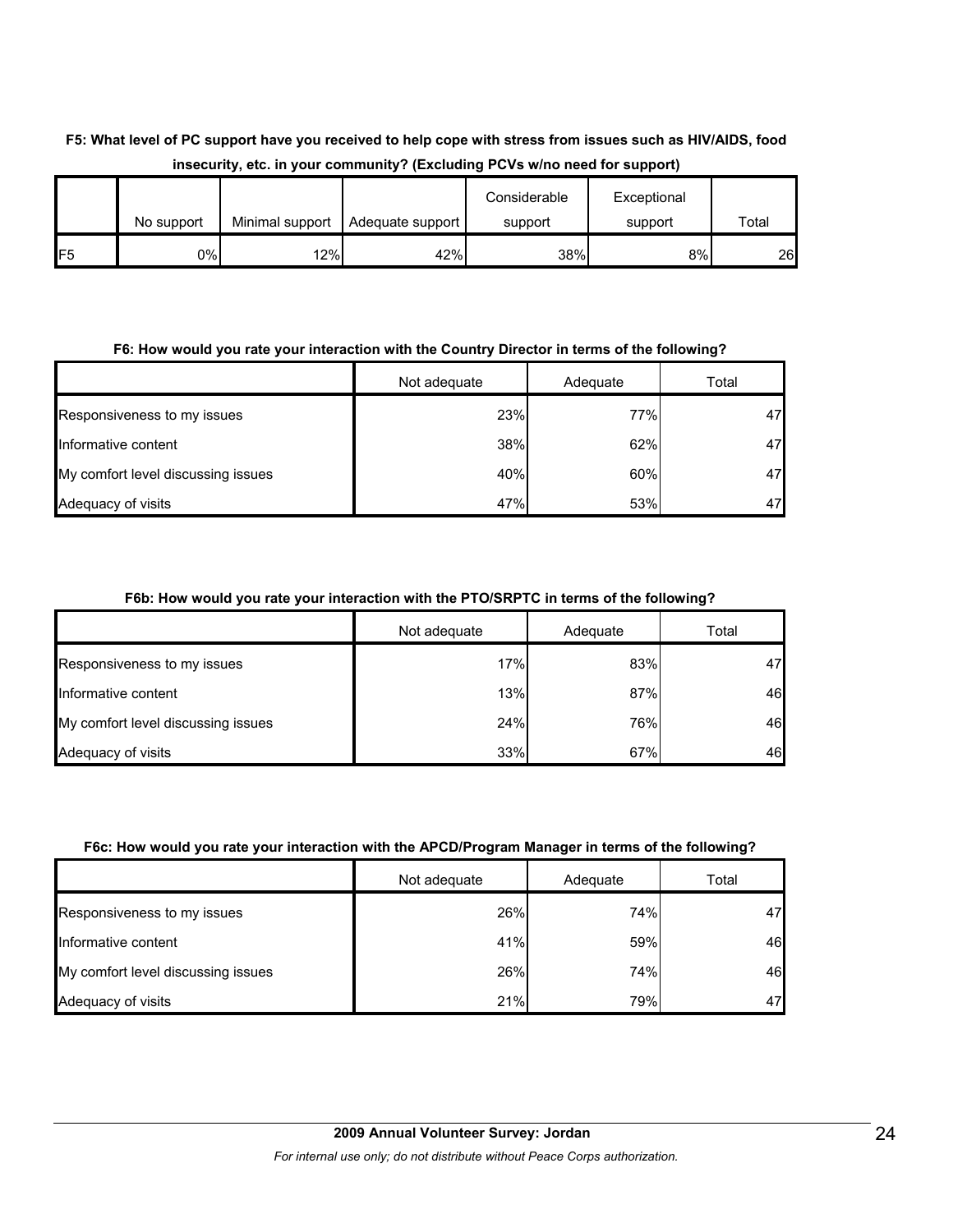|                                    | Not adequate | Adequate | Total |  |
|------------------------------------|--------------|----------|-------|--|
| Responsiveness to my issues        | 2%           | 98%      | 46    |  |
| Informative content                | 11%          | 89%      | 46    |  |
| My comfort level discussing issues | 2%           | 98%      | 46    |  |
| Adequacy of visits                 | 9%           | 91%      | 46    |  |

## **F6d: How would you rate your interaction with the PCMO in terms of the following?**

## **F6e: How would you rate your interaction with the Safety and Security Coordinator in terms of the**

| following?                         |              |          |       |  |  |
|------------------------------------|--------------|----------|-------|--|--|
|                                    | Not adequate | Adequate | Total |  |  |
| Responsiveness to my issues        | 2%           | 98%      | 47    |  |  |
| Informative content                | 0%           | 100%     | 47    |  |  |
| My comfort level discussing issues | 4%           | 96%      | 47    |  |  |
| Adequacy of visits                 | 7%           | 93%      | 46    |  |  |

## **F6f: How would you rate your interaction with the Training Manager in terms of the following?**

|                                    | Not adequate | Adequate | Total |
|------------------------------------|--------------|----------|-------|
| Responsiveness to my issues        | 7%           | 93%      | 46    |
| Informative content                | 7%           | 93%      | 46    |
| My comfort level discussing issues | 20%          | 80%      | 45    |
| Adequacy of visits                 | 4%           | 96%      | 45    |

## **F6g: How would you rate your interaction with administrative staff in terms of the following?**

|                                    | Not adequate | Adequate | Total |
|------------------------------------|--------------|----------|-------|
| Responsiveness to my issues        | 15%          | 85%      | 47    |
| Informative content                | 15%          | 85%      | 47    |
| My comfort level discussing issues | 22%          | 78%      | 46    |
| Adequacy of visits                 | 23%          | 77%      | 47    |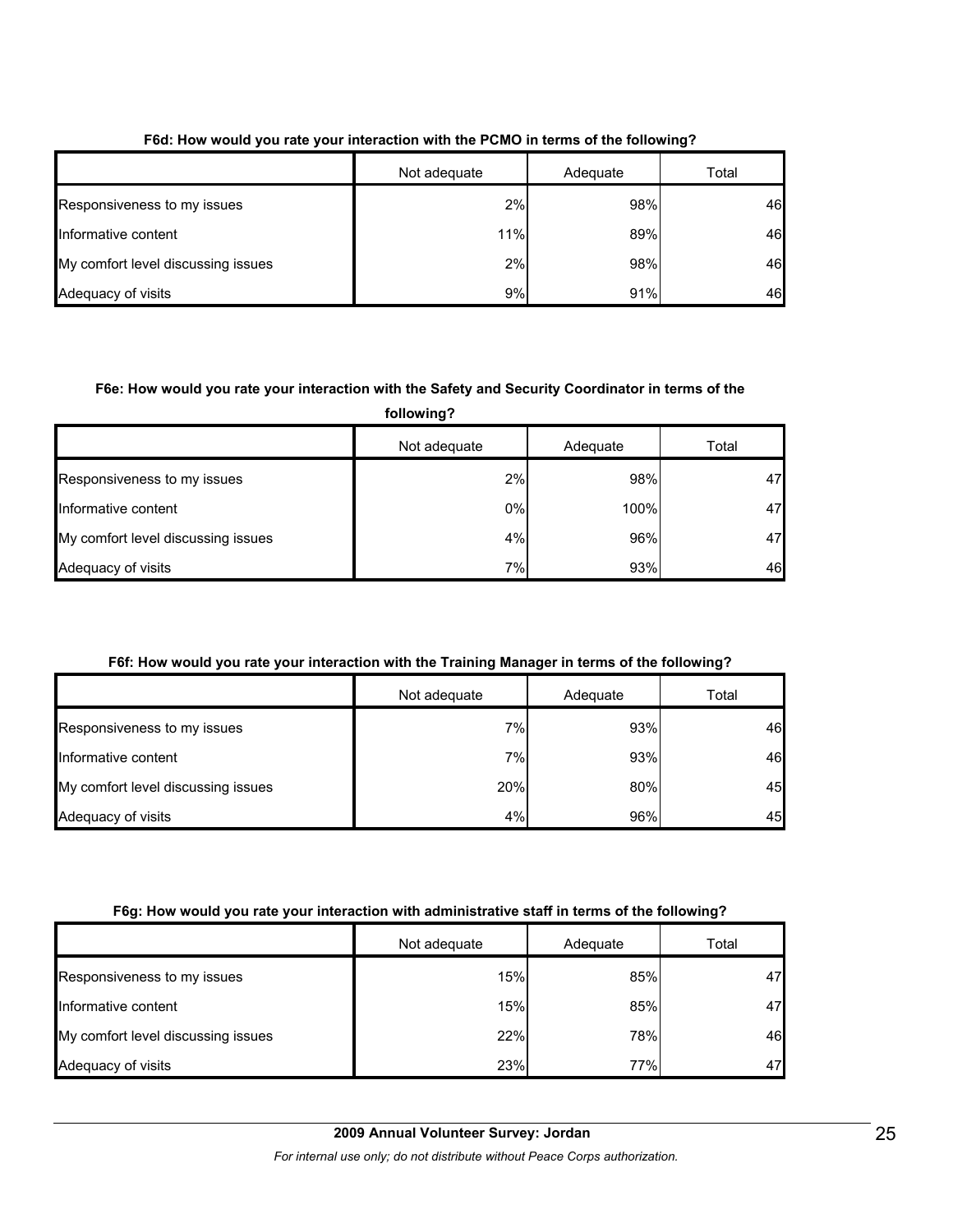## **F6h: How would you rate your interaction with other post staff (please**

|                                       | . .          |          |       |  |  |
|---------------------------------------|--------------|----------|-------|--|--|
|                                       | Not adequate | Adequate | Total |  |  |
| Responsiveness to my issues           | $0\%$        | 100%     | 3     |  |  |
| Informative content                   | 0%           | 100%     | 3     |  |  |
| My comfort level discussing<br>issues | 0%           | 100%     | 3     |  |  |
| Adequacy of visits                    | $0\%$        | 100%     | 3     |  |  |

## **specify) in terms of the following?**

#### **F7: To what extent is your CD aware of Volunteer issues and concerns through interactions with**

| <b>Volunteers?</b> |            |           |            |              |            |       |
|--------------------|------------|-----------|------------|--------------|------------|-------|
|                    | Not at all | Minimally | Adequately | Considerably | Completely | Total |
| IF <sub>7</sub>    | 13%        | 48%       | 30%        | 9%           |            | 46    |

#### **F8: What is the most effective way you use to communicate with PC staff?**

| Most effective | Cellphone (voice)                     | 70%  | 33             |
|----------------|---------------------------------------|------|----------------|
|                | In-person visits                      | 17%  | 8              |
|                | Email/ Internet                       | 6%   | 3              |
|                | Telephone at residence or work        | 4%   | $\overline{2}$ |
|                | Text messaging                        | 2%   | $\mathbf{1}$   |
|                | Other. Please specify                 |      |                |
|                | Telephone not at residence or<br>work |      |                |
|                | Letters                               |      |                |
|                | CB radio                              |      |                |
|                | Total                                 | 100% | 47             |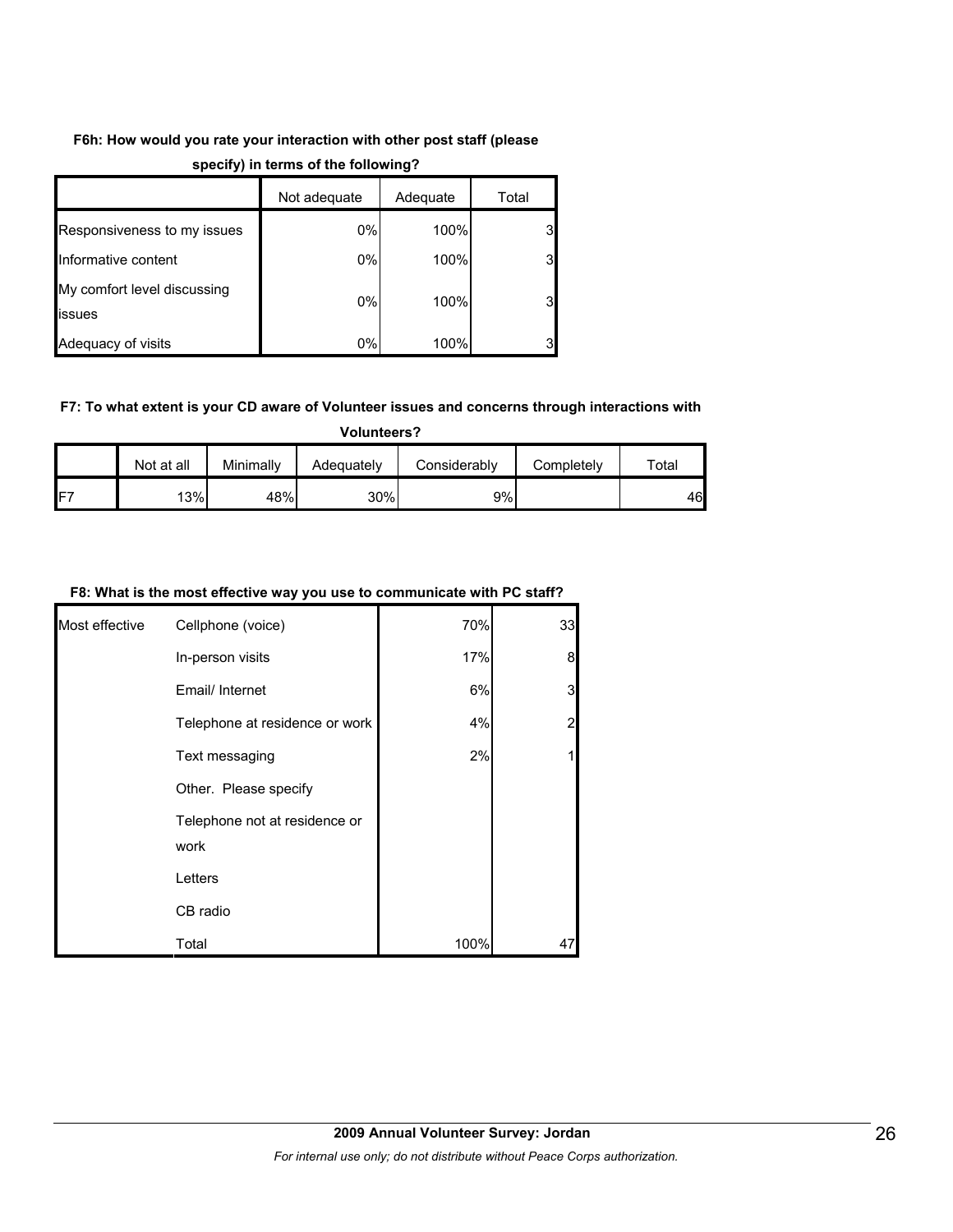|                       | - -                                |      |              |
|-----------------------|------------------------------------|------|--------------|
| Second most effective | Email/ Internet                    | 53%  | 25           |
|                       | Text messaging                     | 26%  | 12           |
|                       | Cellphone (voice)                  | 15%  | $\mathbf{z}$ |
|                       | In-person visits                   | 6%   | $\mathbf{3}$ |
|                       | Other. Please specify              |      |              |
|                       | Telephone not at residence or work |      |              |
|                       | Telephone at residence or work     |      |              |
|                       | Letters                            |      |              |
|                       | CB radio                           |      |              |
|                       | Total                              | 100% | 47           |

#### **F8: What is the second most effective way you use to communicate with PC staff?**

#### **F8: What is the third most effective way you use to communicate with PC staff?**

| (C11_THREE) Third most effective | Email/ Internet                    | 38%  | 18             |
|----------------------------------|------------------------------------|------|----------------|
|                                  | In-person visits                   | 30%  | 14             |
|                                  | Text messaging                     | 21%  | 10             |
|                                  | Cellphone (voice)                  | 9%   | $\overline{a}$ |
|                                  | Telephone at residence or work     | 2%   |                |
|                                  | Other. Please specify              |      |                |
|                                  | Telephone not at residence or work |      |                |
|                                  | Letters                            |      |                |
|                                  | CB radio                           |      |                |
|                                  | Total                              | 100% | 47             |

## **F9: How do you rate the effectiveness of your communication resources for contacting in-country PC staff?**

|     | Very poor | Poor | Adequate | Good | Excellent | $\tau$ otal |
|-----|-----------|------|----------|------|-----------|-------------|
| IF9 |           | 2%   | 19%      | 34%  | 45%       | 47          |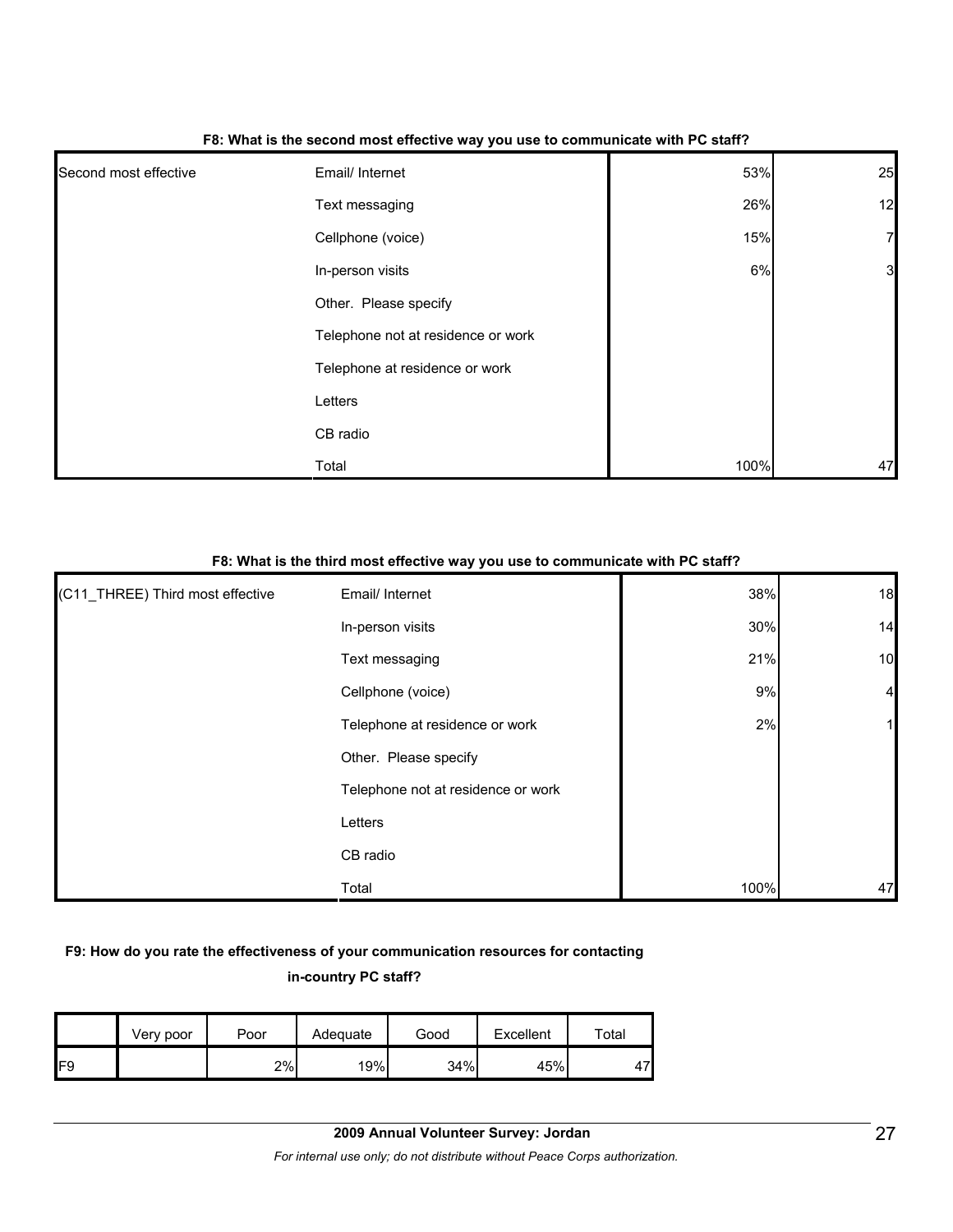# **G. Your Safety and Security**

*This section reports on how safe and informed about their safety Volunteers feel. Their experiences with reported and unreported crimes are summarized.* 

|                 |            | Adequately |              |                          |                          |
|-----------------|------------|------------|--------------|--------------------------|--------------------------|
| Not at All Safe | Often Safe | Safe       | Usually Safe | Very Safe                | Total                    |
|                 | 4%         |            |              | 57%                      | 47                       |
|                 | 6%         |            |              | 60%                      | 47                       |
| 2%              | 4%         |            |              | 36%                      | 47                       |
|                 | 2%         |            |              | 60%                      | 47                       |
|                 |            |            |              | 19%<br>13%<br>26%<br>15% | 19%<br>21%<br>32%<br>23% |

### **G1: How safe do you feel...?**

#### **G2: Please indicate the number of times you experienced the following types of discrimination/harassment.**

|                    | Never  | Once  | 2-5 times | 6-10 times | 11-25 times | $26+$ times | Total |
|--------------------|--------|-------|-----------|------------|-------------|-------------|-------|
| Age                | 94.6%  |       | 2.7%      | 2.7%       |             |             | 37    |
| Anti-American      | 31.7%  | 7.3%  | 34.1%     | 4.9%       | 12.2%       | 9.8%        | 41    |
| <b>Disability</b>  | 100.0% |       |           |            |             |             | 36    |
| Gender             | 58.3%  |       | 11.1%     | 5.6%       | 5.6%        | 19.4%       | 36    |
| Racial/color       | 82.4%  |       | 5.9%      | 5.9%       | 2.9%        | 2.9%        | 34    |
| Religious          | 41.7%  |       | 22.2%     | 5.6%       | 11.1%       | 19.4%       | 36    |
| Sexual (verbal)    | 44.1%  |       | 17.6%     | 5.9%       | 2.9%        | 29.4%       | 34    |
| Sexual (physical)  | 51.4%  | 28.6% | 17.1%     | 2.9%       |             |             | 35    |
| Sexual orientation | 100.0% |       |           |            |             |             | 35    |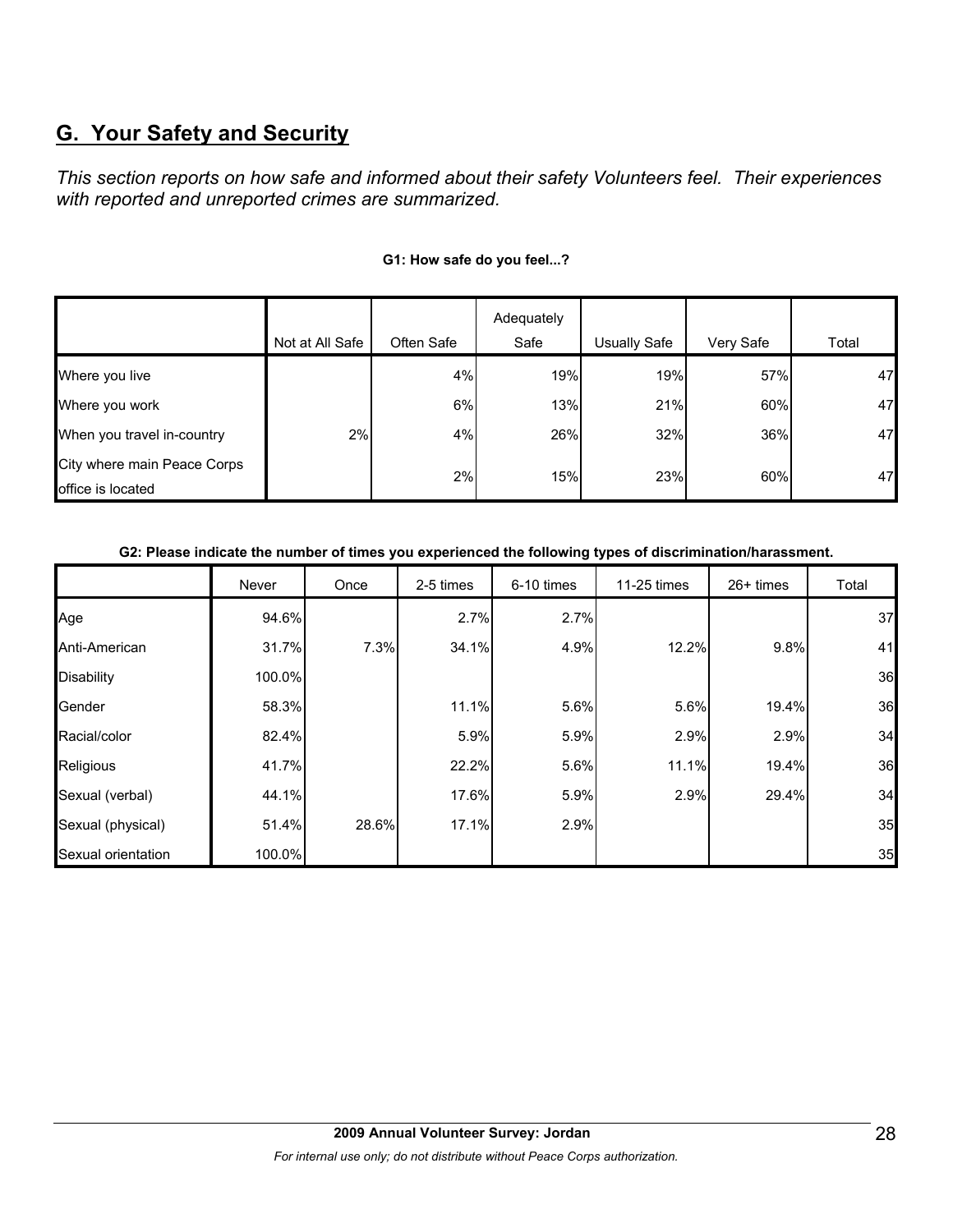|                   | Never  | Once  | 2-5 times | 6-10 times | 11-25 times | $26+$ times | Total        |
|-------------------|--------|-------|-----------|------------|-------------|-------------|--------------|
| Age               | 100.0% |       |           |            |             |             | $\mathbf{2}$ |
| Anti-American     | 92.0%  | 4.0%  | 4.0%      |            |             |             | 25           |
| Gender            | 92.9%  | 7.1%  |           |            |             |             | 14           |
| Racial/color      | 85.7%  | 14.3% |           |            |             |             | 71           |
| Religious         | 95.2%  |       | 4.8%      |            |             |             | 21           |
| Sexual (verbal)   | 80.0%  |       | 20.0%     |            |             |             | 20           |
| Sexual (physical) | 25.0%  | 56.2% | 18.8%     |            |             |             | 16           |

**G2: Please indicate the number of times you reported discrimination/harassment events to PC.**

**G3: Please indicate the number of times you experienced the following types of crimes.**

|                    | Never  | Once  | 2-5 times | 6-10 times | 11-25 times | $26+$ times | Total |
|--------------------|--------|-------|-----------|------------|-------------|-------------|-------|
| <b>Burglary</b>    | 91.9%  | 8.1%  |           |            |             |             | 37    |
| Theft              | 88.9%  | 8.3%  | 2.8%      |            |             |             | 36    |
| Robbery            | 100.0% |       |           |            |             |             | 35    |
| Physical assault   | 88.9%  | 5.6%  | 2.8%      |            | 2.8%        |             | 36    |
| Aggravated assault | 100.0% |       |           |            |             |             | 35    |
| Sexual assault     | 74.3%  | 20.0% | 5.7%      |            |             |             | 35    |
| Rape               | 100.0% |       |           |            |             |             | 33    |

## **G3: Please indicate the number of times you reported the following crimes to Peace Corps.**

|                  | Never | Once   | 2-5 times | 6-10 times | 11-25 times | $26+$ times | Total          |
|------------------|-------|--------|-----------|------------|-------------|-------------|----------------|
| <b>Burglary</b>  |       | 100.0% |           |            |             |             | $\mathbf{3}$   |
| Theft            |       | 75.0%  | 25.0%     |            |             |             | $\overline{4}$ |
| Physical assault |       | 33.3%  | 33.3%     | 33.3%      |             |             | $\mathbf{3}$   |
| Sexual assault   | 12.5% | 75.0%  | 12.5%     |            |             |             | 8              |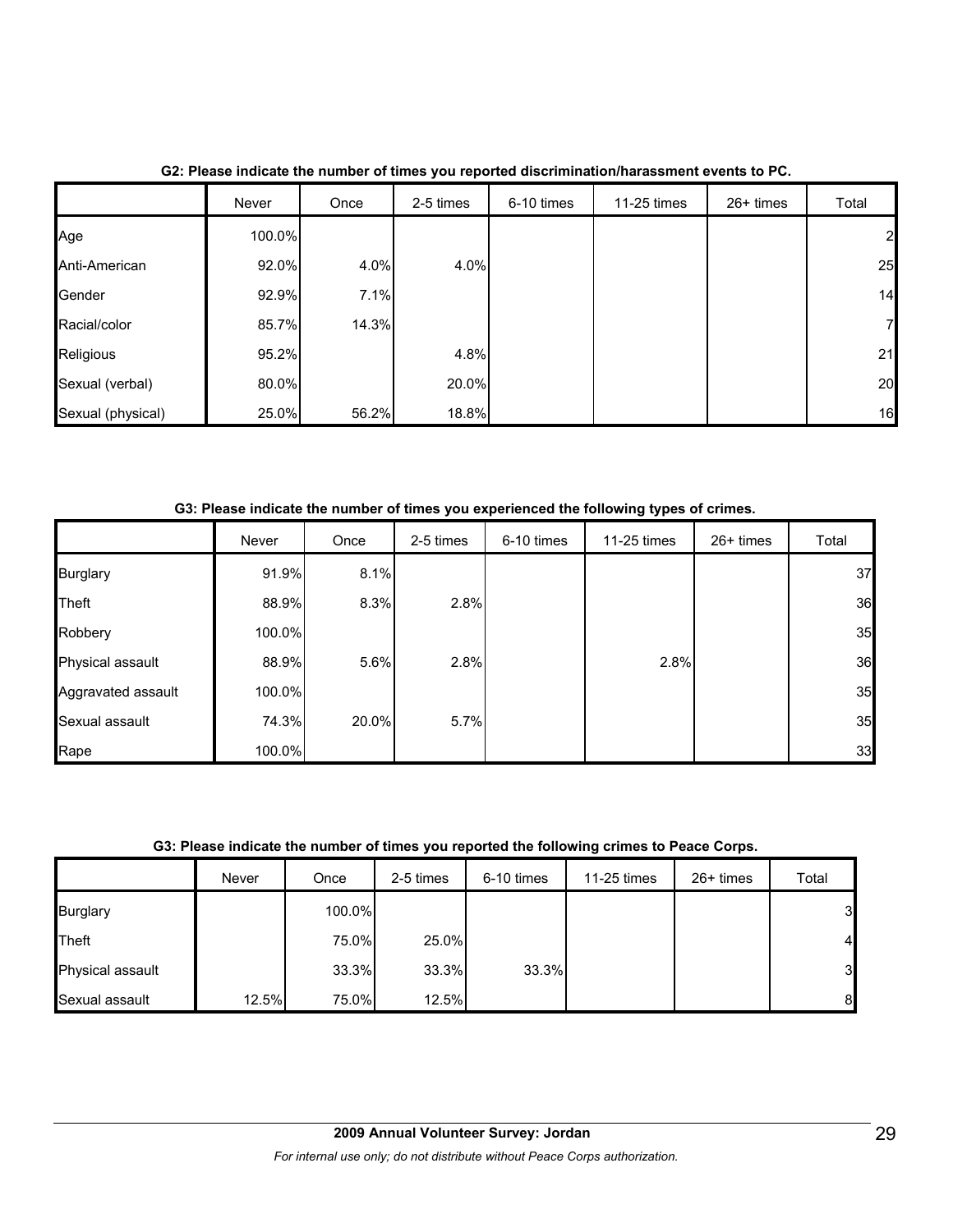|            |                                                             | PCV Responses | % Reason Not Rptd | <b>Total PCVs</b><br>Responding |
|------------|-------------------------------------------------------------|---------------|-------------------|---------------------------------|
| \$NoRpBurg | I did not think the PC could help                           |               |                   |                                 |
|            | I believed it could result in changing<br>sites             |               |                   |                                 |
|            | I felt it was too minor or common to<br>report              |               |                   |                                 |
|            | Concerns of a possible breach in<br>confidentiality         |               |                   |                                 |
|            | Reporting might result in disciplinary<br>action against me |               |                   |                                 |
|            | It might hurt my relationship with the<br>community         |               |                   |                                 |
|            | Other                                                       |               |                   |                                 |
|            | Total                                                       |               |                   |                                 |

## **G4a: If you did not report your experience with burglary, please your reason(s) for not reporting.**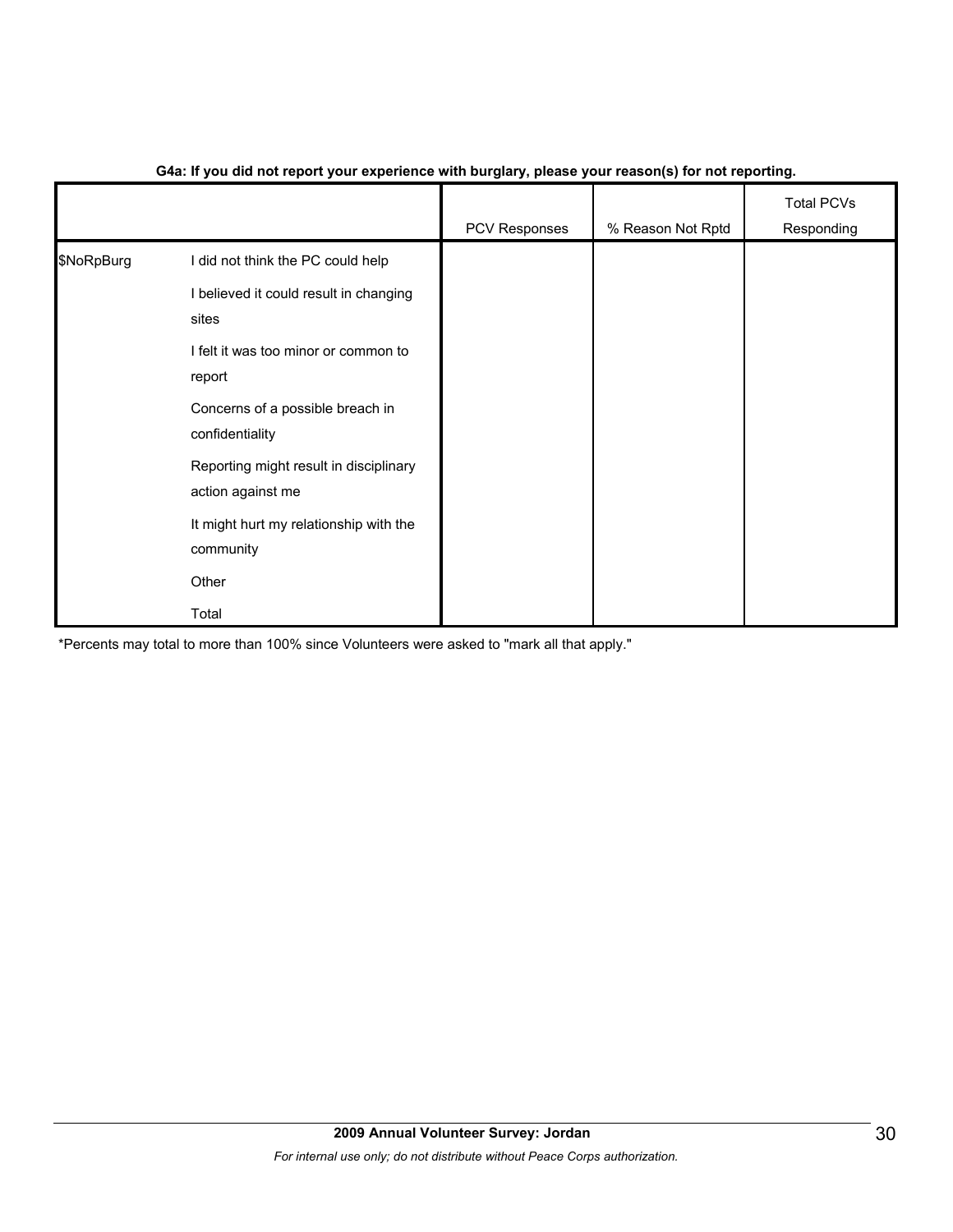|             |                                                             | PCV Responses | % Reason Not Rptd | <b>Total PCVs</b><br>Responding |
|-------------|-------------------------------------------------------------|---------------|-------------------|---------------------------------|
| \$NoRpTheft | I did not think the PC could help                           |               |                   |                                 |
|             | I believed it could result in changing<br>sites             |               |                   |                                 |
|             | I felt it was too minor or common to<br>report              |               |                   |                                 |
|             | Concerns of a possible breach in<br>confidentiality         |               |                   |                                 |
|             | Reporting might result in disciplinary<br>action against me |               |                   |                                 |
|             | It might hurt my relationship with the<br>community         |               |                   |                                 |
|             | Other                                                       |               |                   |                                 |
|             | Total                                                       |               |                   |                                 |

## **G4b: If you did not report your experience with theft, please your reason(s) for not reporting.**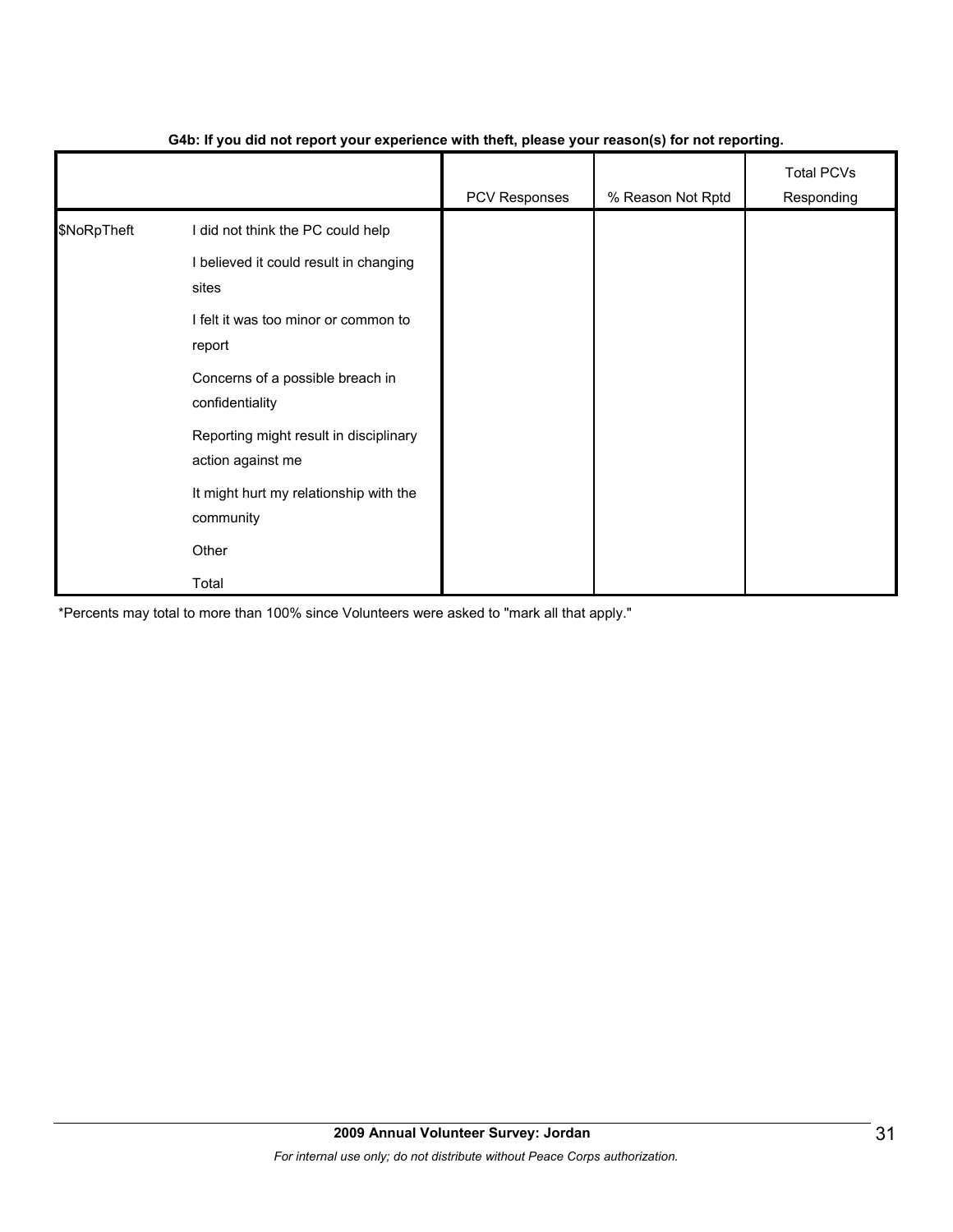|            |                                                             | PCV Responses | % Reason Not Rptd | <b>Total PCVs</b><br>Responding |
|------------|-------------------------------------------------------------|---------------|-------------------|---------------------------------|
| \$NoRpRobb | I did not think the PC could help                           |               |                   |                                 |
|            | I believed it could result in changing<br>sites             |               |                   |                                 |
|            | I felt it was too minor or common to<br>report              |               |                   |                                 |
|            | Concerns of a possible breach in<br>confidentiality         |               |                   |                                 |
|            | Reporting might result in disciplinary<br>action against me |               |                   |                                 |
|            | It might hurt my relationship with the<br>community         |               |                   |                                 |
|            | Other                                                       |               |                   |                                 |
|            | Total                                                       |               |                   |                                 |

## **G4c: If you did not report your experience with robbery, please your reason(s) for not reporting.**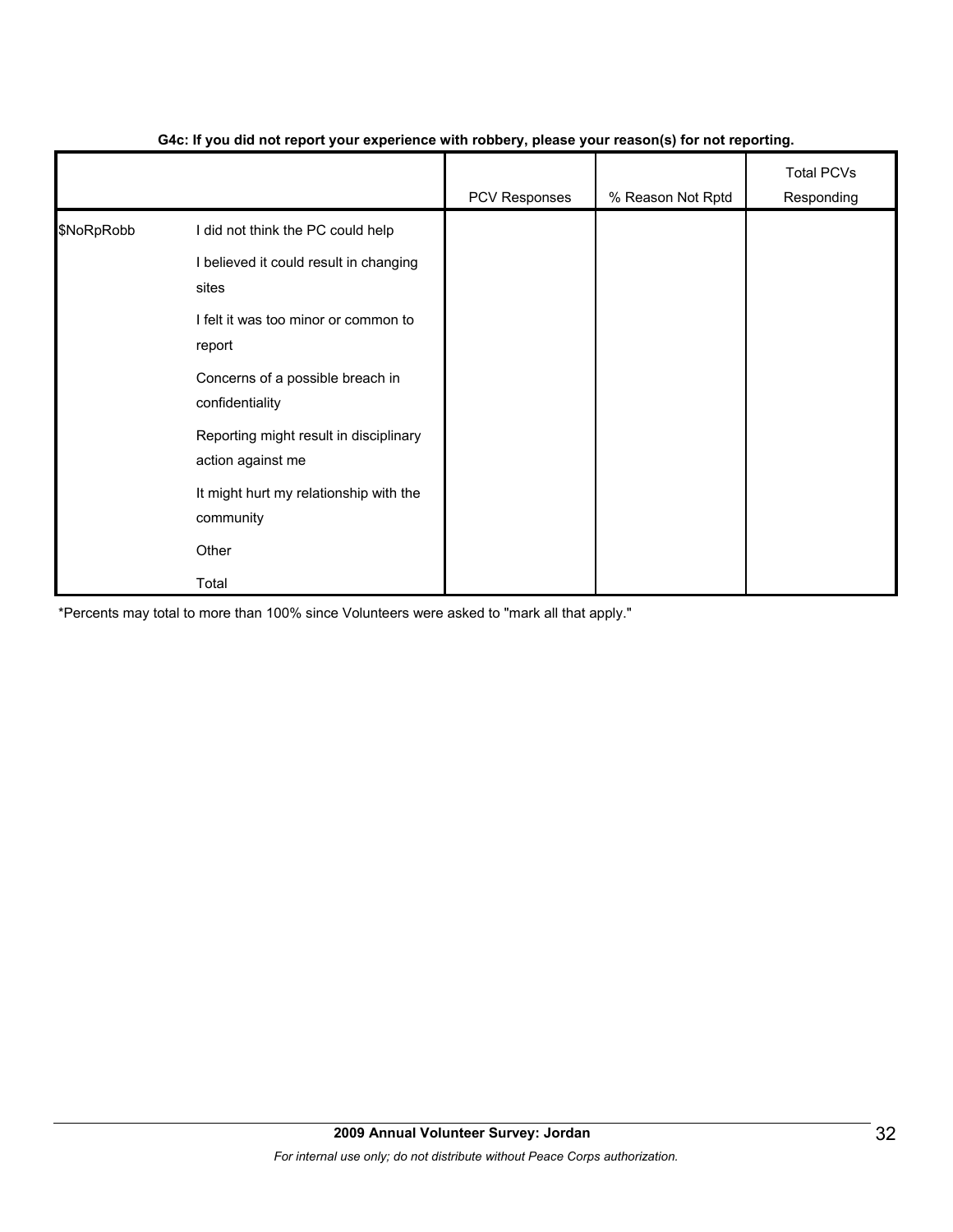|            |                                                                                                                                        | reporting.    |                      |                                 |
|------------|----------------------------------------------------------------------------------------------------------------------------------------|---------------|----------------------|---------------------------------|
|            |                                                                                                                                        | PCV Responses | % Reason Not<br>Rptd | <b>Total PCVs</b><br>Responding |
| \$NoRpPhAs | I did not think the PC could help<br>I believed it could result in<br>changing sites<br>I felt it was too minor or<br>common to report |               |                      |                                 |
|            | Concerns of a possible breach<br>in confidentiality                                                                                    |               |                      |                                 |
|            | Reporting might result in<br>disciplinary action against me<br>It might hurt my relationship<br>with the community                     |               |                      |                                 |
|            | Other<br>Total                                                                                                                         |               |                      |                                 |

#### **G4d: If you did not report your experience with physical assault, please your reason(s) for not reporting.**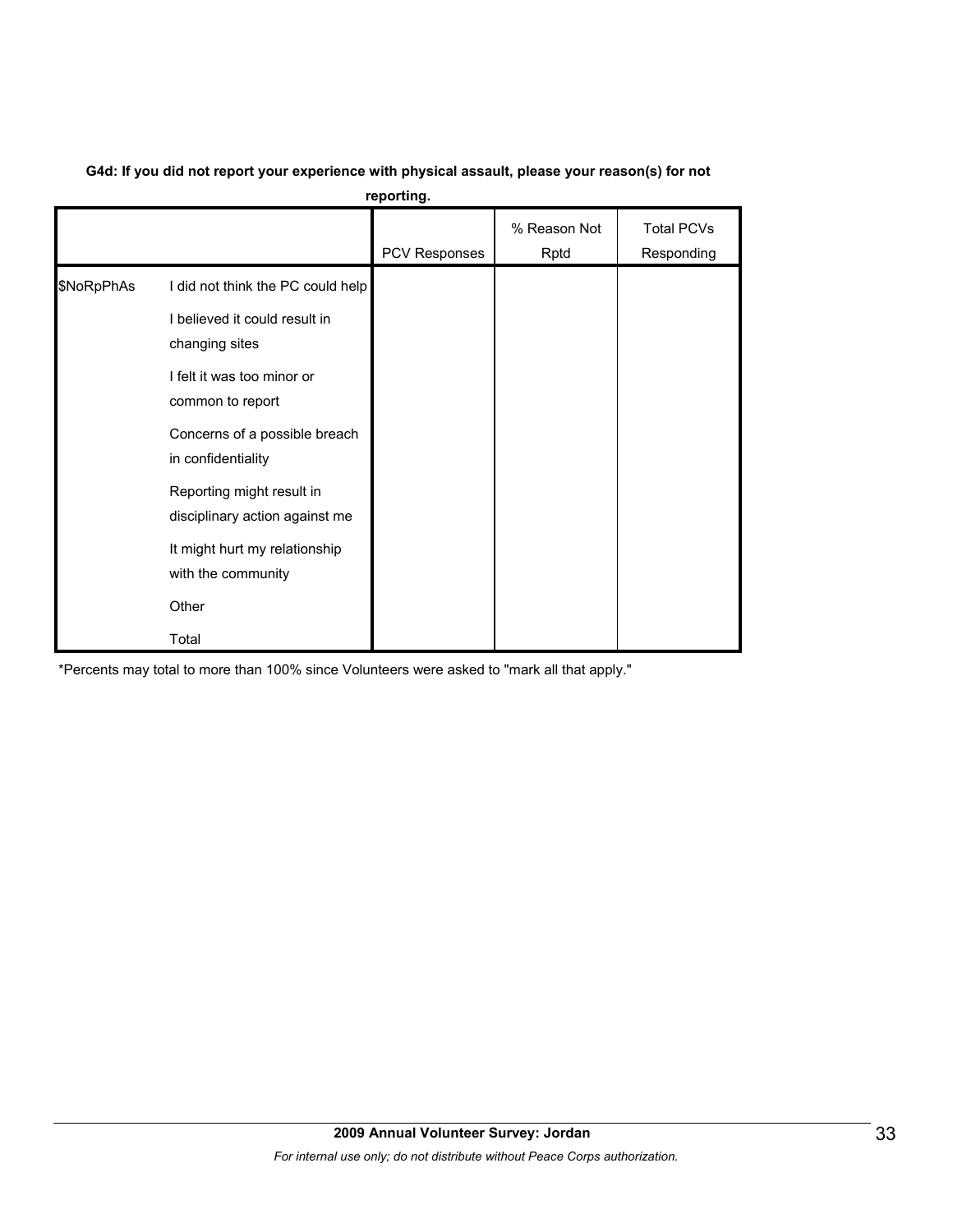# **G4: If you did not report your experience with aggravated assault, please your reason(s) for not**

**reporting.**

|            |                                                                                                                                                                         | PCV Responses | % Reason Not<br>Rptd | <b>Total PCVs</b><br>Responding |
|------------|-------------------------------------------------------------------------------------------------------------------------------------------------------------------------|---------------|----------------------|---------------------------------|
| \$NoRpAgAs | I did not think the PC could help<br>I believed it could result in<br>changing sites<br>I felt it was too minor or<br>common to report<br>Concerns of a possible breach |               |                      |                                 |
|            | in confidentiality<br>Reporting might result in<br>disciplinary action against me<br>It might hurt my relationship<br>with the community<br>Other<br>Total              |               |                      |                                 |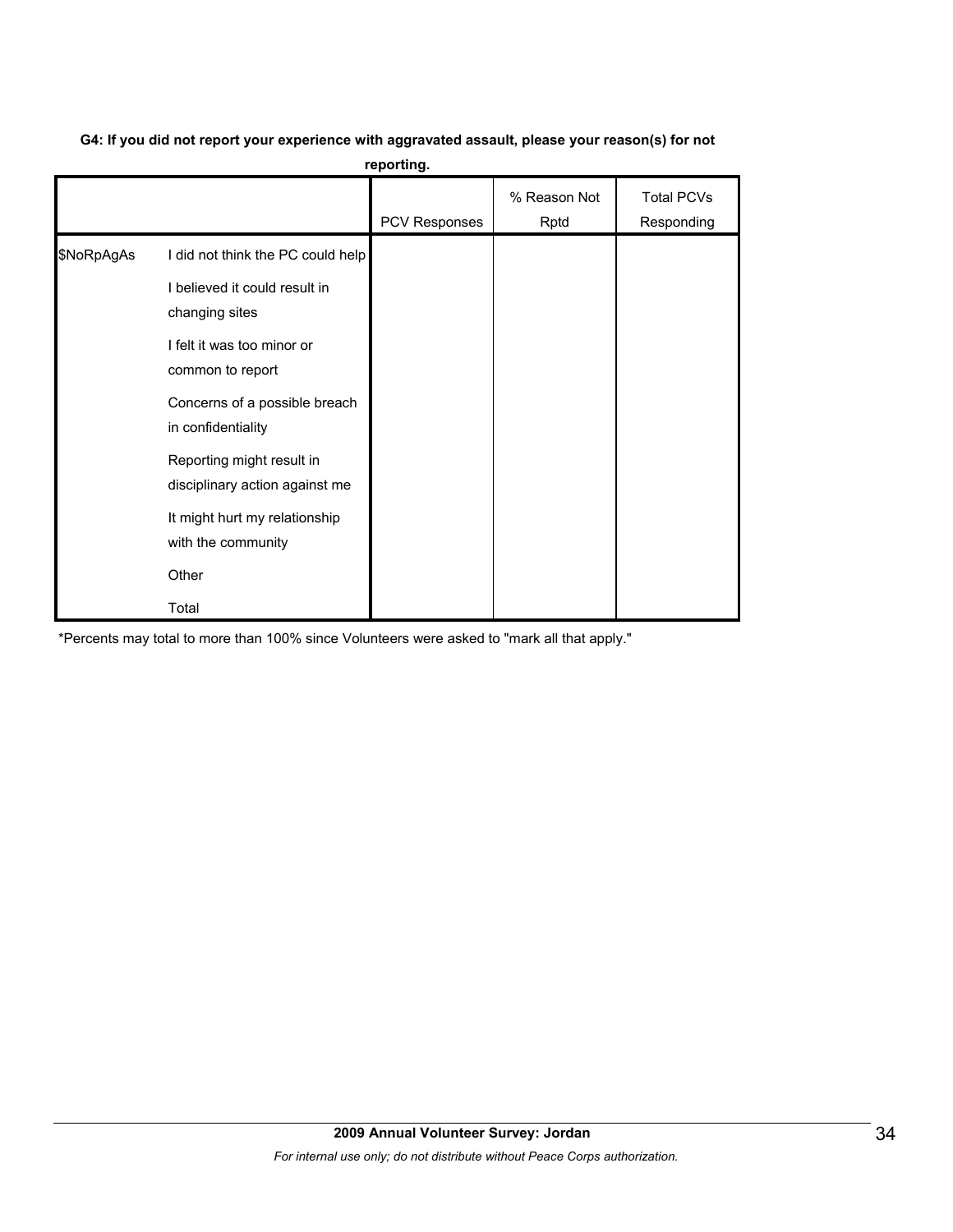|            |                                                             | reporting.    |                      |                                 |
|------------|-------------------------------------------------------------|---------------|----------------------|---------------------------------|
|            |                                                             | PCV Responses | % Reason Not<br>Rptd | <b>Total PCVs</b><br>Responding |
| \$NoRpSxAs | I felt it was too minor or<br>common to report              | 3             | 100%                 |                                 |
|            | I did not think the PC could help                           | 2             | 67%                  |                                 |
|            | Concerns of a possible breach<br>in confidentiality         |               | 33%                  |                                 |
|            | Reporting might result in<br>disciplinary action against me |               | 33%                  |                                 |
|            | It might hurt my relationship<br>with the community         |               | 33%                  |                                 |
|            | I believed it could result in<br>changing sites             |               |                      |                                 |
|            | Other                                                       |               |                      |                                 |
|            | Total                                                       |               |                      | 3                               |

## **G4e: If you did not report your experience with sexual assault, please your reason(s) for not**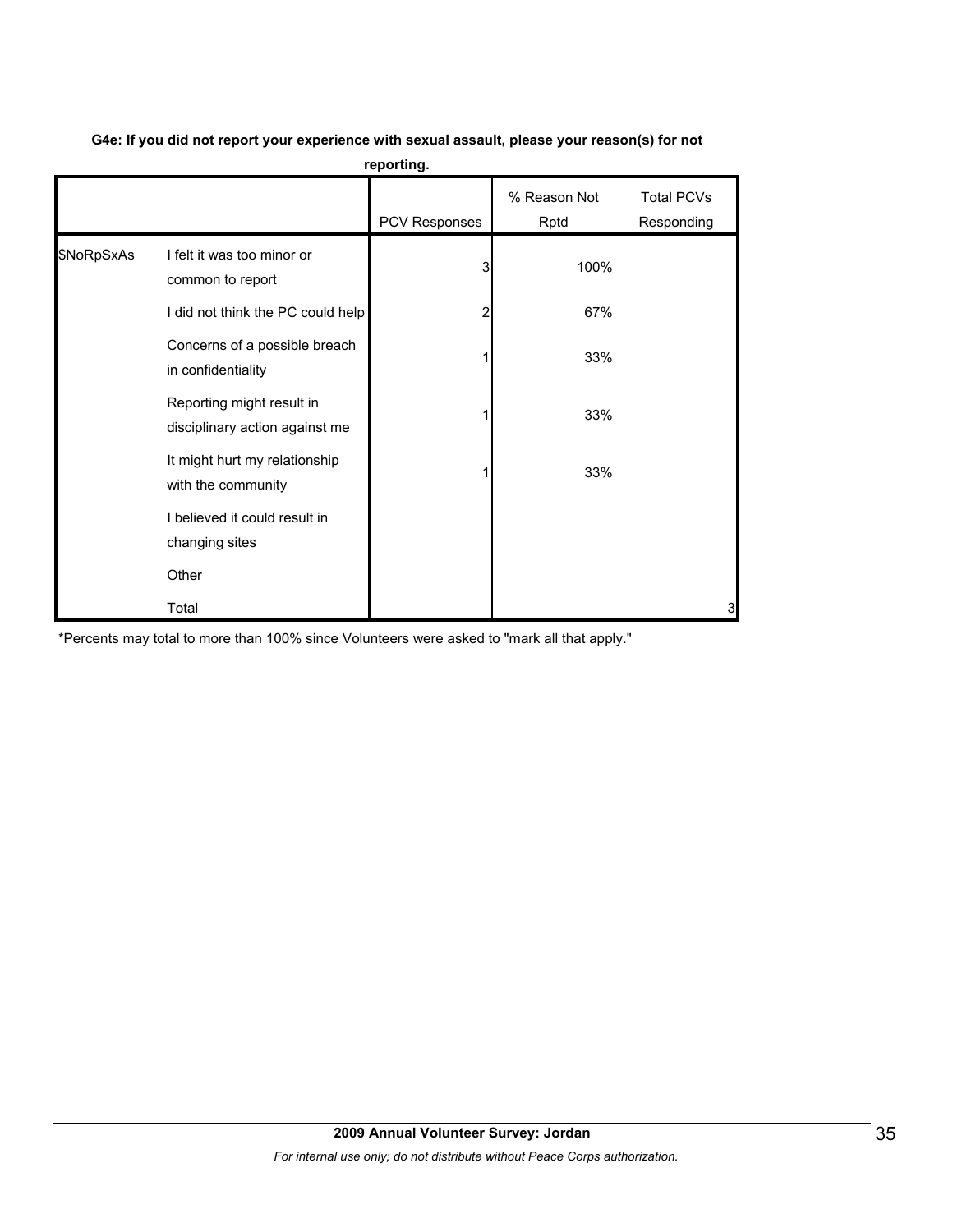|            |                                                             | <b>PCV Responses</b> | % Reason Not<br>Rptd | <b>Total PCVs</b><br>Responding |
|------------|-------------------------------------------------------------|----------------------|----------------------|---------------------------------|
| \$NoRpRape | I did not think the PC could help                           |                      |                      |                                 |
|            | I believed it could result in<br>changing sites             |                      |                      |                                 |
|            | I felt it was too minor or<br>common to report              |                      |                      |                                 |
|            | Concerns of a possible breach<br>in confidentiality         |                      |                      |                                 |
|            | Reporting might result in<br>disciplinary action against me |                      |                      |                                 |
|            | It might hurt my relationship<br>with the community         |                      |                      |                                 |
|            | Other                                                       |                      |                      |                                 |
|            | Total                                                       |                      |                      |                                 |

## **G4f: If you did not report your experience with rape, please your reason(s) for not reporting.**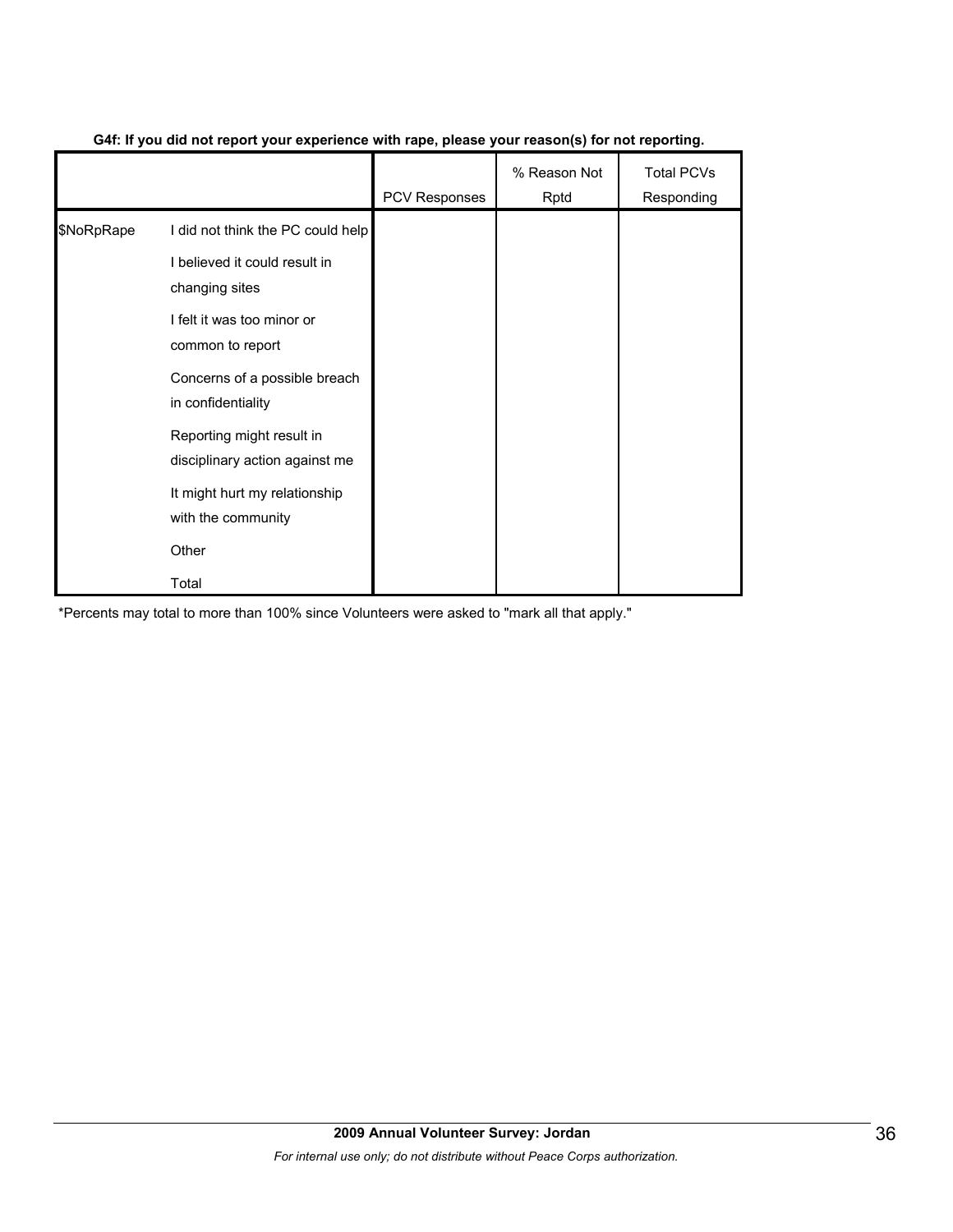# **H. Volunteers Working in HIV/AIDS**

*This section reports Volunteers' involvement in HIV/AIDS and their perceived effectiveness of their HIV/AIDS related activities.* 

## **H1: Which of the following best describes your involvement in HIV/AIDS activities?**

|                 |                  | HIV/AIDS work is | Involved in<br>HIV/AIDS efforts, |                    |       |
|-----------------|------------------|------------------|----------------------------------|--------------------|-------|
|                 | HIV/AIDS work is | part of my       | not                              | Not involved in    |       |
|                 | my primary       | secondary        | primary/secondary                | any HIV/AIDS       |       |
|                 | assignment.      | activities.      | work                             | related activities | Total |
| IH <sub>1</sub> |                  |                  | 2%                               | 98%                |       |

#### **H2: How well has PC training prepared you to undertake your HIV/AIDS activities?**

|                | Not at all | Poorly | Adequately | Well | Verv well | <b>NA</b> | Total |
|----------------|------------|--------|------------|------|-----------|-----------|-------|
| H <sub>2</sub> | 100%       |        |            |      |           |           | 1     |

## **H3: In working with HC individuals or groups, how would you rate the effectiveness of your specific HIV/AIDS activities? (Including the "Don't Know" responses)**

|                 | Seldom effective | Sometimes<br>effective | Often effective | Almost always<br>effective | Don't know | Total |
|-----------------|------------------|------------------------|-----------------|----------------------------|------------|-------|
| IH <sub>3</sub> |                  |                        |                 |                            | 100%       | 1     |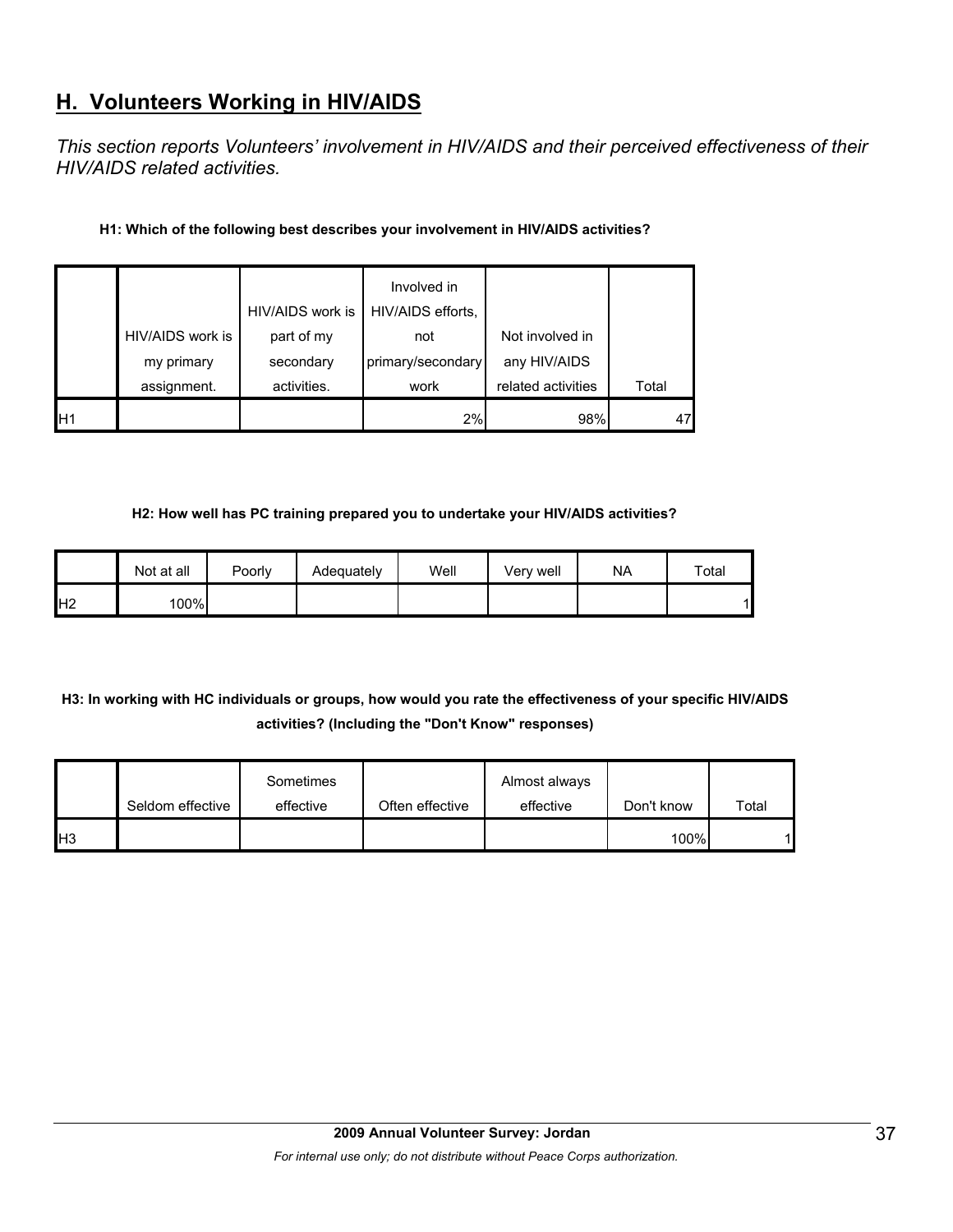# **I. Your Life in the Peace Corps**

*This section reports on Volunteers' descriptions of and adjustments to their living conditions, including stress factors and how Volunteers cope with stress.* 

## **I1: Have you lived with a host country individual or family?**

|    |                      | Yes, I lived with a  |                |                  |       |
|----|----------------------|----------------------|----------------|------------------|-------|
|    | Never lived with a   | host country         | Yes, in my     | Yes, both during |       |
|    | host country         | individual or family | community (not | PST and later in |       |
|    | individual or family | only                 | during PST).   | my community.    | Total |
| 11 |                      | 91%                  | 2%             | 7%               | 46    |

## **I2: How often do you interact with HCNs in community/family social events?**

|     |       | Several times a |        | Several times a |         | Less than once a |       |
|-----|-------|-----------------|--------|-----------------|---------|------------------|-------|
|     | Daily | week            | Weekly | month           | Monthly | month            | Total |
| ll2 | 28%   | 39%             | 15%    | $11\%$          | $7\%$   |                  | 46    |

## **I3: How well can you communicate in the language used by most people in your community?**

|                | Not at all | Poorly | Adequately | Well | Verv well | Total |
|----------------|------------|--------|------------|------|-----------|-------|
| $\mathsf{II}3$ |            | 13%    | 37%        | 39%  | 11%       | 46    |

#### **I4: Do you have the following at your worksite?**

|               | Never | Sometimes or<br>more often | Total |
|---------------|-------|----------------------------|-------|
| Electricity   |       | 100%                       | 45    |
| Running water | 2%    | 98%                        | 45    |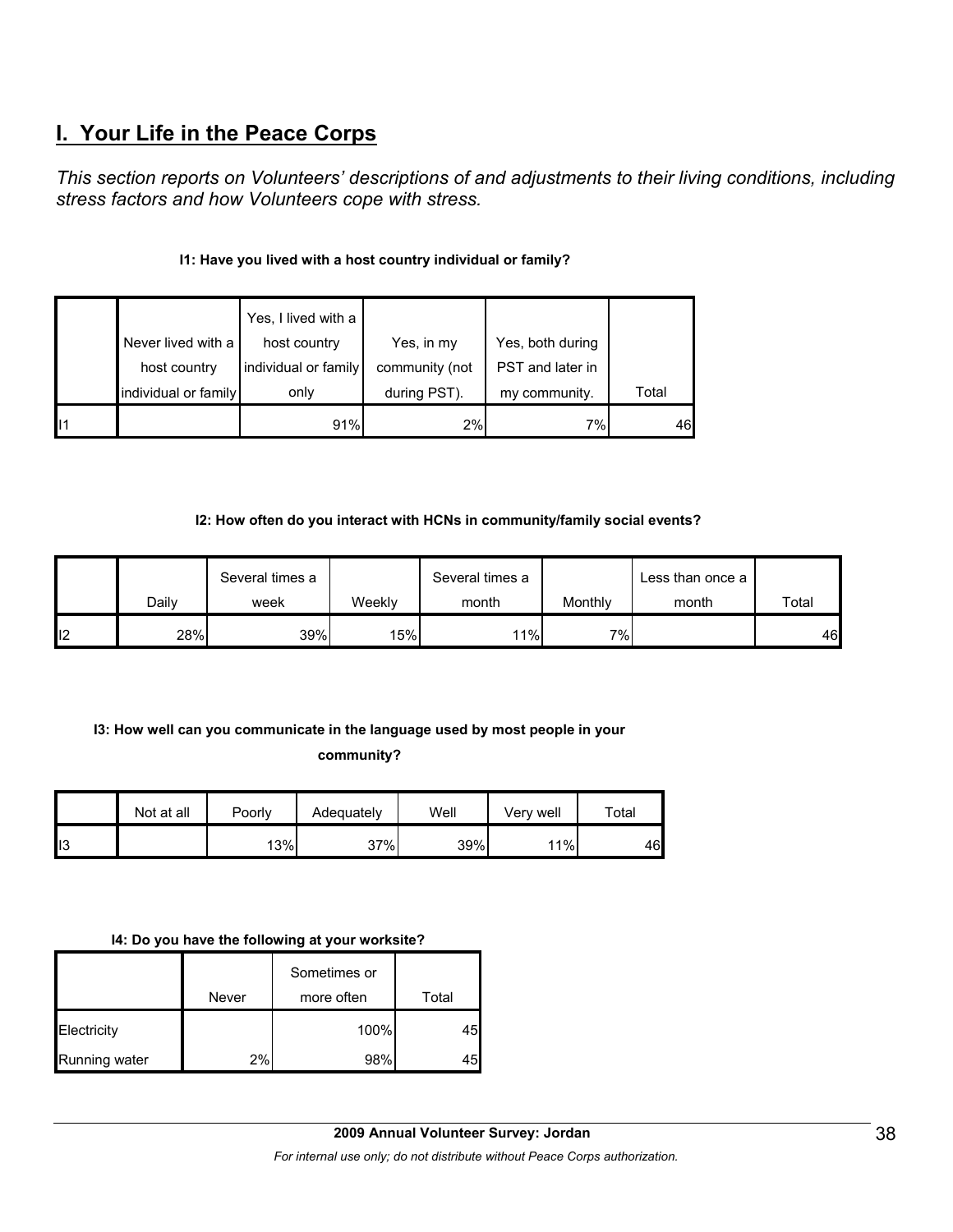#### **I4: Do you have the following at your residence?**

|               | Never | Sometimes or more often | Total |
|---------------|-------|-------------------------|-------|
| Electricity   |       | 100%                    | 44    |
| Running water |       | 100%                    | 44    |

## **I5: How well do your PC experiences match the expectations you had before you became a**

**Volunteer?** 

|                 | Not at all | Minimallv | Moderately | Considerably | Exceptionally | $\tau$ otal |
|-----------------|------------|-----------|------------|--------------|---------------|-------------|
| II <sub>5</sub> | 9%         | 16%       | 56%        | 18%          | 2%            | 45          |

## **I7: To what extent do the following create stress and/or emotional health issues for you?**

|                                                                                                        | Not at all<br>stressful 1 | $\overline{2}$ | 3   | 4   | Exceptionally<br>stressful 5 | <b>NA</b> | Total |
|--------------------------------------------------------------------------------------------------------|---------------------------|----------------|-----|-----|------------------------------|-----------|-------|
| <b>Cultural issues</b>                                                                                 | 7%                        | 9%             | 11% | 33% | 41%                          |           | 46    |
| Dealing with violence in<br>country (e.g., civil unrest,<br>domestic violence, corporal<br>punishment) | 28%                       | 24%            | 22% | 15% | 7%                           | 4%        | 46    |
| Health/medical problems                                                                                | 13%                       | 37%            | 24% | 20% | 7%                           |           | 46    |
| Issues including family,<br>friends, loved ones in U.S.                                                | 28%                       | 39%            | 20% | 7%  | 7%                           |           | 46    |
| Isolation/loneliness                                                                                   | 15%                       | 22%            | 26% | 20% | 17%                          |           | 46    |
| Local language                                                                                         | 17%                       | 15%            | 35% | 24% | 9%                           |           | 46    |
| Primary assignment                                                                                     | 7%                        | 15%            | 15% | 35% | 28%                          |           | 46    |
| Romantic relationships in-<br>country                                                                  | 48%                       | 13%            | 11% | 7%  | 4%                           | 17%       | 46    |
| Interactions with other<br><b>Volunteers</b>                                                           | 48%                       | 37%            | 7%  | 7%  | 2%                           |           | 46    |
| Interactions with PC Staff                                                                             | 29%                       | 33%            | 22% | 13% | 2%                           |           | 45    |
| Safety and security                                                                                    | 41%                       | 37%            | 15% | 7%  |                              |           | 46    |
| Other: Please specify below                                                                            | 20%                       |                |     | 20% | 20%                          | 40%       | 5     |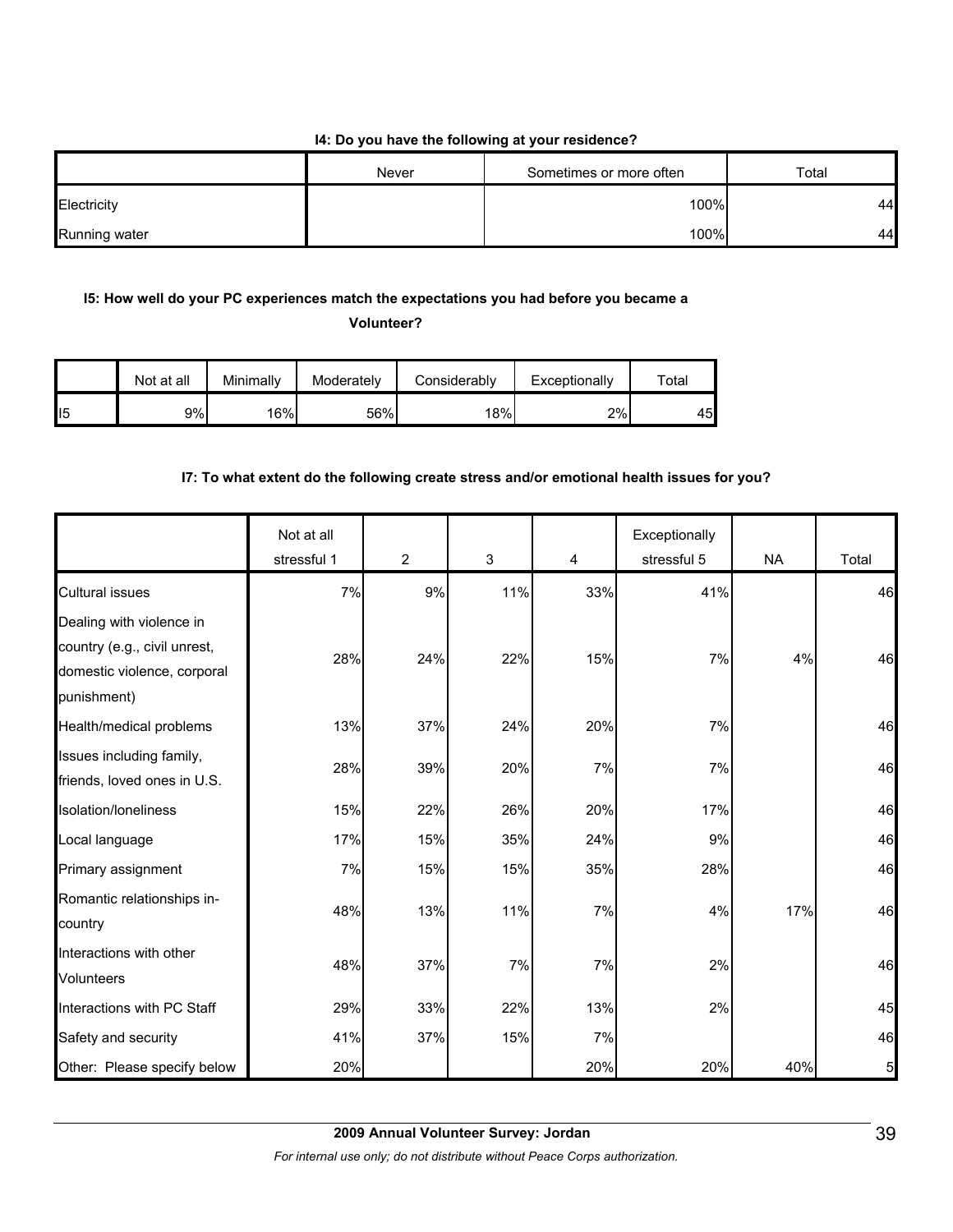|                |                                               | PCV Responses | % Using This<br><b>Stress Reducer</b> | <b>Total PCVs</b><br>Responding |
|----------------|-----------------------------------------------|---------------|---------------------------------------|---------------------------------|
| \$18LessStress | Talk with PCVs outside my<br>community        | 40            | 87%                                   |                                 |
|                | Talk with friends and family in<br>US         | 39            | 85%                                   |                                 |
|                | Pursue personal hobbies                       | 38            | 83%                                   |                                 |
|                | Do sports                                     | 32            | 70%                                   |                                 |
|                | Leave the community for a time                | 32            | 70%                                   |                                 |
|                | Get involved in other projects                | 28            | 61%                                   |                                 |
|                | Talk with PCVs in my<br>community             | 20            | 43%                                   |                                 |
|                | Talk with co-workers or friends<br>(not PCVs) | 17            | 37%                                   |                                 |
|                | Talk with PC in-country staff                 | 12            | 26%                                   |                                 |
|                | Pray                                          | 12            | 26%                                   |                                 |
|                | Meditate                                      | 9             | 20%                                   |                                 |
|                | Do other activity (specify)                   | 4             | 9%                                    |                                 |
|                | Talk with Office of Special<br>Services staff | 1             | 2%                                    |                                 |
|                | Talk with my host family                      |               |                                       |                                 |
|                | Total                                         |               |                                       | 46                              |

## **I8: Please mark all of the typical ways in which you cope with stress.**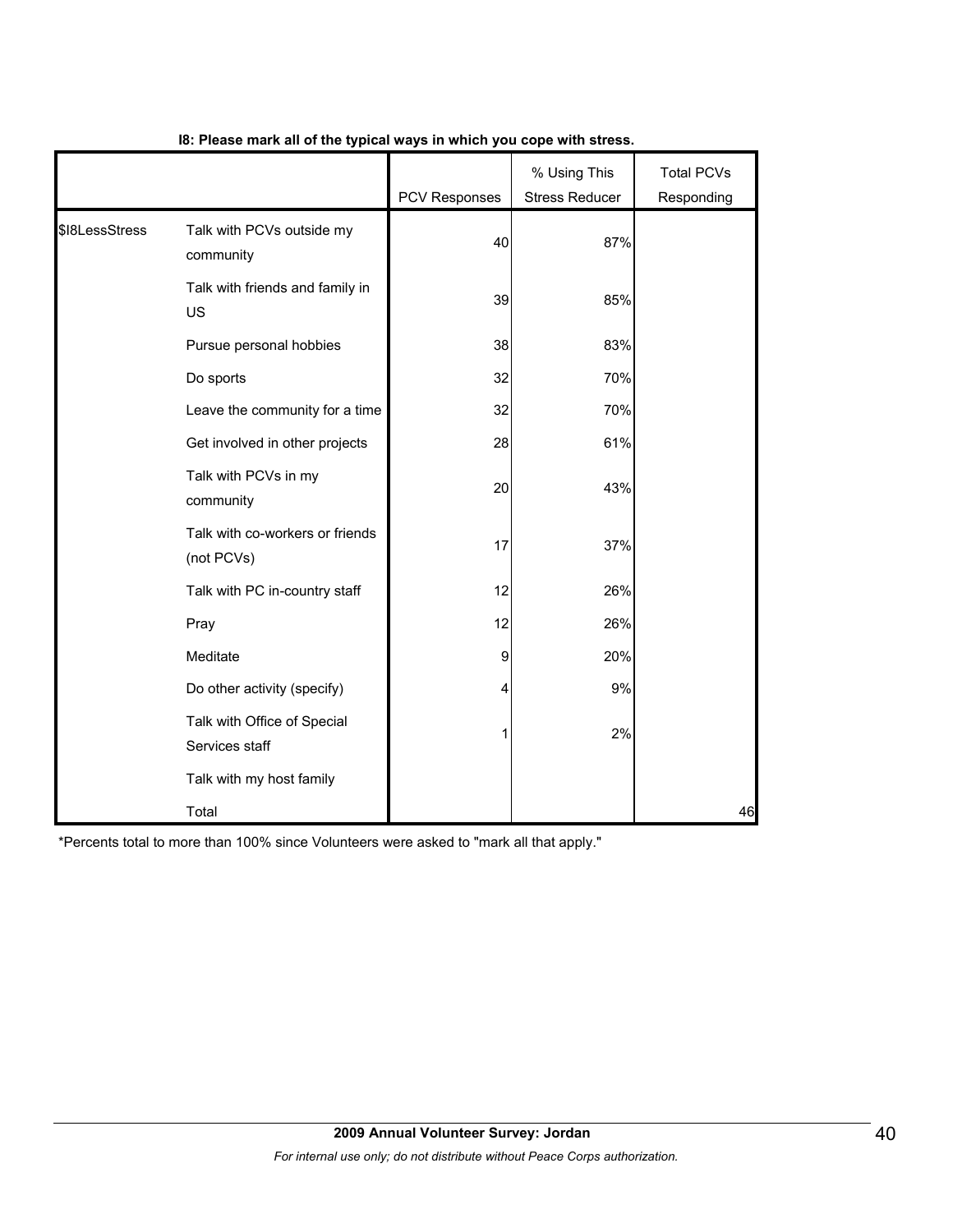| 18: Others I talk with to reduce stress |         |        |                                                      |  |  |  |
|-----------------------------------------|---------|--------|------------------------------------------------------|--|--|--|
|                                         | Percent | Number |                                                      |  |  |  |
|                                         |         |        |                                                      |  |  |  |
|                                         |         |        |                                                      |  |  |  |
|                                         |         |        |                                                      |  |  |  |
|                                         |         |        |                                                      |  |  |  |
| Total                                   | 100%    |        |                                                      |  |  |  |
|                                         |         |        | Open-ended results. Not responsive to request.<br>47 |  |  |  |

|                         | 18: Other activities to reduce stress          |         |        |  |
|-------------------------|------------------------------------------------|---------|--------|--|
|                         |                                                | Percent | Number |  |
| <b>18.OTHRACT.TEXT2</b> | Open-ended results. Not responsive to request. |         |        |  |
|                         | Total                                          | 100%    | 47     |  |

#### **I8: When asked about ways of coping with stress, Volunteers**

**who answered "No stress"** 

|                    | No   | Yes, I have no<br>stress | Total |
|--------------------|------|--------------------------|-------|
| <b>I8.NOSTRESS</b> | 100% |                          |       |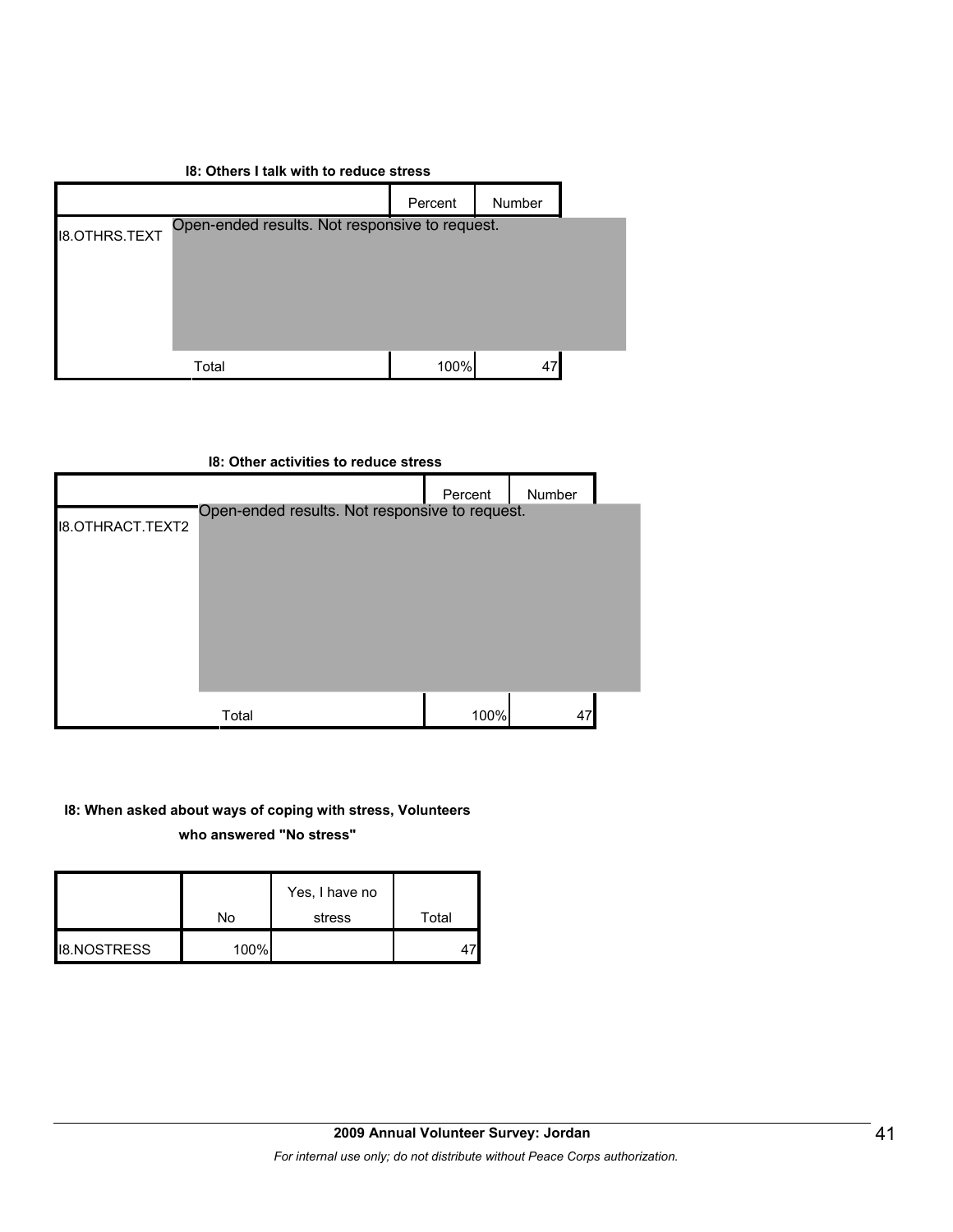# **J. Overall Assessment of Peace Corps Service**

*This section reports Volunteers' level of satisfaction with their Peace Corps service and their expectations about completing their service.* 

|     | Not at all | Minimally | Moderately | Considerably | Exceptionally | Total |
|-----|------------|-----------|------------|--------------|---------------|-------|
| J1A | 2%         | 24%       | 26%        | 37%          | 11%           | 46    |

**J1a: How personally rewarding do you find your overall Peace Corps service?**



service?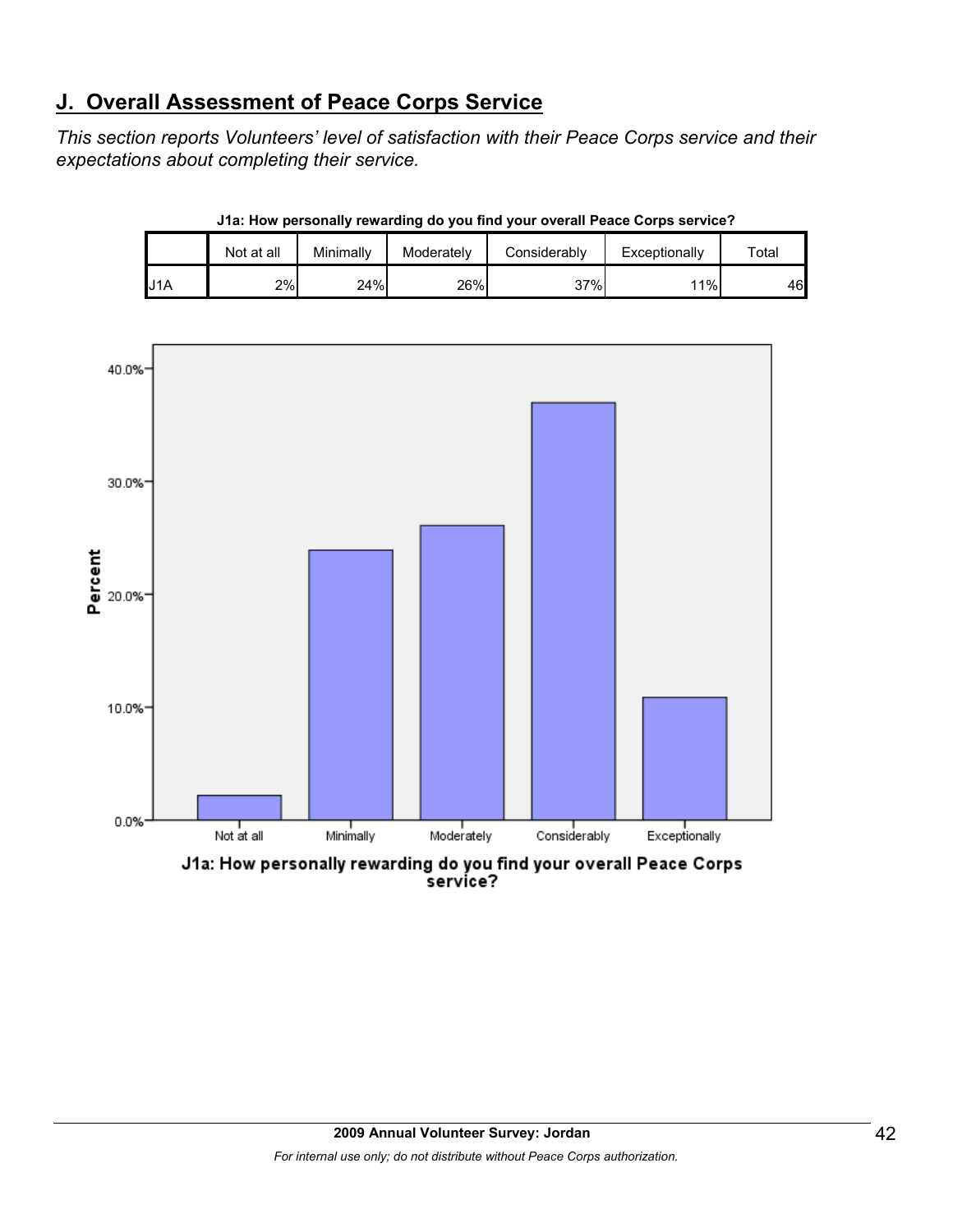

**J1b: How personally rewarding do you find your community involvement?**

J1B | 4%| 17%| 35%| 28%| 15%| 46

Not at all | Minimally | Moderately | Considerably | Exceptionally | Total

J1b: How personally rewarding do you find your community involvement?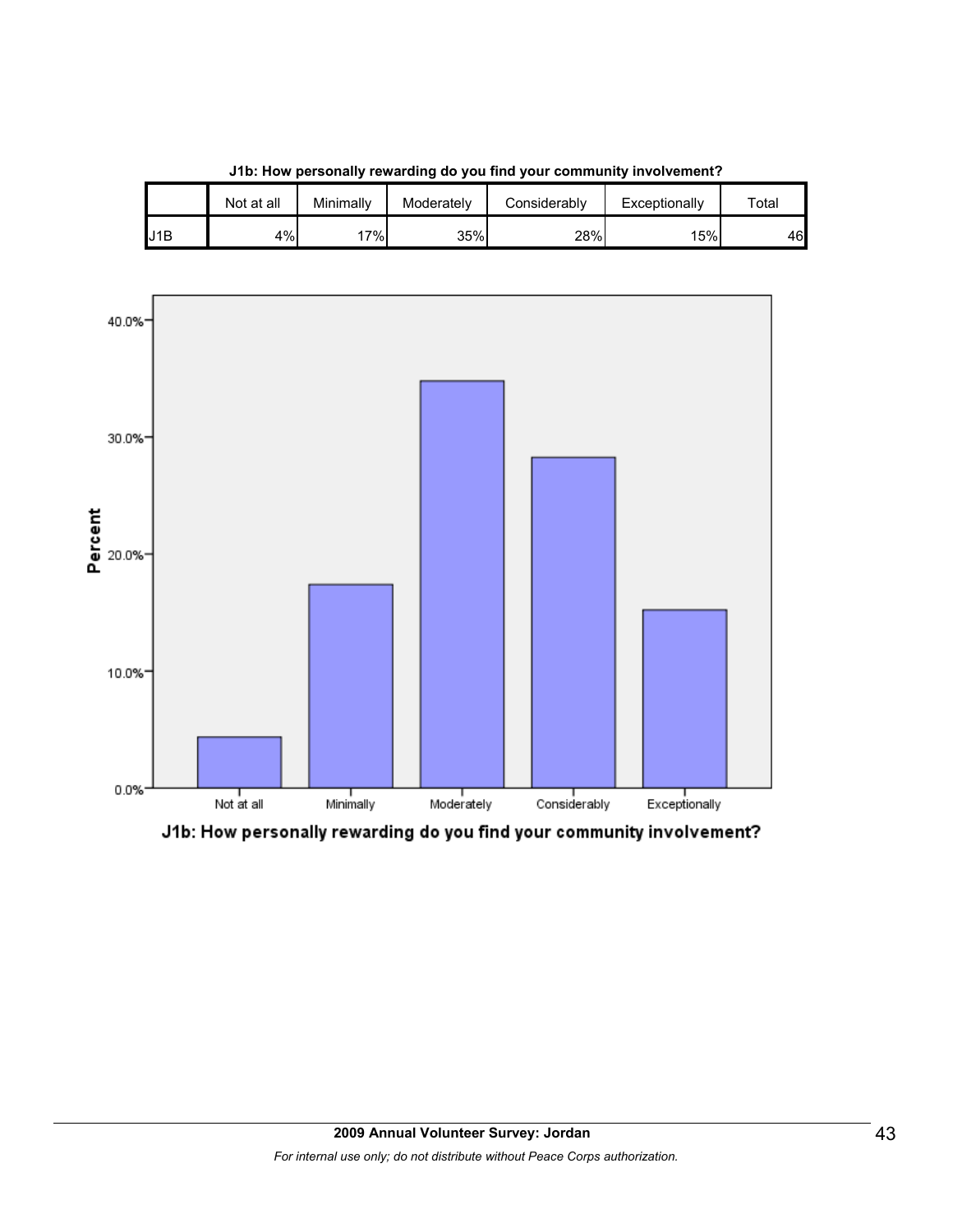|     | Not at all | Minimally | Moderately | Considerablv | Exceptionally | $\tau$ otal |
|-----|------------|-----------|------------|--------------|---------------|-------------|
| J1C |            | 4%        | 24%        | 46%          | 26%           | 46          |

**J1c: How personally rewarding do you find your experience with other Volunteers?**



J1c: How personally rewarding do you find your experience with other<br>Volunteers?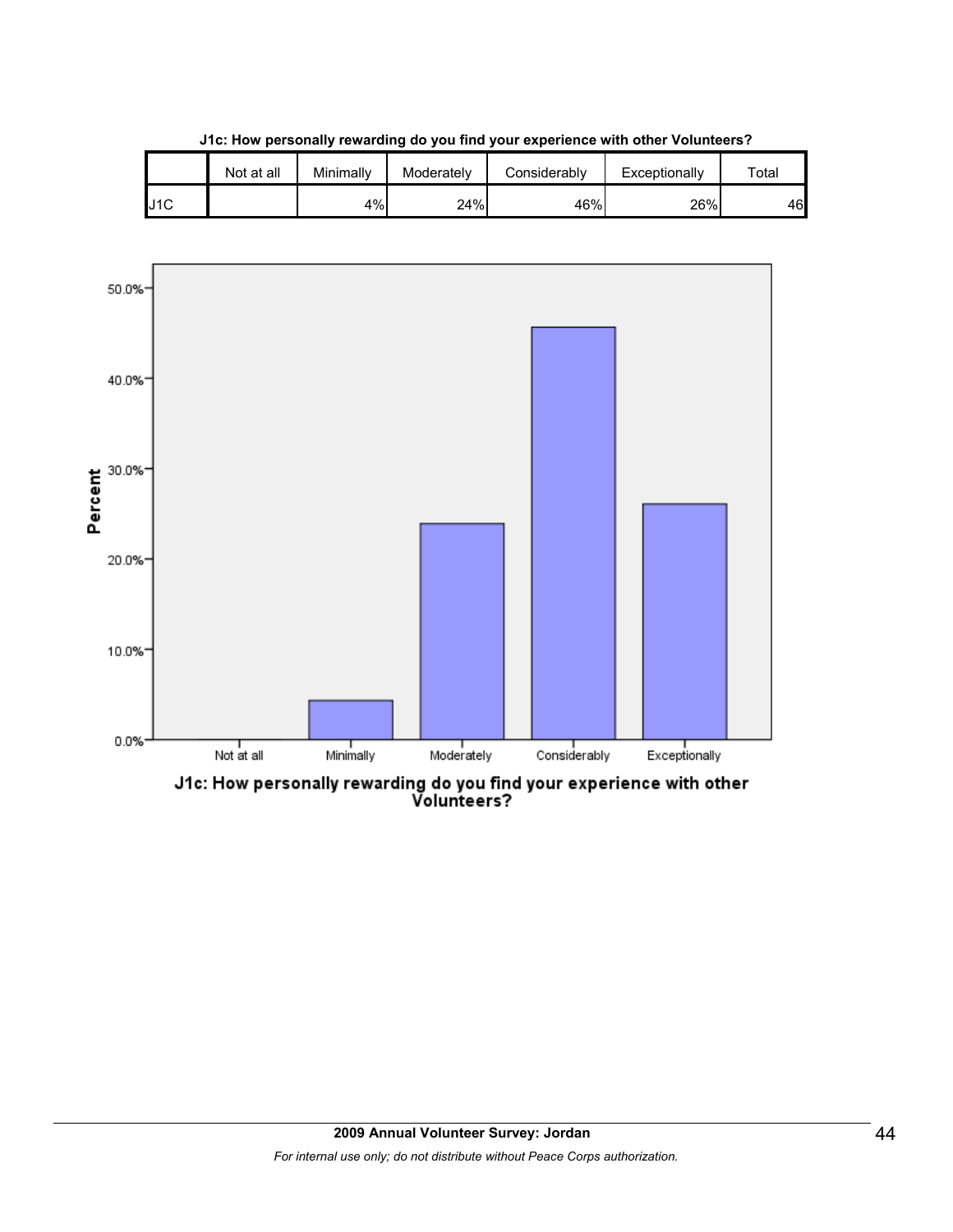|     | Not at all | Minimally | Moderately | Considerably | Exceptionally | $\tau$ otal |
|-----|------------|-----------|------------|--------------|---------------|-------------|
| J1D | 7%         | 33%       | 41%        | 13%          | $7\%$         | 46          |

**J1d: How personally rewarding do you find your work with counterparts/community partners?**

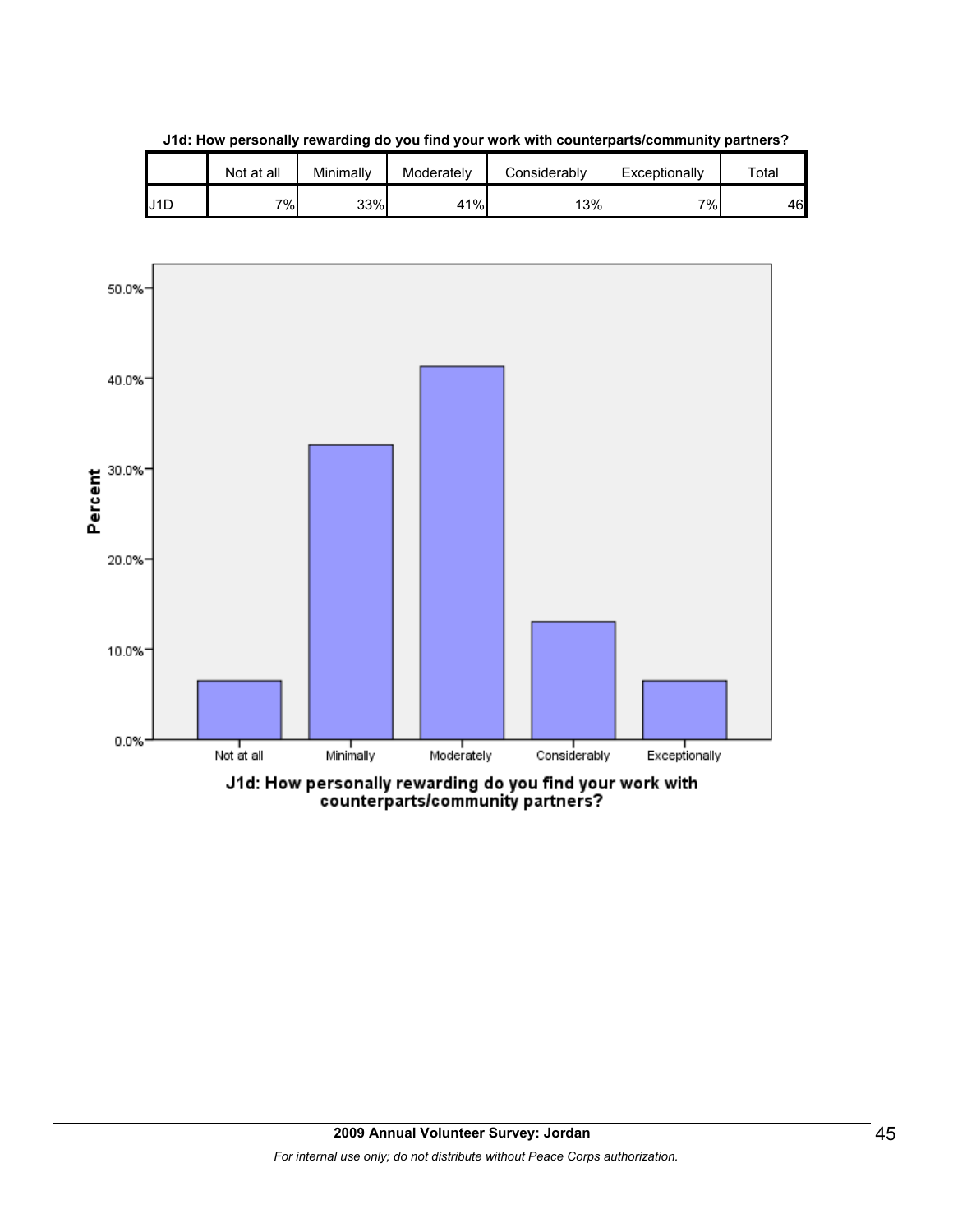





J1e: How personally rewarding do you find your experience with other<br>HCNs?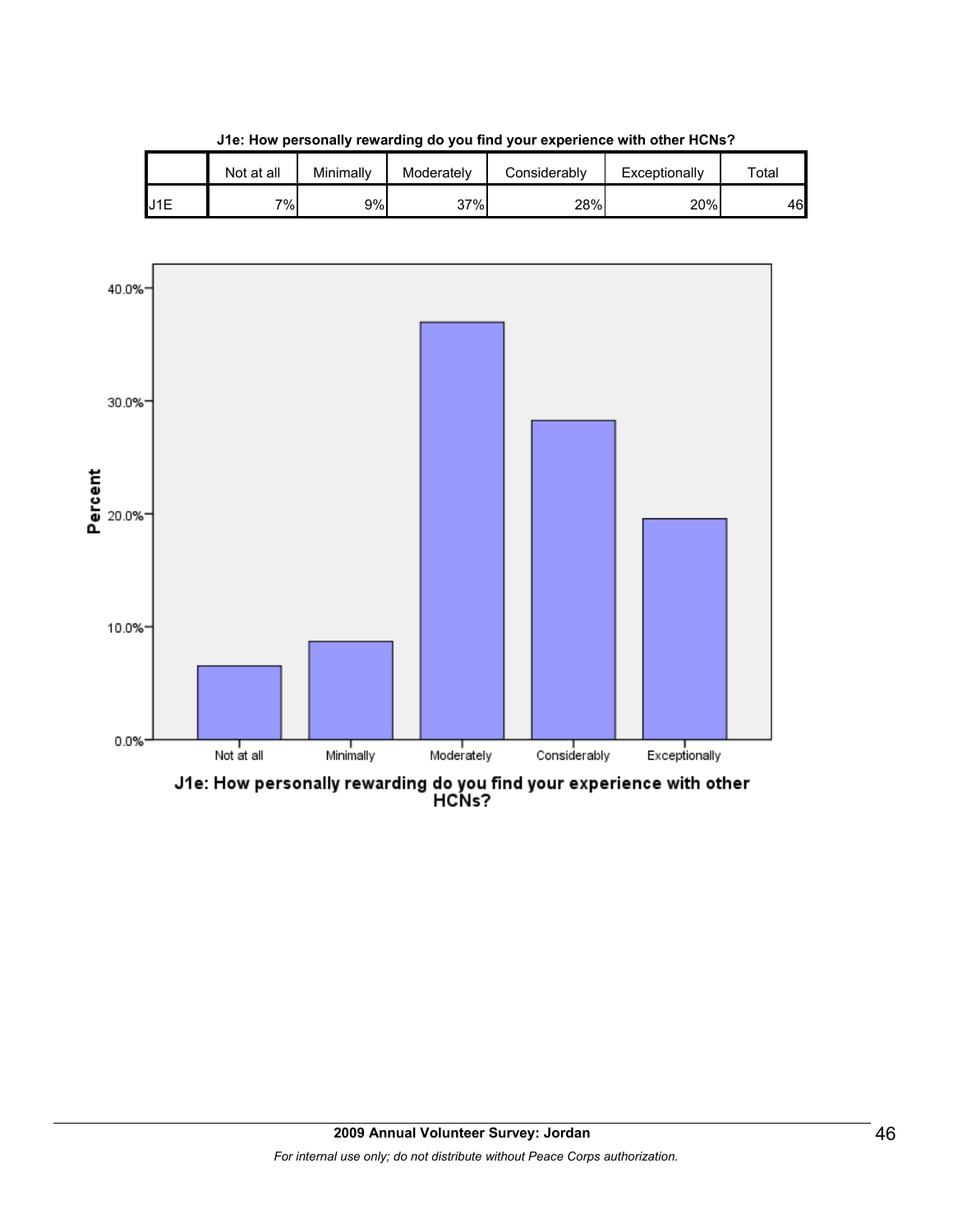

**J2a (PCVs at post 9 months+ months): Please rate how well you think you achieved Goal 1.**

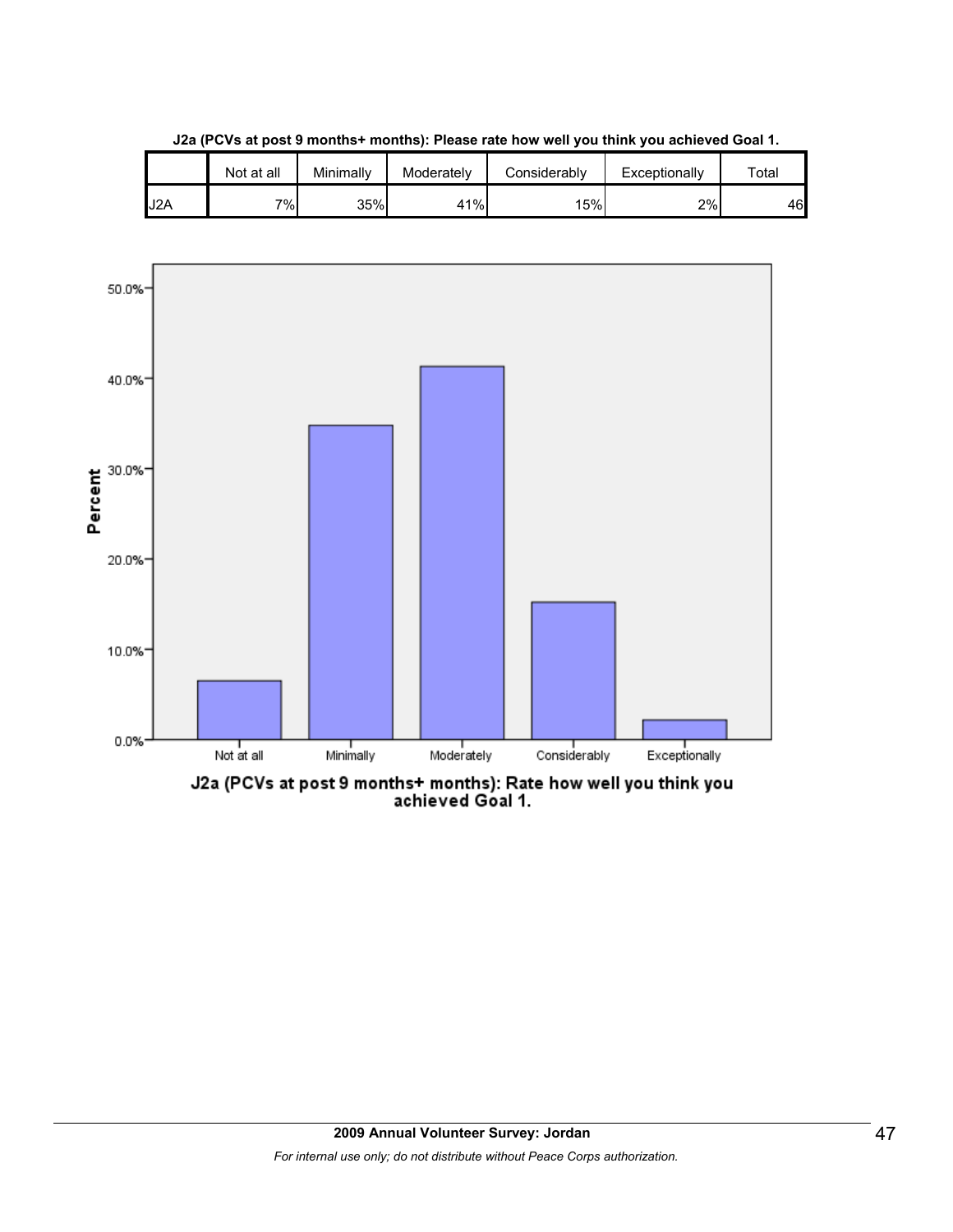

**J2b: (PCVs at post 9 months+ months): Please rate how well you think you achieved Goal 2.**

J2b (PCVs at post 9 months+ months): Rate how well you think you<br>achieved Goal 2.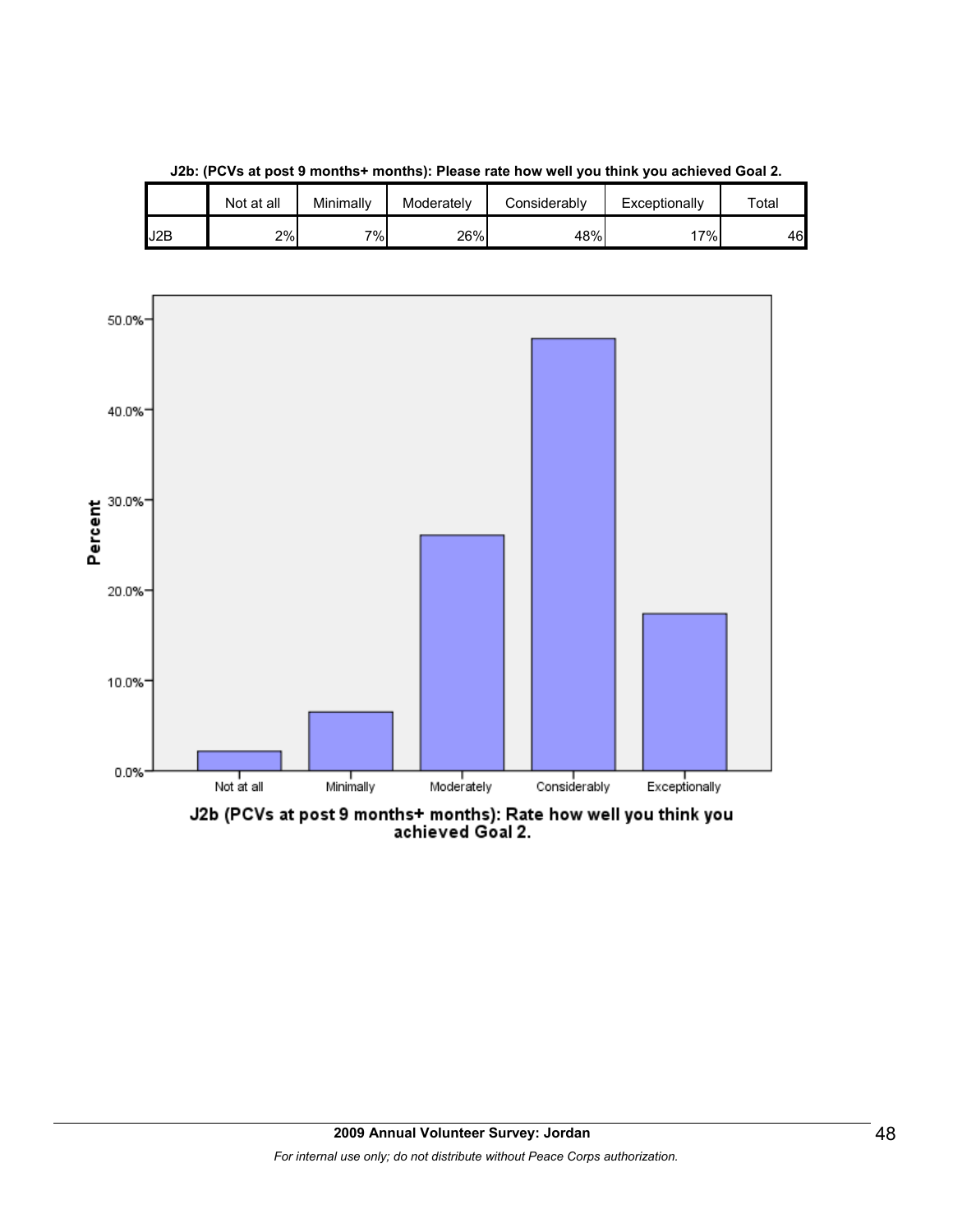

**J2c (PCVs at post 9 months+ months): Please rate how well you think you achieved Goal 3.**

J2c (PCVs at post 9 months+ months): Please rate how well you think you<br>achieved Goal 3.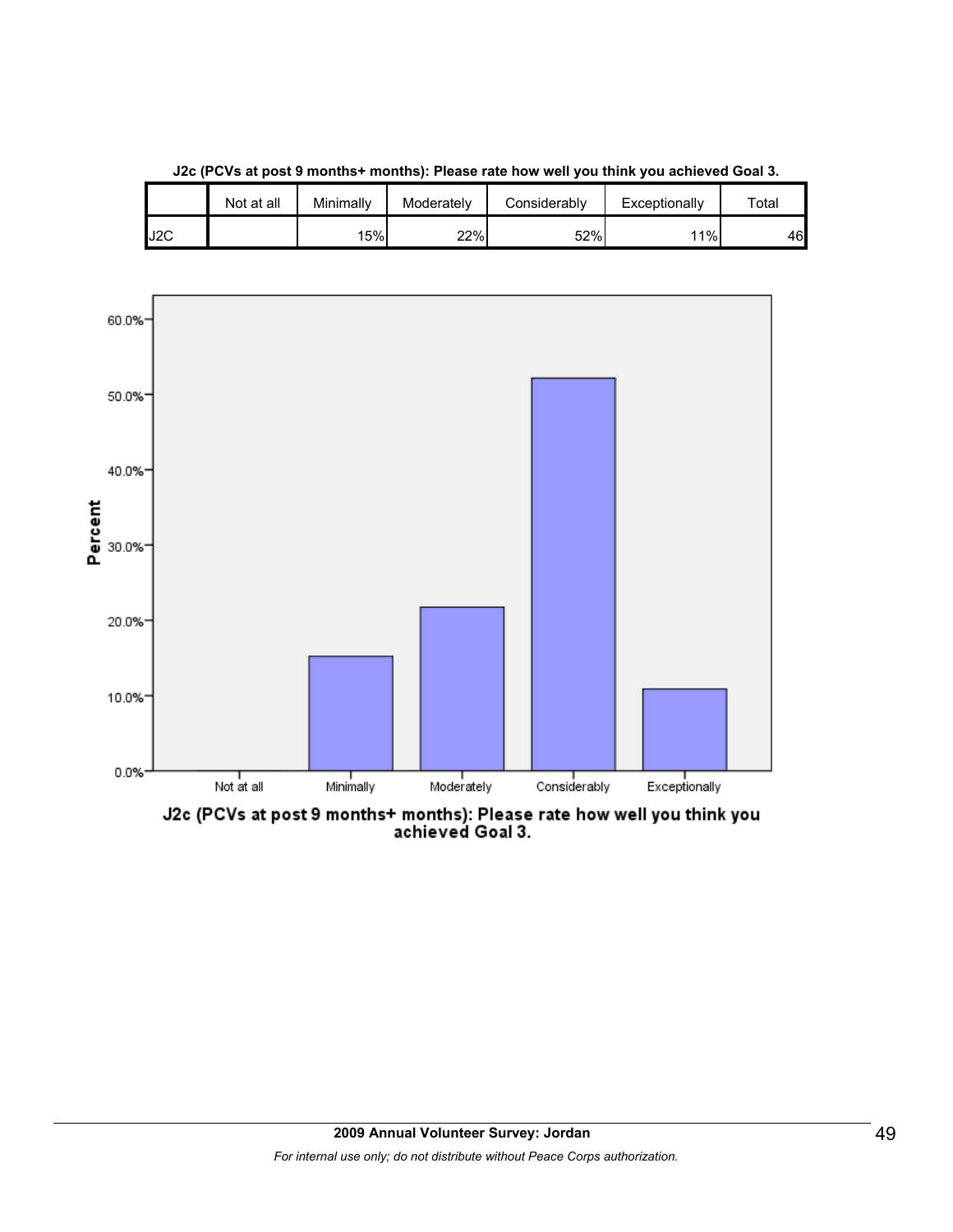**J3: Today, would you make the same decision to join the Peace Corps?**

|    | Nο | Not likely | Possibly | Probably | Definitely | $\tau$ otal |
|----|----|------------|----------|----------|------------|-------------|
| J3 | 2% | 7%         | 28%      | 24%      | 39%        | 46          |

**J4: Would you recommend Peace Corps service to others you think are qualified?**

|     | No | Not likely | Possibly | Probably | Definitely | $\tau$ otal |
|-----|----|------------|----------|----------|------------|-------------|
| IJ4 |    | 11%        | 22%      | 26%      | 41%        | 46          |

**J5: Do you intend to complete your Peace Corps service?**

|                   | No | Not sure | Yes | Might extend | Total |
|-------------------|----|----------|-----|--------------|-------|
| $\mathsf{L}^{15}$ |    | 7%       | 37% | $7\%$        | 46    |

|  |  |  |  |  | J6: Would your host country benefit most if the Peace Corps program was---? |  |
|--|--|--|--|--|-----------------------------------------------------------------------------|--|
|--|--|--|--|--|-----------------------------------------------------------------------------|--|

|    |              |         | Refocused/redesig |                  |          |       |
|----|--------------|---------|-------------------|------------------|----------|-------|
|    | Discontinued | Reduced | ned               | Maintained as is | Expanded | Total |
| J6 | 7%I          |         | 78%               |                  | 16%      | 45    |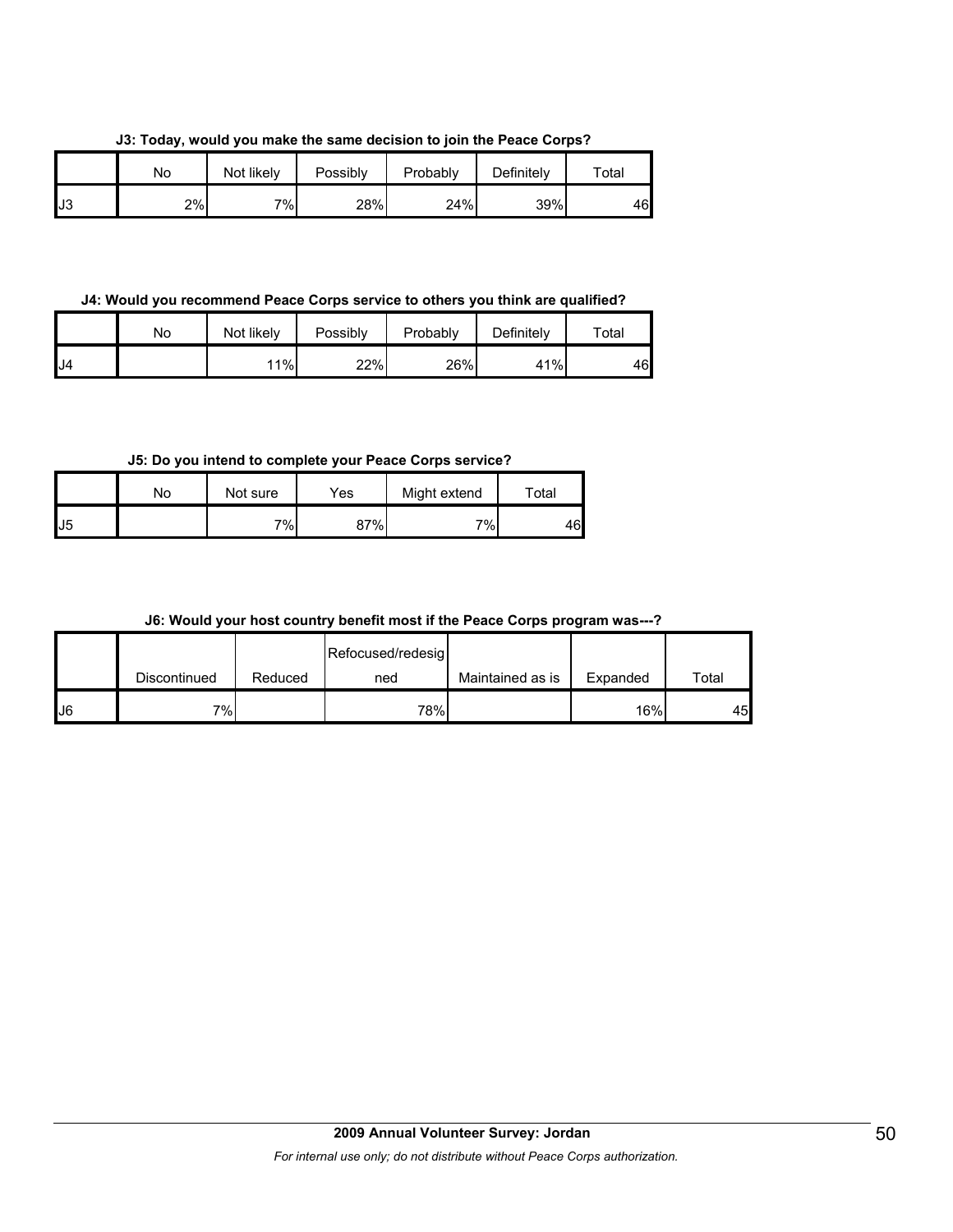# **K. Activities After Peace Corps Service**

*This section reports on Volunteers' plans for after they have completed their Peace Corps Service.* 

## **K1a: What are your plans after your Peace Corps service? Work in**

## **government.** Government In the U.S. In your host country In another country N 100% 0% 0% 0% 3

\* Percent of cases was used. Percentages will be greater than 100 since

Volunteers were asked to select all that applied.

## **K1b: What are your plans after your Peace Corps service? Work in the private sector.**

| <b>Private Sector</b> |                         |                    |   |  |  |
|-----------------------|-------------------------|--------------------|---|--|--|
| In the $U.S.$         | In your host<br>country | In another country |   |  |  |
| 67%                   | 33%                     | 0%                 | 3 |  |  |

\* Percent of cases was used. Percentages will be greater than 100 since

Volunteers were asked to select all that applied.

## **K1c: What are your plans after your Peace Corps service? Work for an**

| NGO.          |              |                    |  |   |  |  |
|---------------|--------------|--------------------|--|---|--|--|
| <b>NGO</b>    |              |                    |  |   |  |  |
|               | In your host |                    |  |   |  |  |
| In the $U.S.$ | country      | In another country |  |   |  |  |
| 33%           | 33%          | 67%                |  | 3 |  |  |

\* Percent of cases was used. Percentages will be greater than 100 since

Volunteers were asked to select all that applied.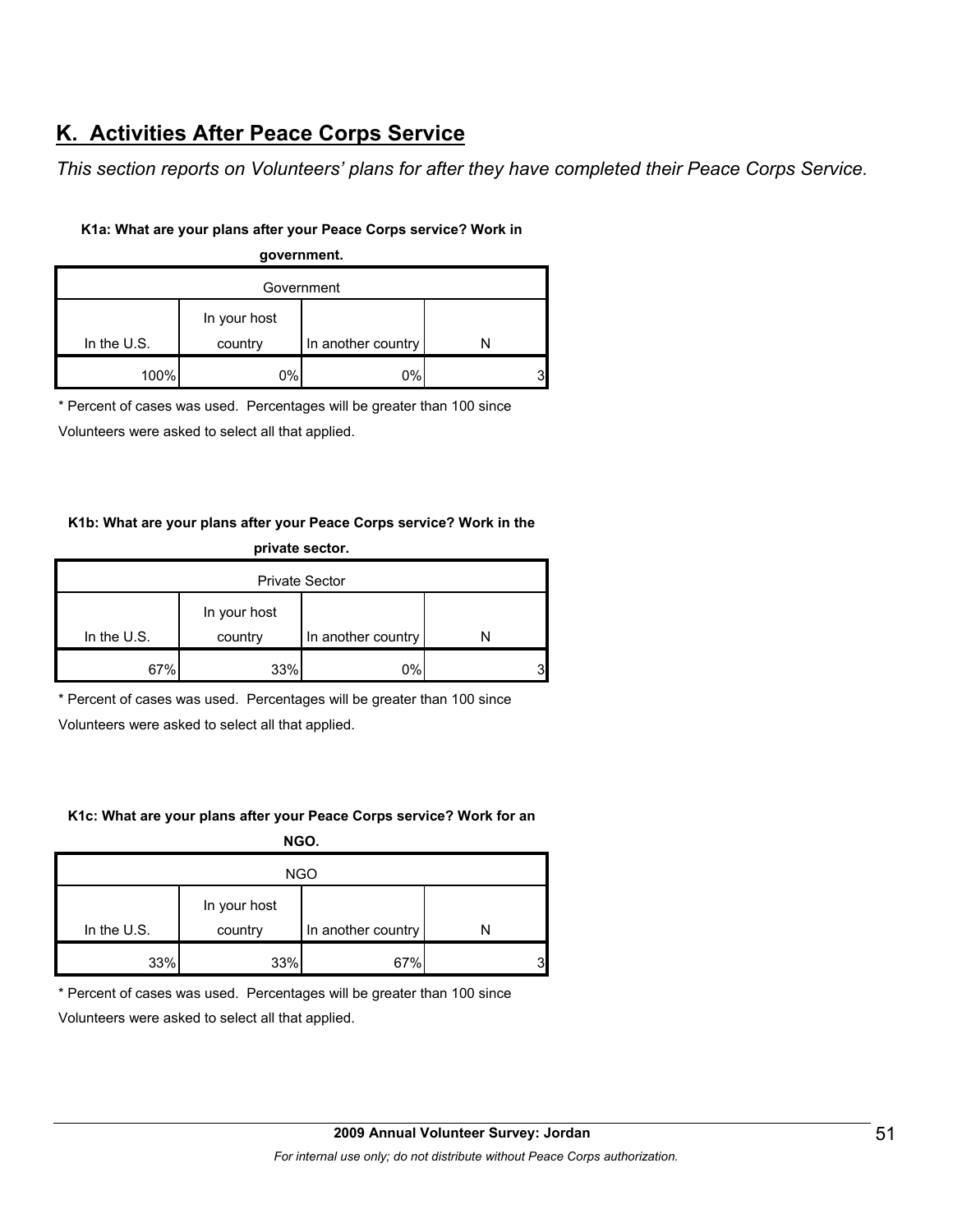#### **K1d: What are your plans after your Peace Corps service? Work for PC Response.**

| .                    |                         |                    |  |  |  |  |
|----------------------|-------------------------|--------------------|--|--|--|--|
| Peace Corps Response |                         |                    |  |  |  |  |
| In the $U.S.$        | In your host<br>country | In another country |  |  |  |  |
| 0%                   | 0%                      | 0%                 |  |  |  |  |

\* Percent of cases was used. Percentages will be greater than 100 since Volunteers were asked to select all that applied.

## **K1e: What are your plans after your Peace Corps service? Continue to participate in volunteer activities.**

| <b>Volunteer Activities</b> |              |                    |   |  |  |
|-----------------------------|--------------|--------------------|---|--|--|
|                             | In your host |                    |   |  |  |
| In the $U.S.$               | country      | In another country |   |  |  |
| 100%                        | 0%           | 33%                | 2 |  |  |

\* Percent of cases was used. Percentages will be greater than 100 since

Volunteers were asked to select all that applied.

## **K1f: What are your plans after your Peace Corps service? Graduate school/academic credentialing.**

| Graduate School |              |                    |    |  |  |  |
|-----------------|--------------|--------------------|----|--|--|--|
|                 | In your host |                    |    |  |  |  |
| In the $U.S.$   | country      | In another country |    |  |  |  |
| 71%             | 0%           | 29%                | 14 |  |  |  |

\* Percent of cases was used. Percentages will be greater than 100 since

Volunteers were asked to select all that applied.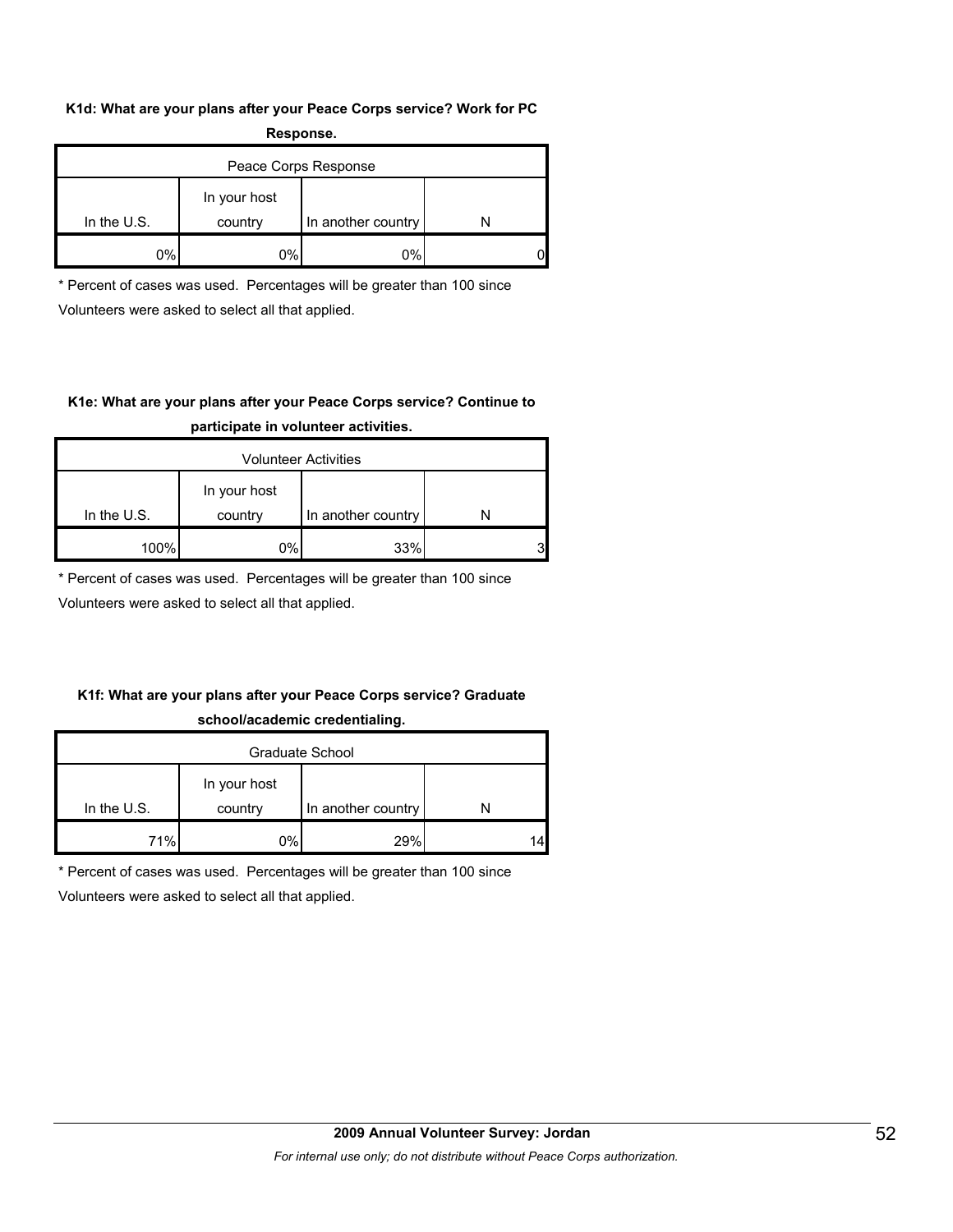## **K1g: What are your plans after your Peace Corps service? Travel.**

| Travel        |                         |                    |  |  |  |
|---------------|-------------------------|--------------------|--|--|--|
| In the $U.S.$ | In your host<br>country | In another country |  |  |  |
| 38%           | 12%                     | 75%                |  |  |  |

\* Percent of cases was used. Percentages will be greater than 100 since Volunteers were asked to select all that applied.

#### **K1h: What are your plans after your Peace Corps service? Other.**

| Other         |              |                    |   |  |  |  |
|---------------|--------------|--------------------|---|--|--|--|
|               | In your host |                    |   |  |  |  |
| In the $U.S.$ | country      | In another country |   |  |  |  |
| 100%          | 0%           | 0%                 | c |  |  |  |

\* Percent of cases was used. Percentages will be greater than 100 since

Volunteers were asked to select all that applied.

## **K2:How prepared do you feel to share your Peace Corps experience and knowledge of your host country with others in the United States when you return?**

|                                  | Not at all | Minimally | Moderately | Considerably | Total |
|----------------------------------|------------|-----------|------------|--------------|-------|
| How prepared do you feel to      | 0%         | 11%       | 37%        | 53%          |       |
| share your Peace Corps           |            |           |            |              |       |
| experience and knowledge of      |            |           |            |              |       |
| your host country with others in |            |           |            |              | 19    |
| the United States when you       |            |           |            |              |       |
| return?                          |            |           |            |              |       |

## **K3: How well do you feel Peace Corps has prepared you for life in the U. S. after you return?**

|                                 | Not at all | Minimally | Moderately | Considerably | Exceptionally | Total |
|---------------------------------|------------|-----------|------------|--------------|---------------|-------|
| How well do you feel Peace      | 0%         | 16%       | 47%        | 32%          | 5%            |       |
| Corps has prepared you for life |            |           |            |              |               |       |
| in the U. S. after your return? |            |           |            |              |               | 19    |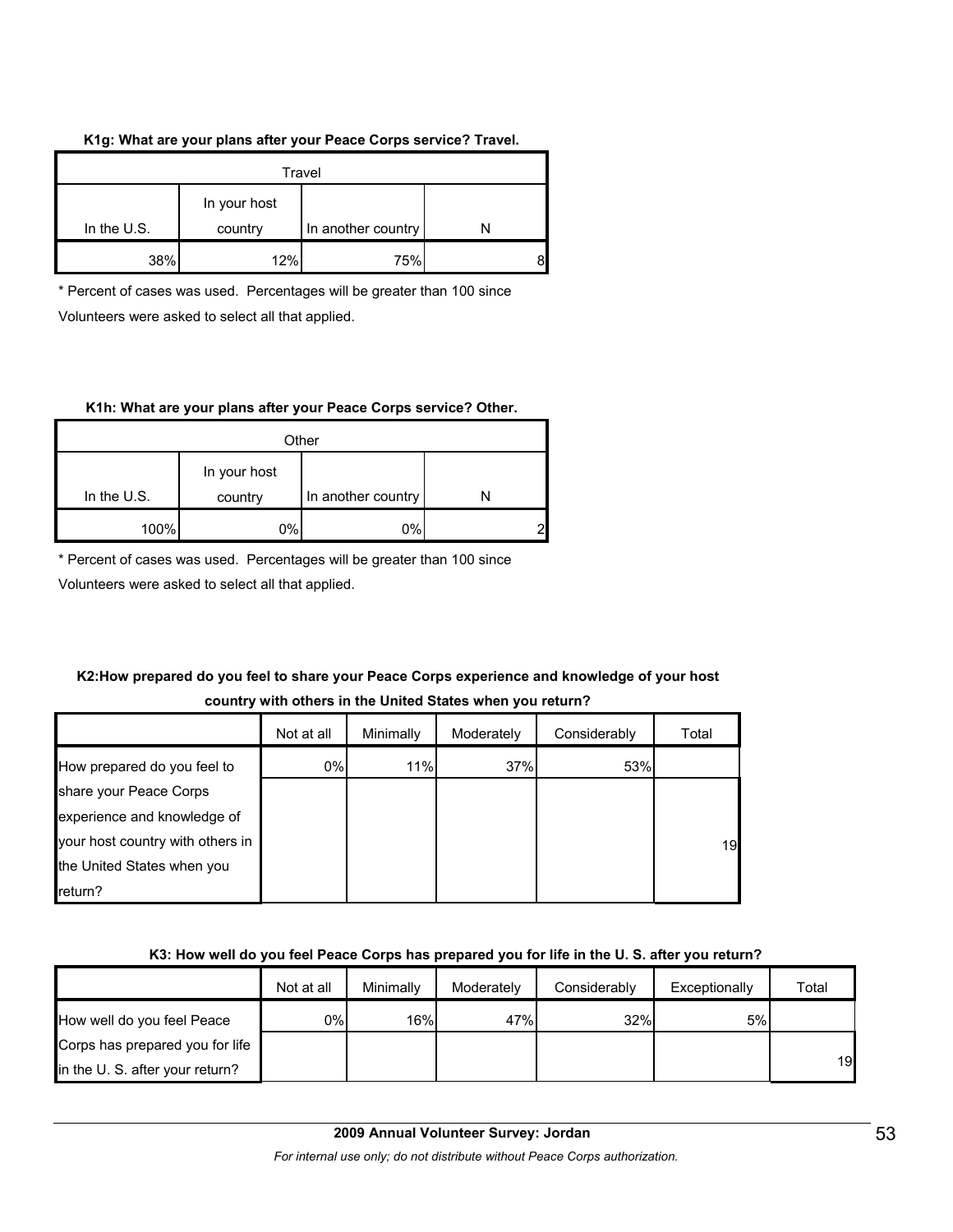|                                                | No  | Yes | ™otal |  |  |
|------------------------------------------------|-----|-----|-------|--|--|
| Have your life/career goals changed because of | 59% | 41% |       |  |  |
| your Peace Corps service?                      |     |     |       |  |  |

## **K6: Have your life/career goals changed because of your Peace Corps service?**

## **K7: How well informed are you about the following opportunities for returned Volunteers:**

|                                    | Not informed | Somewhat<br>informed | Well informed | N  |
|------------------------------------|--------------|----------------------|---------------|----|
|                                    |              |                      |               |    |
| Peace Corps Response               | 32%          | 37%                  | 32%           | 19 |
| Peace Corps' Fellows/USA           | 11%          | 42%                  | 47%           | 19 |
| program                            |              |                      |               |    |
| Noncompetitive eligibility         | $0\%$        | 42%                  | 58%           | 19 |
| <b>RPCV Career Center in</b>       | 26%          | 47%                  | 26%           | 19 |
| Washington, D.C.                   |              |                      |               |    |
| <b>Returned Volunteer Services</b> | 21%          | 58%                  | 21%           | 19 |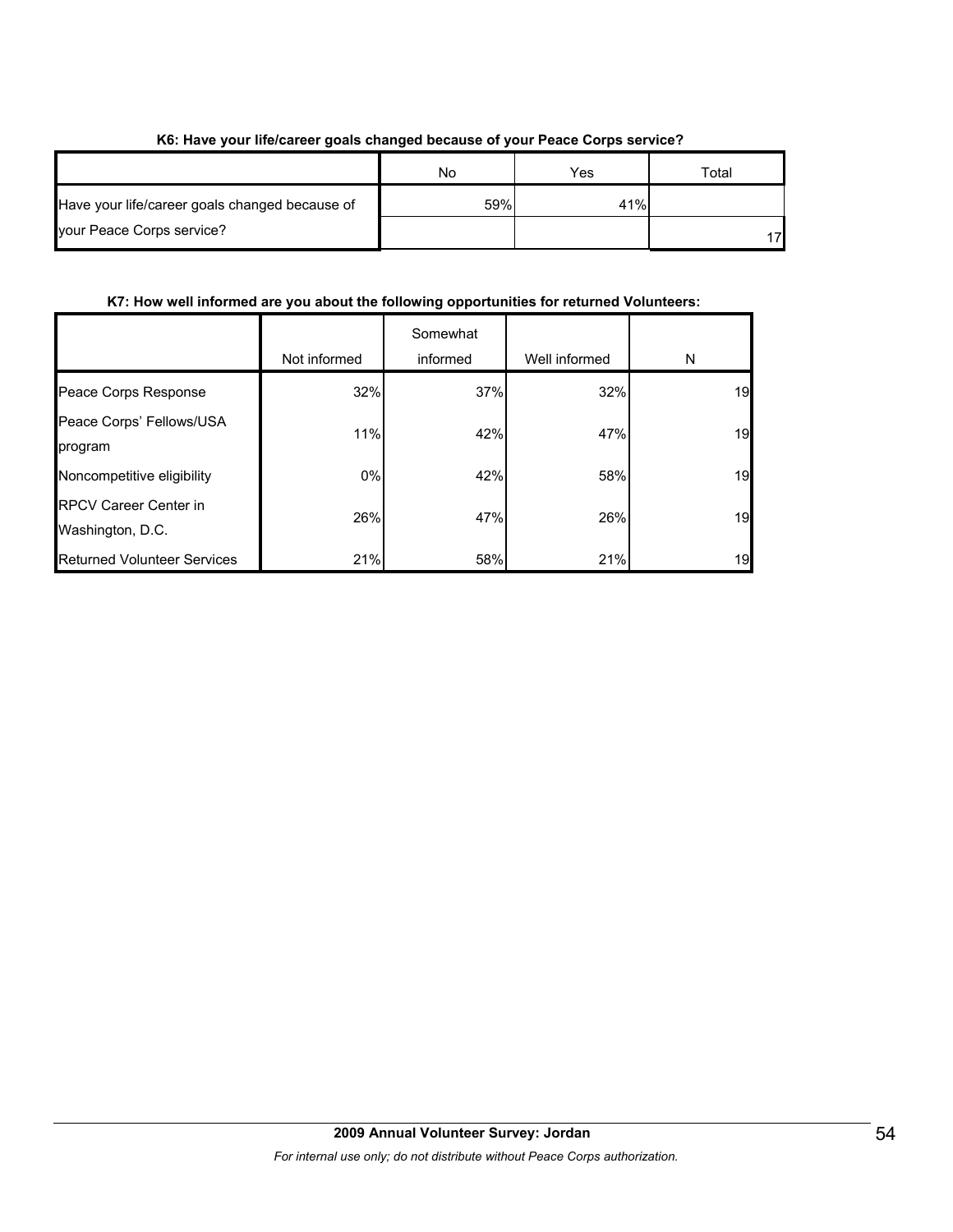| Learn about Fellows/USA program | PC Website                                    | 47%   |    |
|---------------------------------|-----------------------------------------------|-------|----|
|                                 | From a recruiter                              | 21%   |    |
|                                 | Word of mouth                                 | 21%   |    |
|                                 | At COS Conference                             | 16%   |    |
|                                 | At PST                                        | 11%   |    |
|                                 | University website                            | 11%   |    |
|                                 | At post's information resource center         | 11%   |    |
|                                 | At IST                                        | 5%    |    |
|                                 | From staff in the host country's PC<br>office | 5%    |    |
|                                 | Hotline                                       | $0\%$ |    |
|                                 | Mid-service mailing from PC                   | $0\%$ |    |
|                                 | Other                                         | $0\%$ |    |
|                                 | N                                             |       | 19 |

#### **K8: How did you first learn about the Fellows/USA program?**

\* Percent of cases was used. Percentages will be greater than 100 since Volunteers were asked to select all that applied.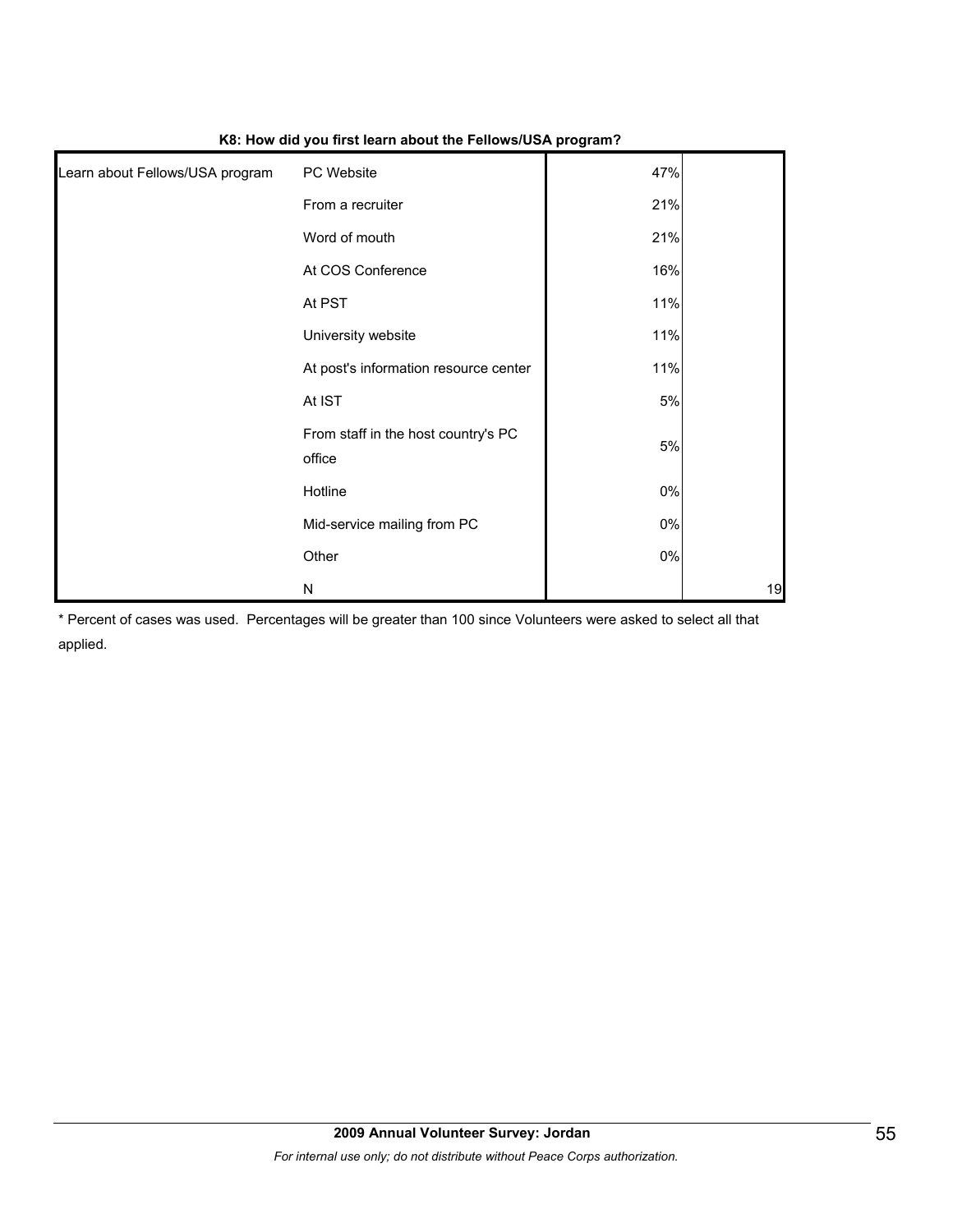#### **K9: Which of the following resources do you think will be helpful as you exit**

|              | Leare corbs service t                                                     |     |    |
|--------------|---------------------------------------------------------------------------|-----|----|
| K9 Resources | Access to free job bulletins                                              | 68% |    |
|              | List of RPCVs willing to talk to<br>me about their careers                | 53% |    |
|              | RPCV job search webinars                                                  | 53% |    |
|              | Career Resource Manual                                                    | 47% |    |
|              | Applying to federal government<br>with RPCV noncompetitive<br>eligibility | 47% |    |
|              | Guide to speaking about my PC<br>service to others (third goal)           | 47% |    |
|              | RPCV career conferences                                                   | 47% |    |
|              | <b>RPCV Handbook</b>                                                      | 42% |    |
|              | Electronic newsletter with job<br>postings and career advice              | 42% |    |
|              | Self-assessment software (SIGI<br>3)                                      | 16% |    |
|              | Connection with RPCVs<br>through a mentoring program                      | 11% |    |
|              | <b>NOT SURE</b>                                                           | 5%  |    |
|              | Other                                                                     | 0%  |    |
|              | N                                                                         |     | 19 |

**Peace Corps service?**

\* Percent of cases was used. Percentages will be greater than 100 since Volunteers were asked to select all that applied.